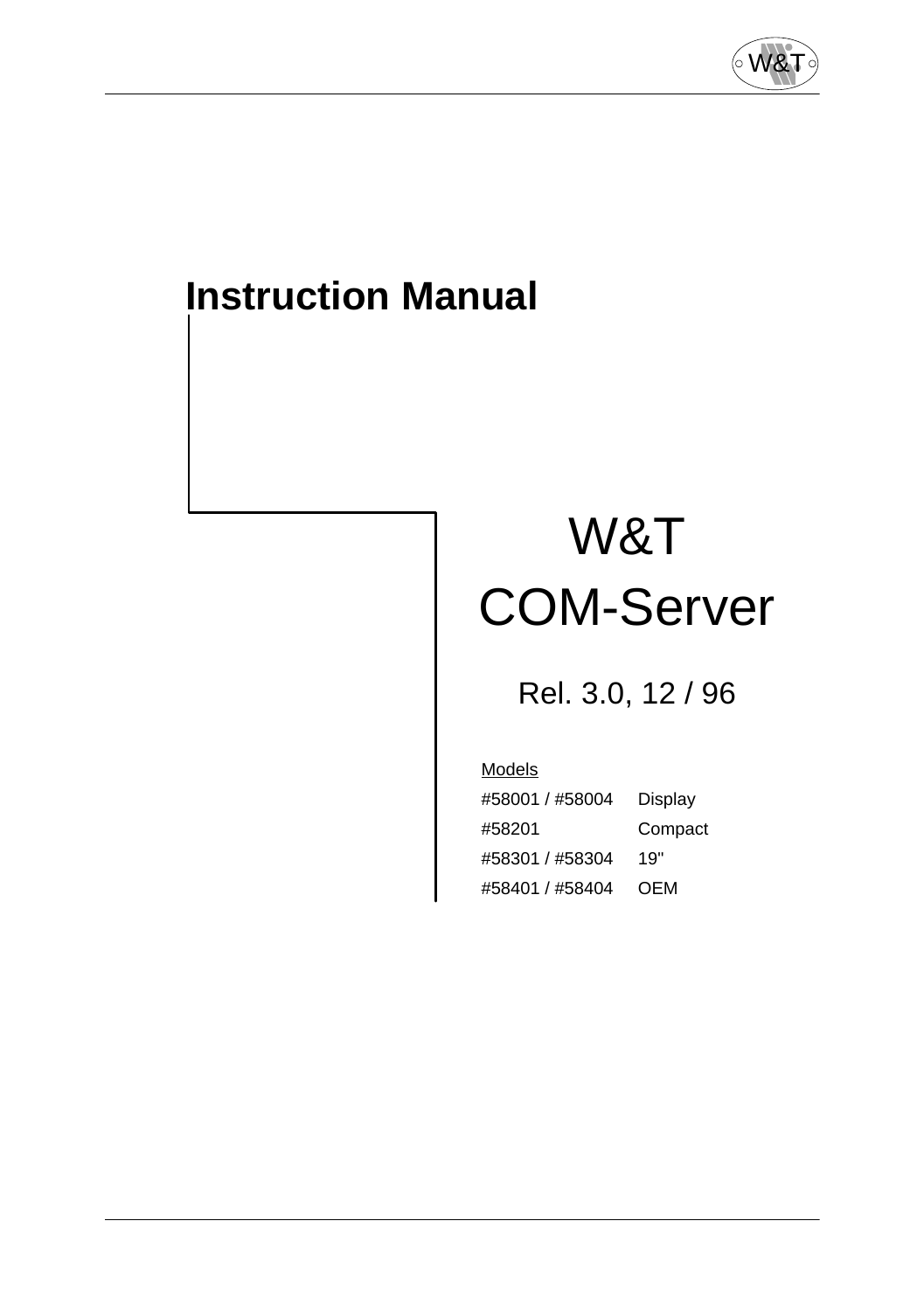

W&T

Copyright 06/2002 by Wiesemann & Theis GmbH

Subject to error and alteration

Since it is possible that we make mistakes, you mustn't use any of our statements without verification. Please, inform us of any error or misunderstanding you come about, so we can identify and eliminate it as soon as possible.

Carry out work on or with W&T products only to the extent that they are described here and after you have completely read and understood the manual and guide. We are not reliable for unauthorized repairs or tampering. When in doubt, check first with us or with your dealer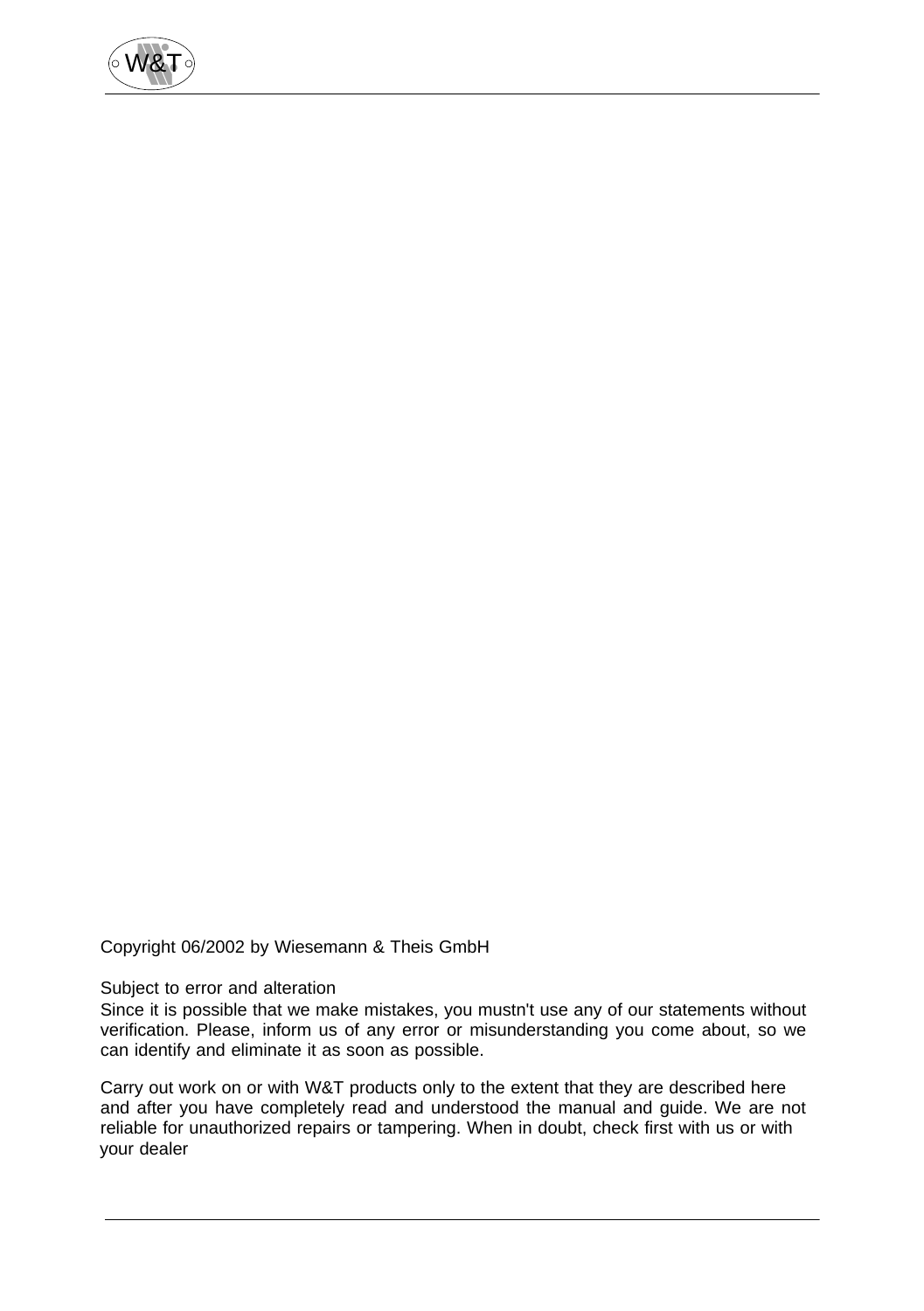

# **Introduction and overview**

The variety and complexity of ways in which the W&T COM-Server can be used requires comprehensive documentation of the device. It is not necessary to read the entire manual, however, in order to be able to use its very special applications.

The manual is divided into six main chapters, each of which covers a specific topic.

# **Part 1: Connections and configurations**

This chapter describes the options for connecting the device. Here you will find everything about the *hardware*, such as the location and specification of the connections, arrangement of jumpers, views of circuit cards, including schematic depictions of the different configurations of the W&T COM-Server.

# **Part 2: Displays and settings**

This chapter describes the organizational principle of the menu for software configuration of the device, as well as all of the operating and error messages and the display outputs of the W&T COM-Server. Concrete descriptions are provided of all configurations which are independent of the type of network in use, such as configuration of the serial ports and software updating of the device.

# **Part 3: The TCPIP protocol**

This chapter contains all of the configurations and modes for use when you are working with the TCP/IP network protocol and connection is to be established with another network station (not a W&T COM-Server) .

## **Part 4: The IPX protocol**

We have kept this chapter very short, since it is only relevant for those who have implemented their application with the Netware Development Kit (item no. #58113). You will find comprehensive instructions in the documentation for that package.

# **Part 5: Box to box TCP / IPX**

This chapter describes the possibilities for linking W&T COM-Servers together for the two network protocols (TCP/IP and IPX). If you have decided on the TCP/IP protocol, start by reading Chapter 3.1 Quick installation, and then read this part of the instructions.

# **Part 6: Expanded TCP/IP socket functions**

This chapter is very specialized, and of interest only to those who will use the W&T COM-Server in the TCP/IP socket server or client mode (see Chapter 3.6). It contains documentation of all of the additional socket functions of the W&T COM-Server and instructions for socket programming in general.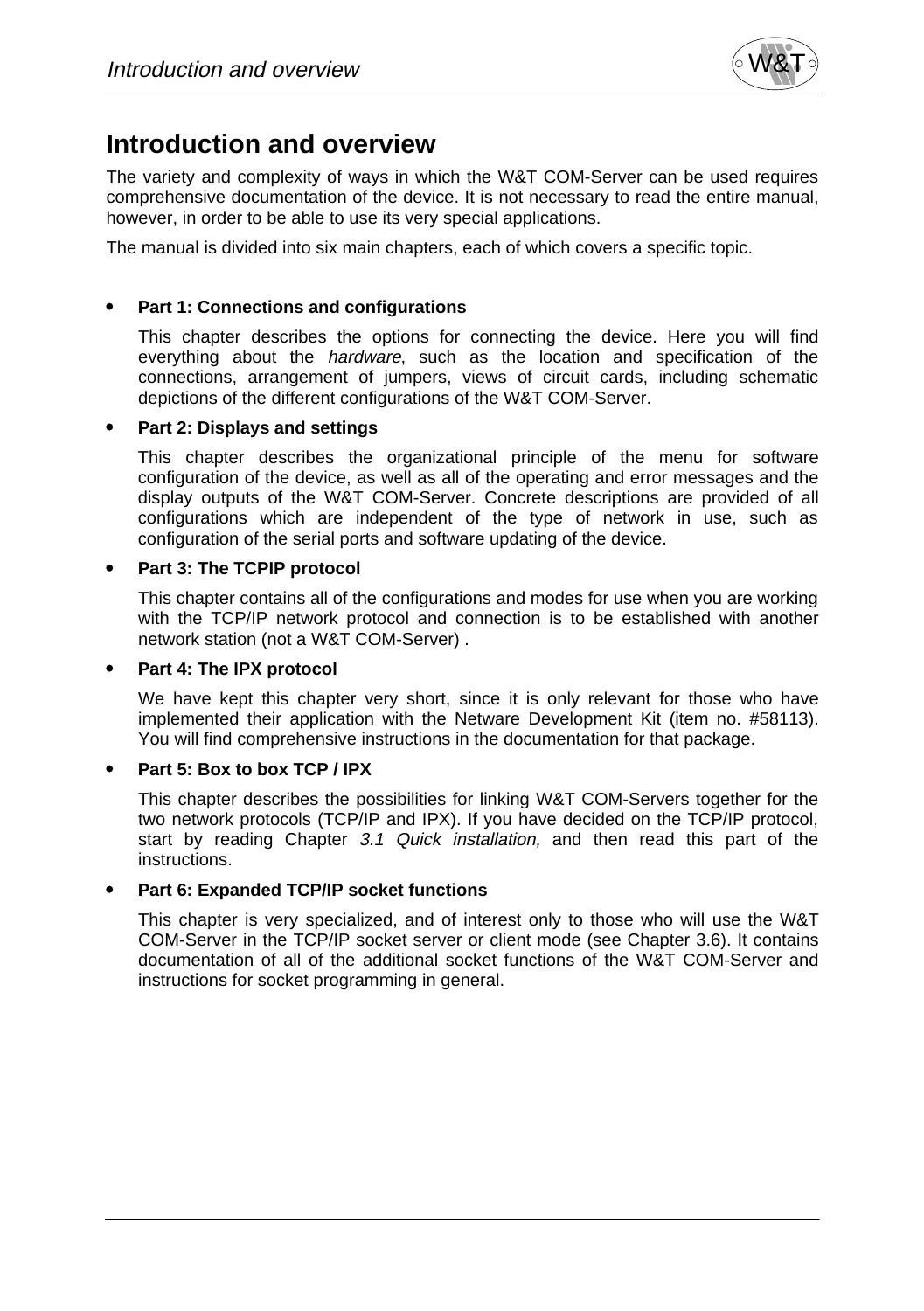

# $^{\circ}$  W&

# Table of contents **Page**

| Part 1 |                                            | 1  |
|--------|--------------------------------------------|----|
| 1.10   |                                            | 2  |
| 1.20   | External connections of the W&T COM-Server | 3  |
| 1.30   | Control elements of the W&T COM-Server     | 7  |
| 1.40   | Hardware variants of the W&T COM-Server    | 7  |
| Part 2 |                                            | 13 |
| 2.10   |                                            | 14 |
| 2.20   |                                            | 19 |
| 2.30   | Special key functions                      | 26 |
| 2.40   | Updating the W&T COM-Server software       | 27 |
| Part 3 |                                            | 31 |
| 3.10   |                                            | 33 |
| 3.20   |                                            | 34 |
| 3.30   |                                            | 40 |
| 3.40   |                                            | 40 |
| 3.50   |                                            | 45 |
| 3.60   | Data transfer via TCPIP sockets            | 46 |
| 3.70   |                                            | 52 |
| Part 4 |                                            | 55 |
| 4.10   |                                            | 56 |
| Part 5 |                                            | 59 |
| 5.10   |                                            | 60 |
| 5.20   |                                            | 64 |
| 5.30   |                                            | 65 |
| 5.40   |                                            | 68 |
| 5.50   |                                            | 70 |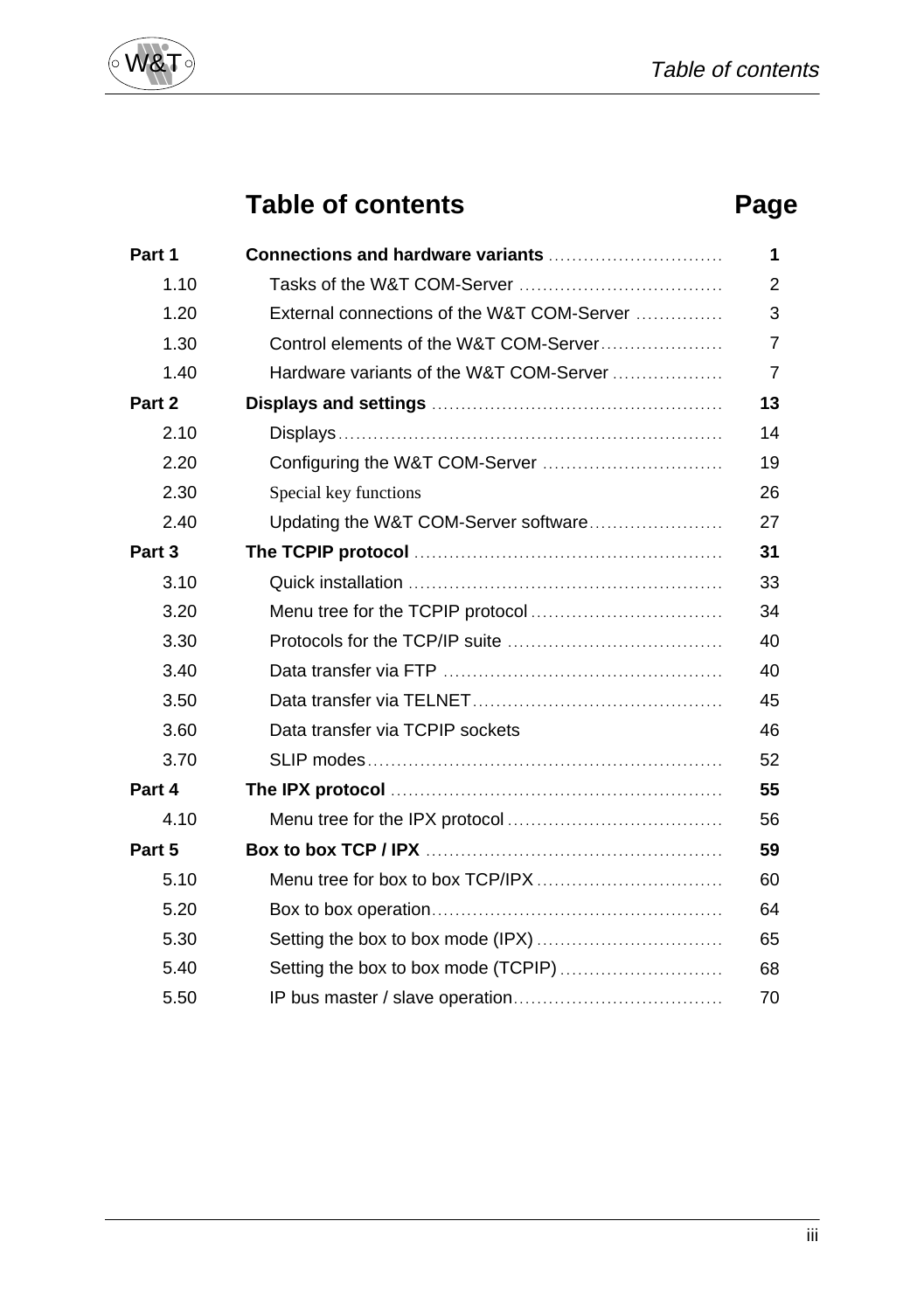

| Part 6          |                                                 | 73 |
|-----------------|-------------------------------------------------|----|
| 6.10            | Control and service ports of the W&T COM-Server | 74 |
| 6.20            |                                                 | 74 |
| 6.30            |                                                 | 79 |
| 6.40            | Software resetting of the COM-Server via socket | 79 |
| 6.50            | EEPROM uploading and downloading via socket     | 80 |
| <b>APPENDIX</b> |                                                 | 81 |
|                 |                                                 | 83 |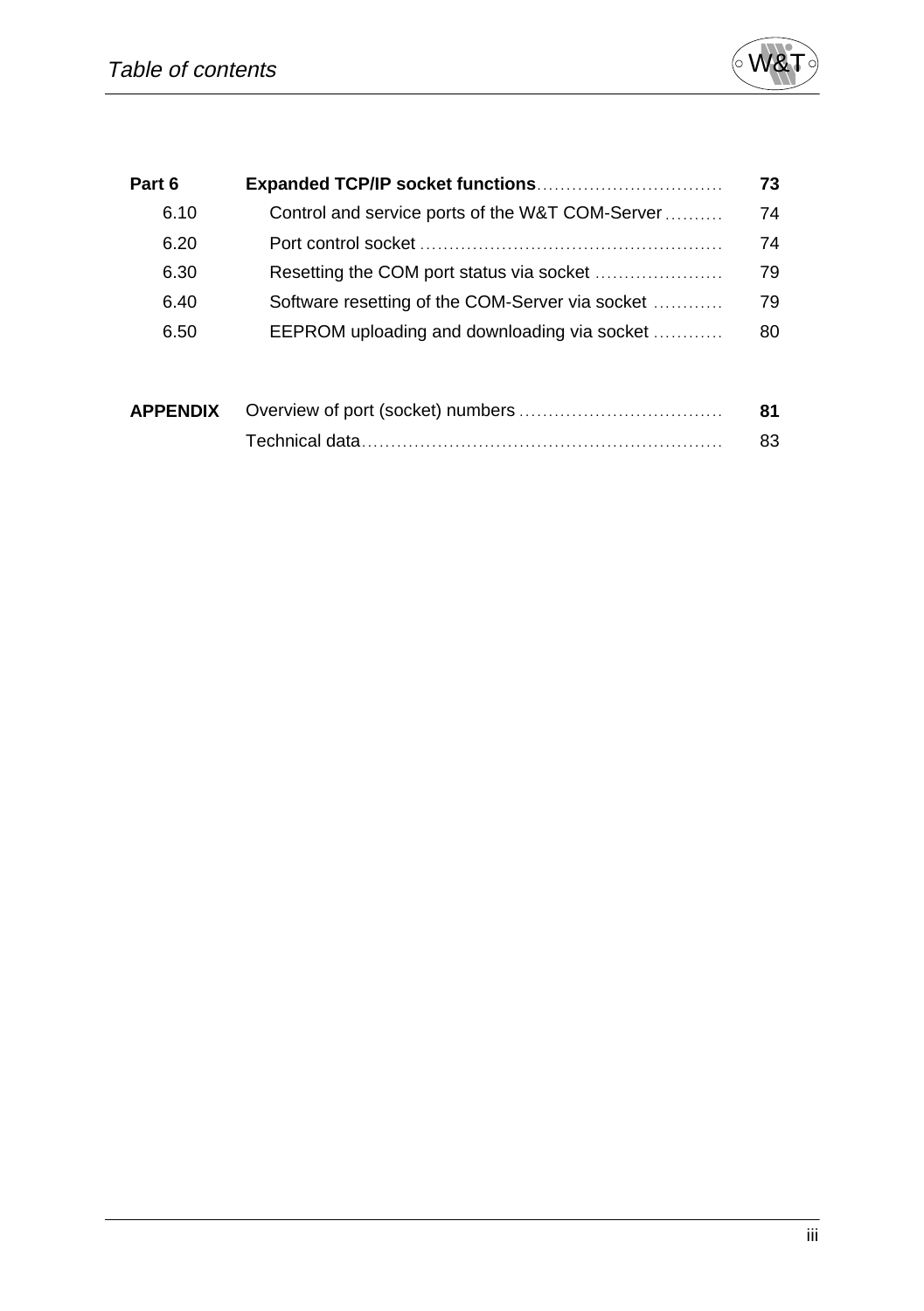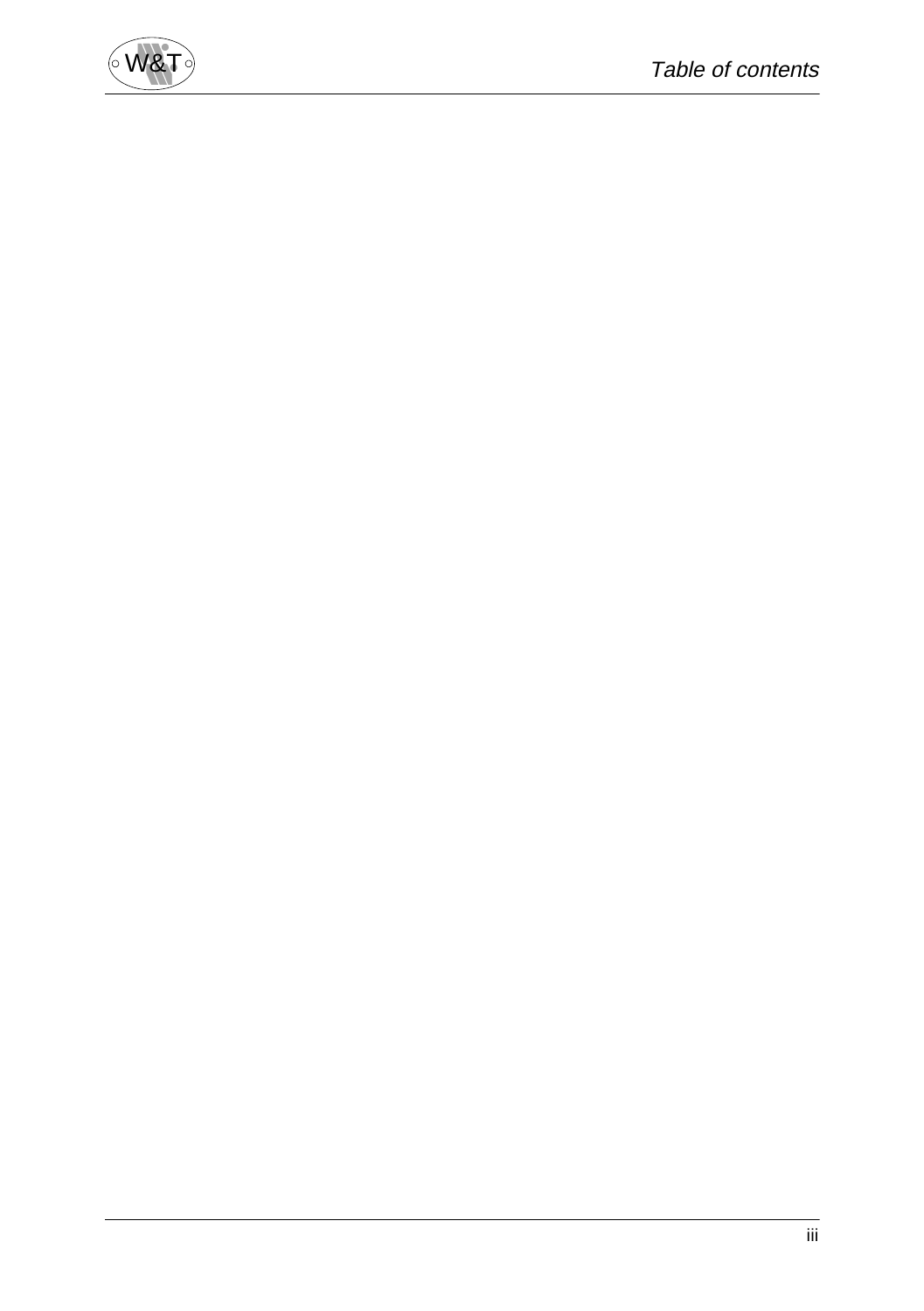

# **Part 1**

# **Connections and hardware variants**

**Network connections Serial connections Internal connections Controls Hardware variants**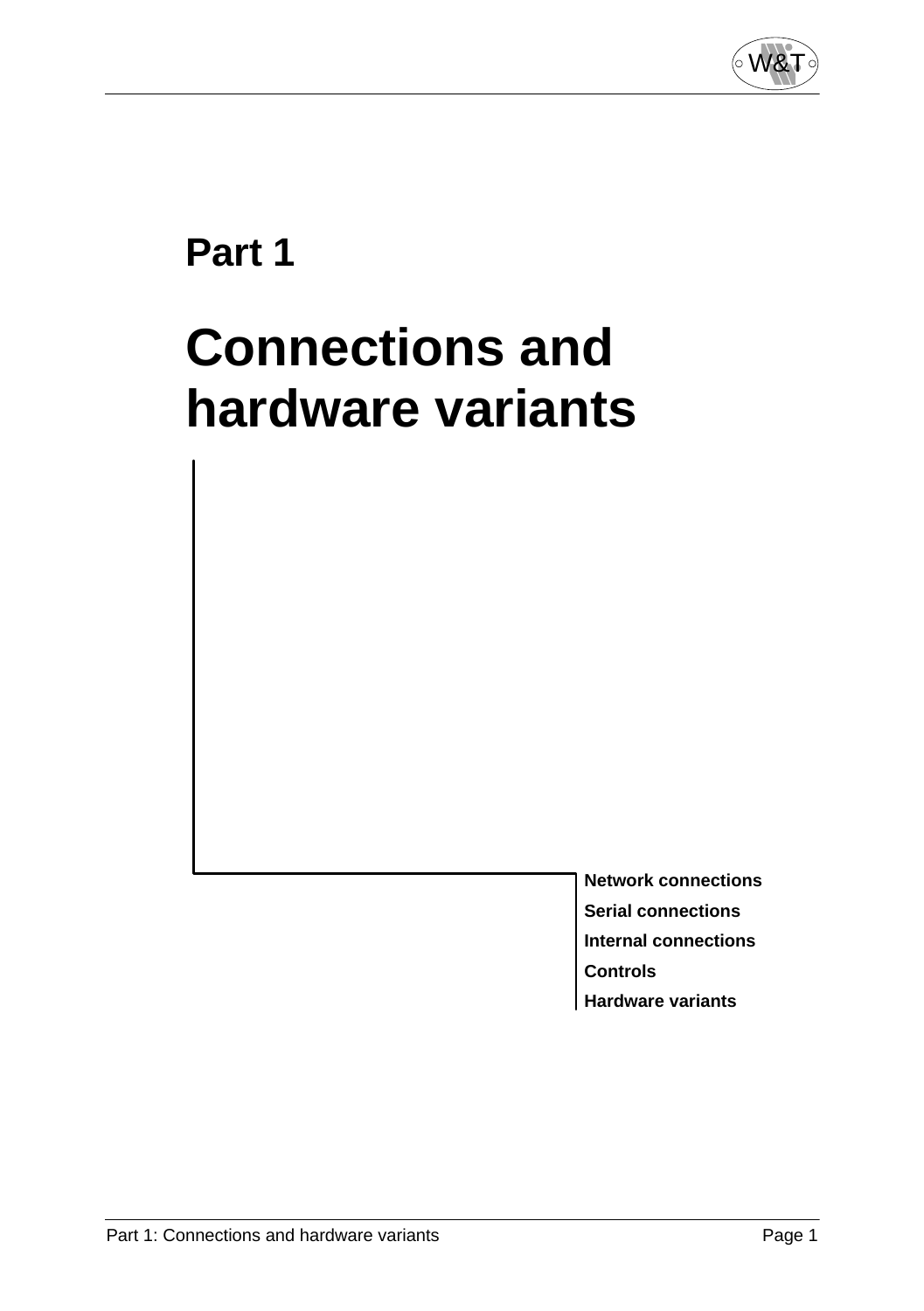

# **1.1 Tasks of the W&T COM-Server**

The W&T COM-Server permits direct communication with serial devices over an Ethernet network from a great variety of computer architectures.

Measuring instruments, control devices and peripheral equipment of all types which are equipped with a serial port can be addressed over an Ethernet LAN without any problem. The connections can use the same cable as an existing network without impairing the operation of the latter; existing repeaters, bridges or routers can be used without any problem.



Every COM-Server provides up to four independent serial ports, which can have different parameter settings for each channel.

Data transmission takes place in full duplex mode at a maximum rate of 153.6 k Baud (4-port version) or 57,600 Baud (single-port version). The Display version, with its integrated LCD combined with the built-in keypad, permits user-friendly, menu-guided local configuration of the COM-Server.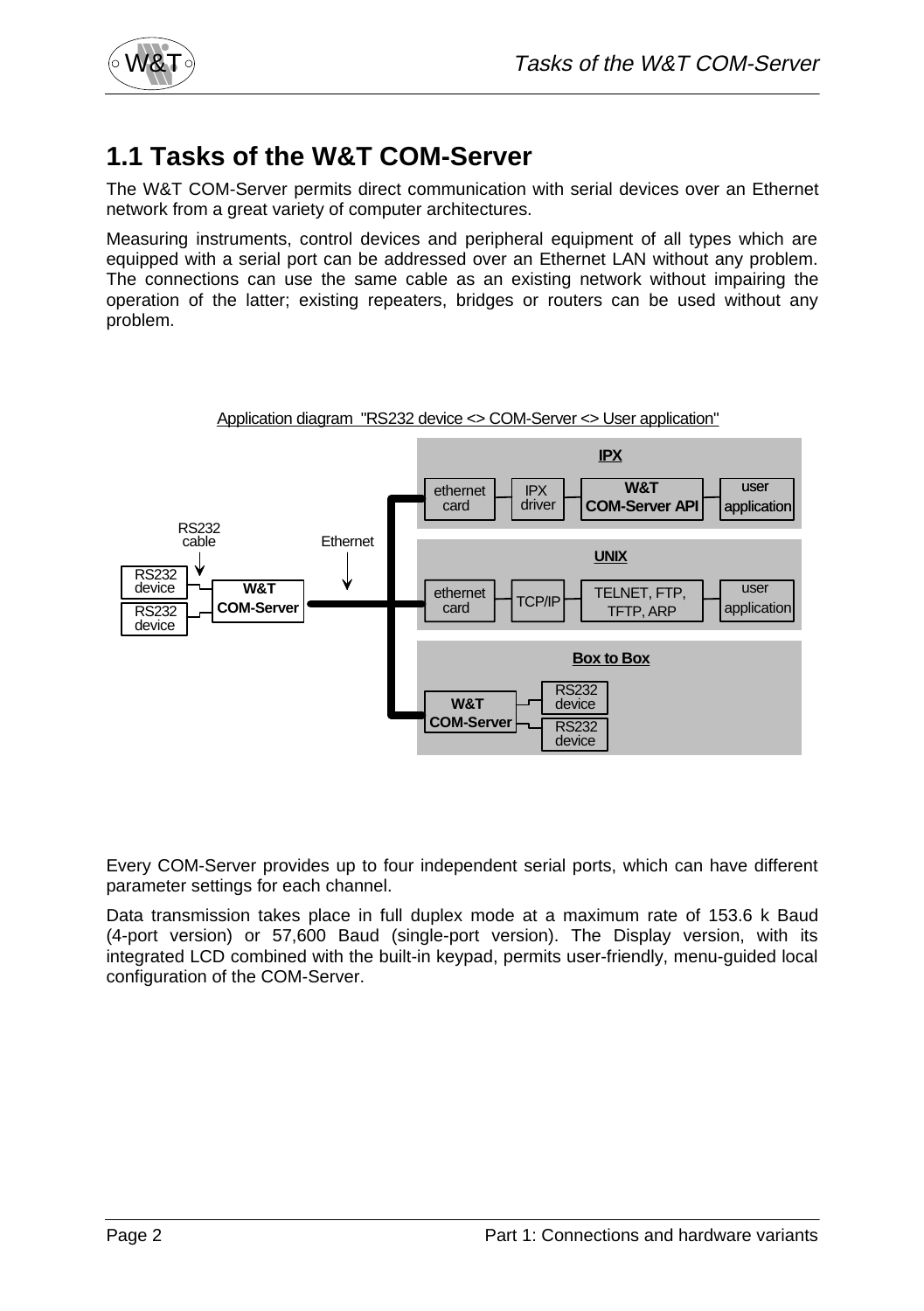

# **1.2 External connections of the W&T COM-Server**

The W&T COM-Server should be placed in a location where the maximum permitted cable run of 15 m to the serial devices and 185 m or 100 m on the network side are not exceeded. If this is not possible in individual cases, line drivers can be used for the serial port; depending upon the model, these permit transmission distances of up to 1000 m (W&T #80001). The use of Ethernet repeaters and hubs makes it possible to expand the length of the network to as much as 2.5 km (W&T #55615).

Please note that none of the plug-in connectors may be inserted unless the terminal devices are turned off. The locations of the individual connections can be found in the illustrations in Section 1.4 (Hardware variants of the W&T COM-Server).

The self-adhesive hook-and-loop tape which is included with some versions makes it possible to mount the COM-Server directly on a flat surface, such as the vertical side of a printer.

 $\overline{a}$ 

# **1.2.1 Ethernet connections**

Both an IEEE 802.3 compatible 10Base2 port (BNC) and a 10BaseT port (RJ45) are available for network connection, as well as an optional AUI port.

# **Switching over...**

among the three possible network connections takes place automatically. Please note that the cable type can only be recognized if a cable is actually connected when the COM-Server is switched on. If you wish to change cable types, exchange the cables and then press the RESET switch on the back of the unit. The type of cable currently in use is displayed on the screen in RUN mode.

# **10BaseT for twisted pair cable**

The W&T COM-Server can be connected to a 10BaseT hub (W&T #55603) through the shielded RJ45 connector on the rear of the case. The pin assingments conform to a standard MDI port (AT&T258), so a 1:1 cable can be used.

The current link status can be seen on the display screen in RUN mode. If the system has successfully established a connection with the hub, the display "Cable: TP" appears at this point; if not, "Cable: Link fail" is reported. The display is updated automatically every 60 seconds. However, a manual update can also be forced at any time by pressing the OK key.



RJ45 connector (pinout according to AT&T256)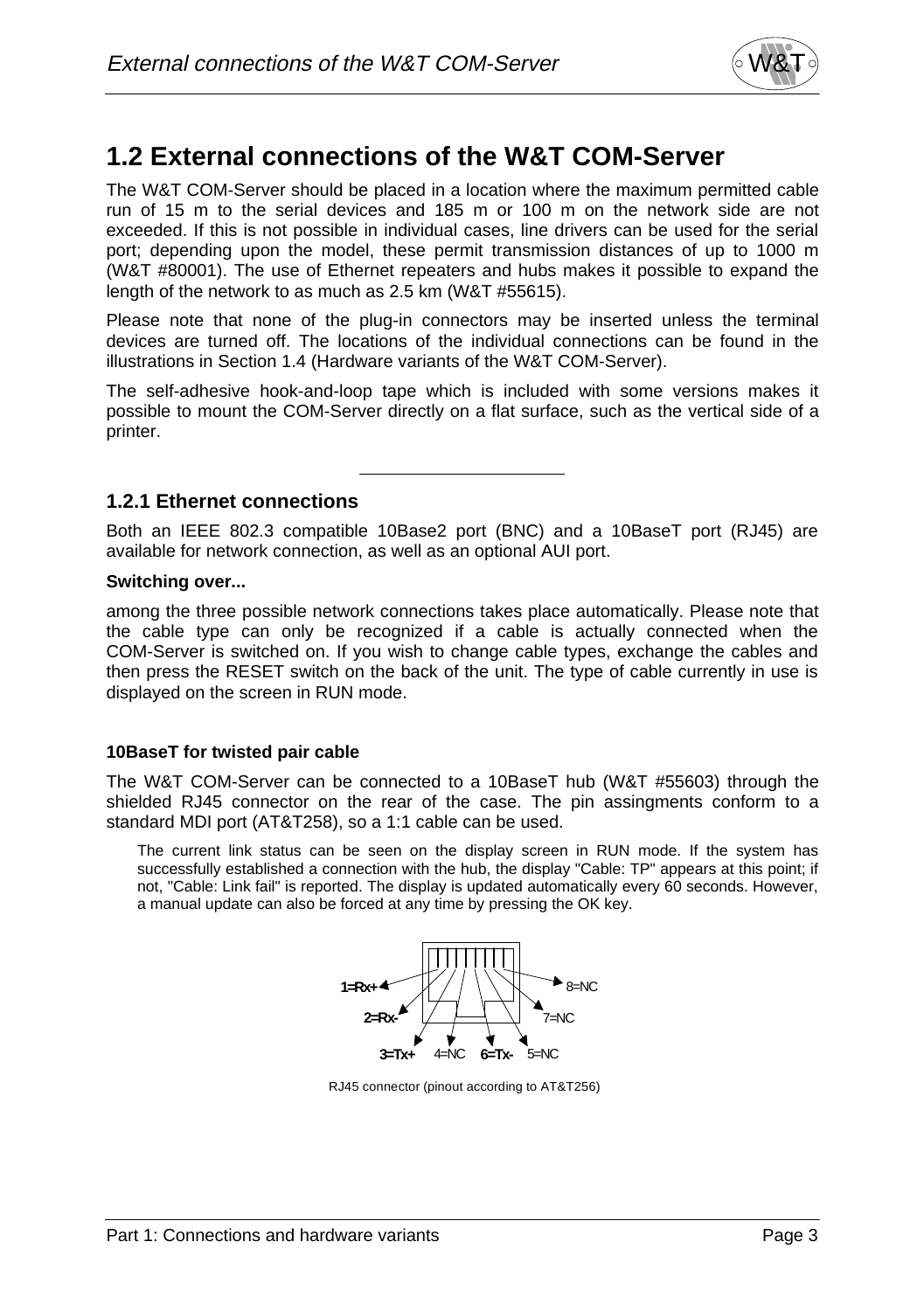

# **10Base2 for coaxial cable**

The BNC connector can be used to link the W&T COM-Server into a 10Base2 network segment.

When using conventional technology with BNC T-connectors, please be aware that it may be necessary to disconnect the cable and that this can cause difficulties for other users. Before connecting the COM-Server please consult with the responsible network administrator.

## **Important!**

**When the COM-Server is placed at the end of the segment, it is essential to terminate the cable with a 50**Ω **terminator.**

# **Network connector: AUI (optional)**

The AUI connector permits the W&T COM-Server to be connected to a MAU and thereby be linked into a network segment. The COM-Server OEM short/long models have a double-row pin contact strip (see Section 1.4.4) which supplies all of the signals for the AUI port.



# **1.2.2 Serial connectors**

W&T COM-Servers are equipped with RS232 as part of the standard configuration. If you use other modules in your unit (for example, RS422/485, LWL, 20mA, .... ), please read the supplemental module instructions.

The pin assignments of the RS232 ports on the W&T COM-Server are identical to those on a PC, which permits the use of standard cables. Be sure that all of the ports are configured for identical transmission parameters and handshake protocols (see Section 2.2.2.3).

Since interface ports on peripheral devices are often highly manufacturer-specific in design, it may not be possible to use standard cables in some configurations. In such cases the documentation for the devices in question should be referred to.

The details of pin assignment and the W&T cables for the most important applications are shown in the following section.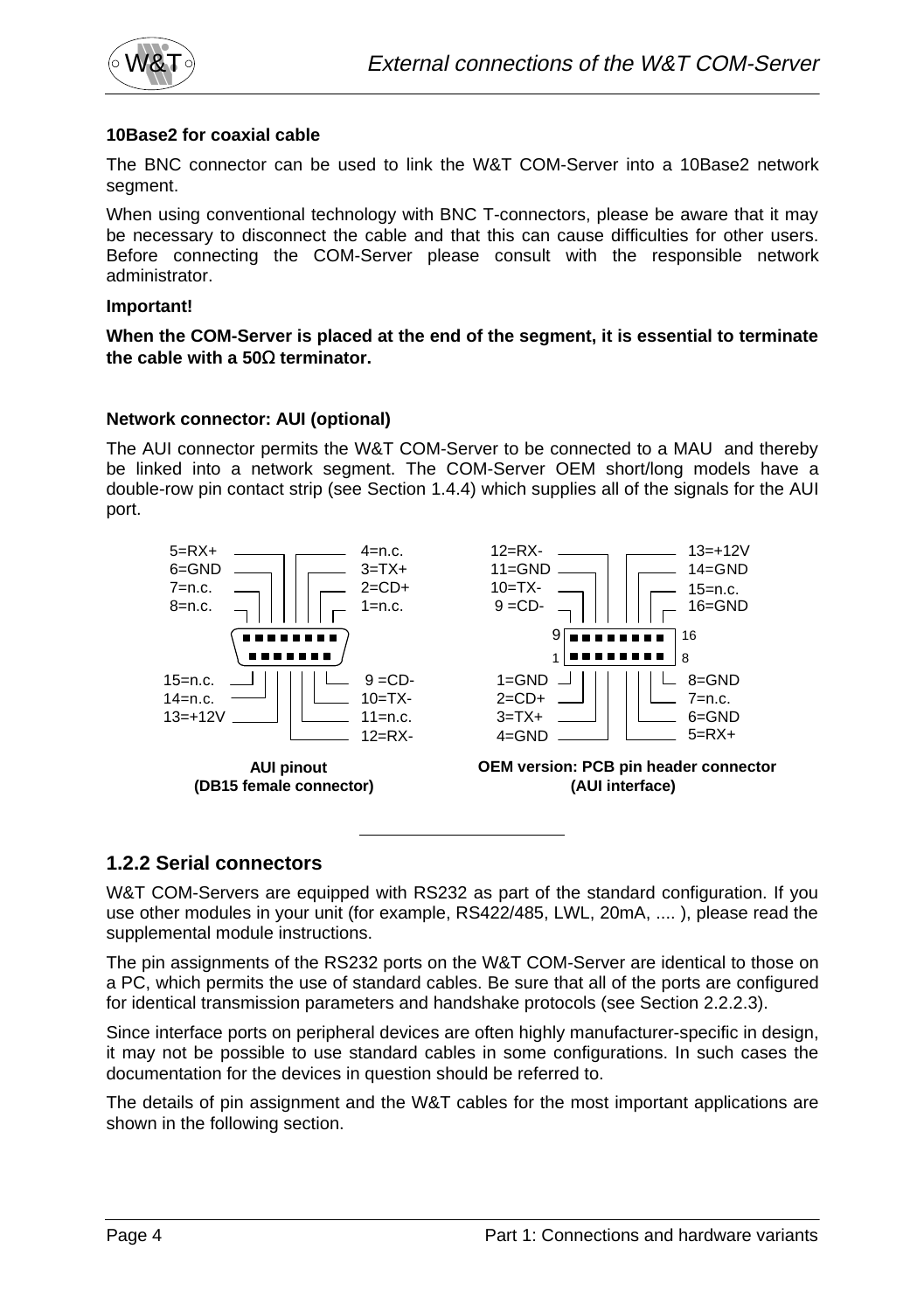

| Pin            | <b>Direction</b> | Signal     | <b>Description</b>     | Default function (1)                                                                     |
|----------------|------------------|------------|------------------------|------------------------------------------------------------------------------------------|
| 1              | IN               | <b>DCD</b> | Data Carrier Detect    | Ignored                                                                                  |
| 2              | IN               | RxD        | Receive Data           | Data input                                                                               |
| 3              | <b>OUT</b>       | TxD        | Transmit Data          | Data output                                                                              |
| 4              | <b>OUT</b>       | <b>DTR</b> | Data Terminal<br>Ready | +12V with active connection to PC<br>(LOCK/UNLOCK)                                       |
| 5              | --               | <b>GND</b> | Signal Ground          | --                                                                                       |
| 6              | IN               | DSR        | Data Set Ready         | Data transmission only at +312V                                                          |
| $\overline{7}$ | <b>OUT</b>       | <b>RTS</b> | Ready To Send          | Handshake output<br>$+12V$ = Ready to receive data<br>$-12V$ = Not ready to receive data |
| 8              | IN               | <b>CTS</b> | Clear To Send          | Data transmission only at +312V                                                          |
| 9              | IN               | RI         | Ring Indicator         | Ignored                                                                                  |

(1) can be modified temporarily by the specific software



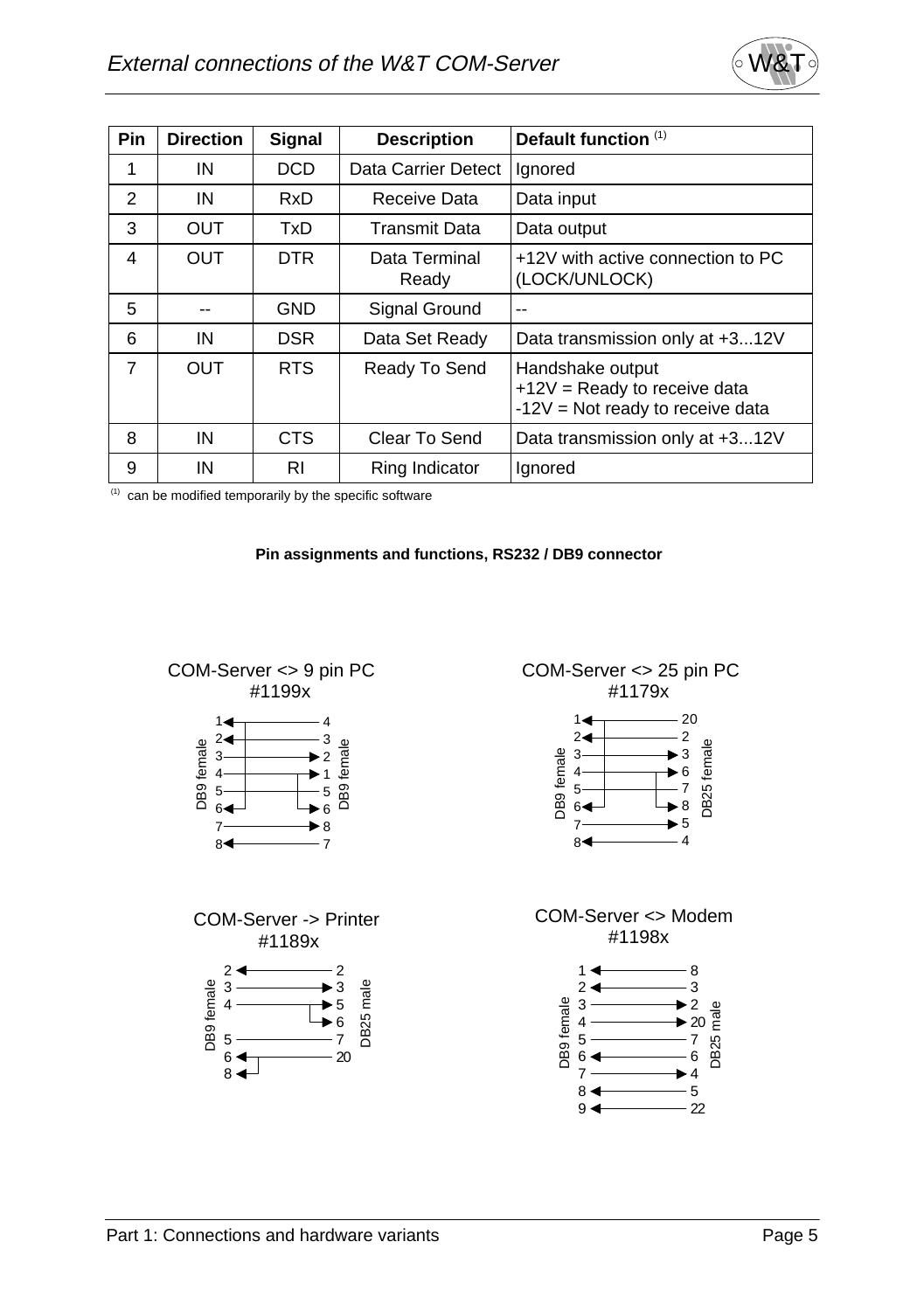

# **1.2.3 Power supply**

The power supply depends upon the model of W&T COM-Server.

W&T COM-Servers with Display (#58001, #58004)

The W&T COM-Servers have a built-in power adapter. Power is drawn through the supplied power cord and matching connector on the back of the case.

Because this power adapter is designed for an input voltage range of  $110V~$  to  $230V~$ . the W&T COM-Server can also be used equally well in countries with other line voltages.

W&T COM-Server Compact (#58201)

The W&T COM-Server Compact includes a special plug adapter (see Technical data in the Appendix), which connects to the matching input (DC power jack) on the back of the case. This adapter has a fixed input voltage of 230V.

W&T COM-Server 19" OEM (#58301, #58304)

These COM-Servers are able to get their power through the VG strip. Jumpers on the board allow it to be set up for the most common bus standards (see Section 1.4.5).

W&T COM-Server OEM short / long (#5840x)

These versions allow various power supply options. Power can be supplied through one of the two power adapters or through a proprietary design. The connections can be taken from the illustration in Section 1.4.4.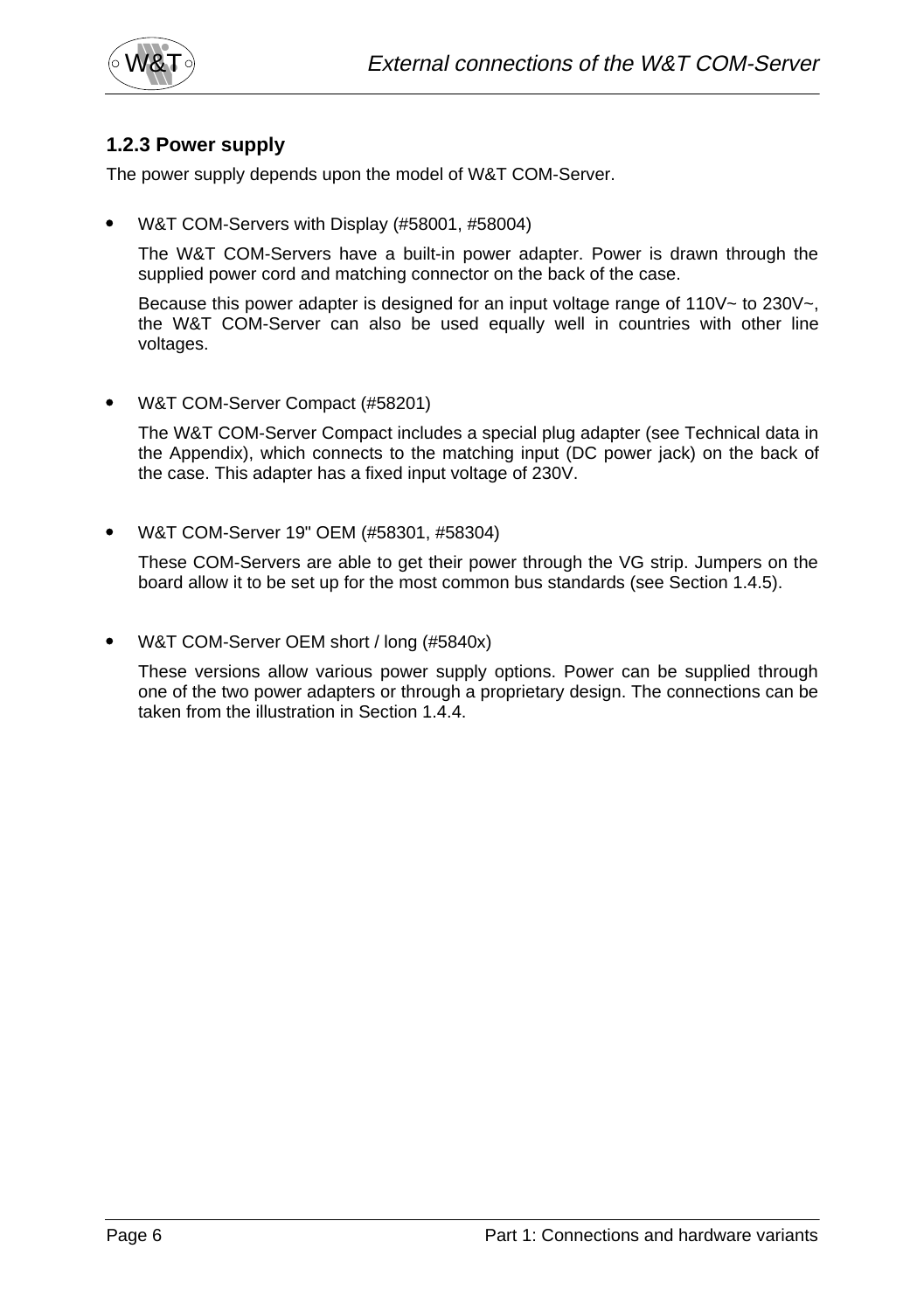

# **1.3 Control elements of the W&T COM-Server**

W&T COM-Servers are supplied in a variety of different models. The control elements are not identical, nor are they positioned uniformly on the various models. The following pages show sketches of the front and rear plates (if present) for all of the models.

# **1.3.1 Reset button**

This button resets the internal microprocessor, thereby restarting the W&T COM-Servers. Since all of the data stored in the COM-Server are lost when this happens, caution should be used when pressing this button.

To reduce the risk of inappropriate operation and the resultant loss of data, the Reset button is recessed into the back of the case.

# **1.3.2 Front control panel (models #58001, #58004)**

The operating parameters for the W&T COM-Server can be set through the keypad which is integrated into the faceplate. Using the directional keys ( $\downarrow \uparrow \rightarrow \leftarrow$ ), the user can move around in the menu structure described in the following chapters. Any changes or selections which are made must be confirmed with the OK key in order to take effect.

# **1.4 Hardware variants of the W&T COM-Server**

# **1.4.1 W&T COM-Server with Display #58001, #58004**

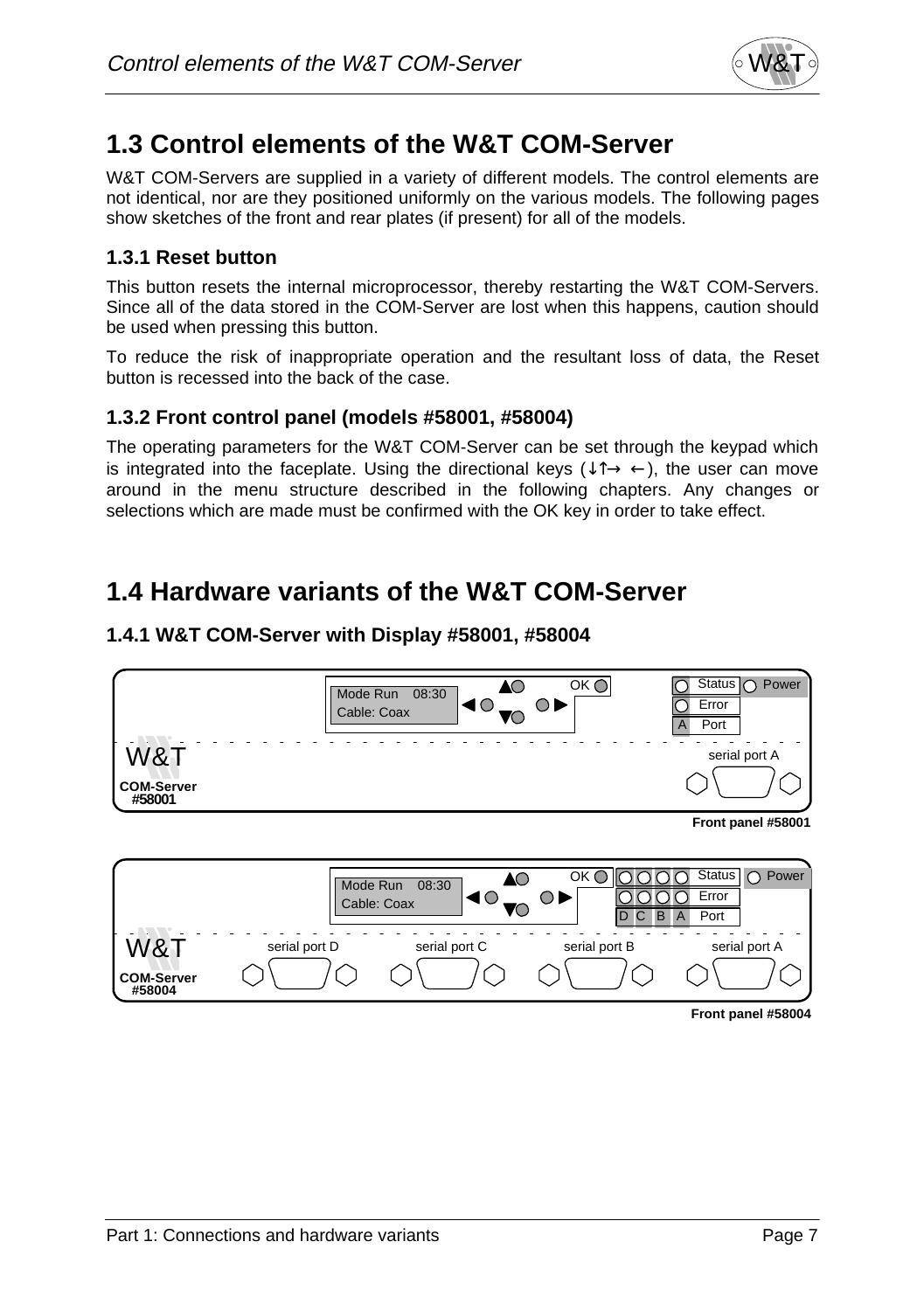

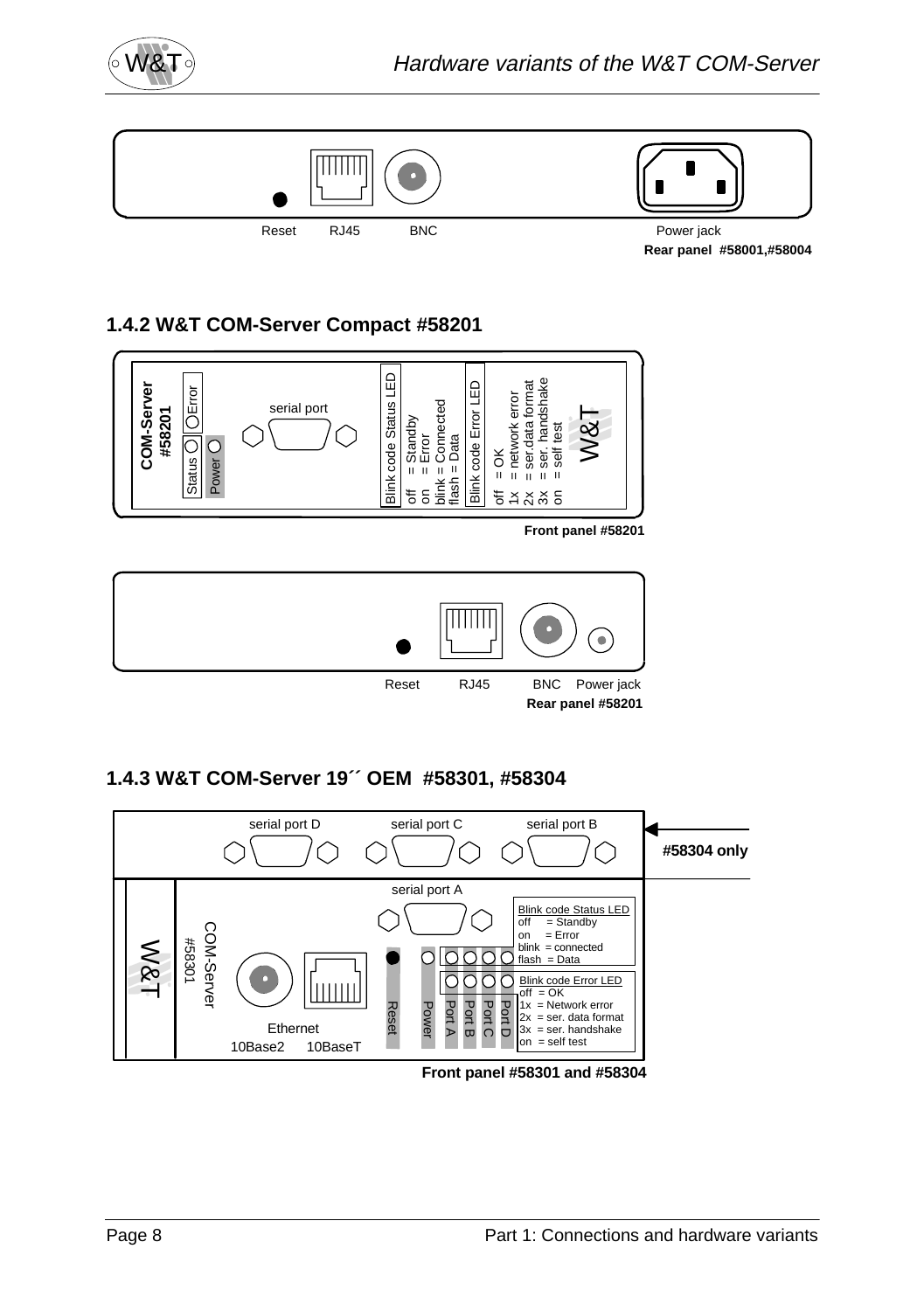

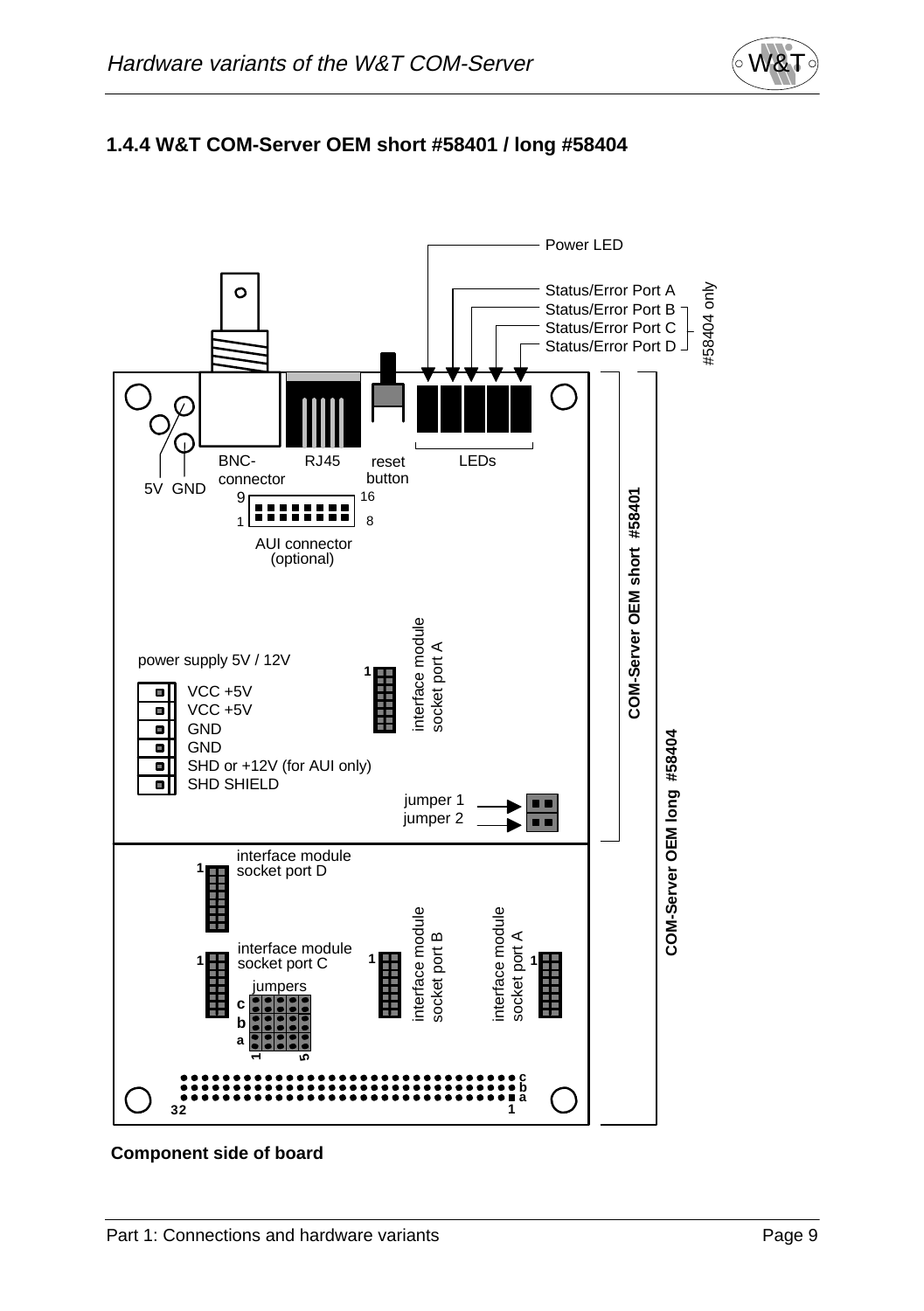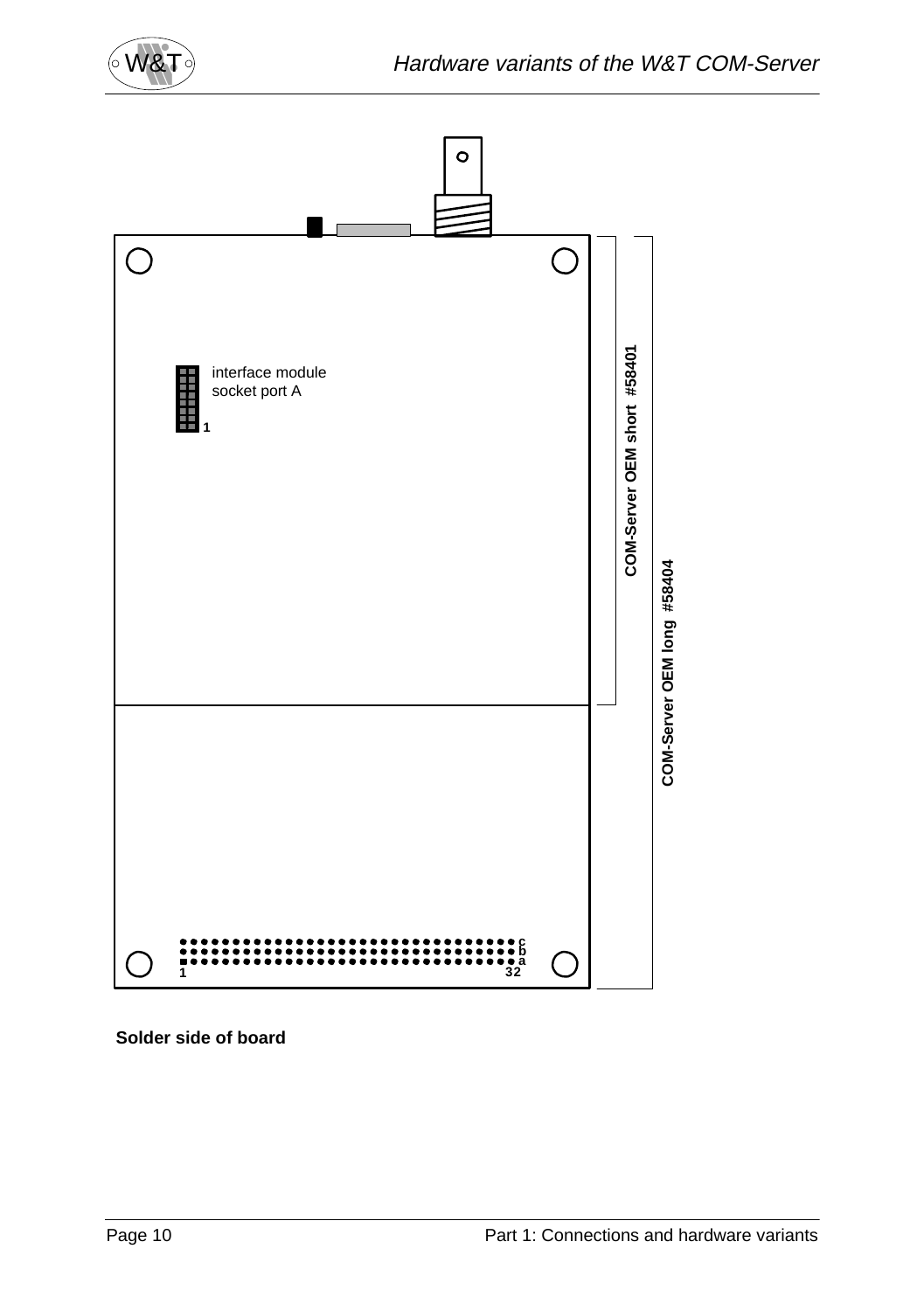

# **1.4.5 Internal connections of the W&T COM-Server**

Now let us describe the connectors which are located directly on the board. It is only necessary to know the details of these connections if you are working with the OEM version of the COM-Server. The locations of the connectors on the board can be seen from the illustrations on the preceding pages.

# **Contact assignments of the module sockets**

| 1 | 16 |
|---|----|
| 2 | 15 |
| 3 | 14 |
| 4 | 13 |
| 5 | 12 |
| 6 | 11 |
| 7 | 10 |
| 8 | g  |

| Pin             | <b>Direction</b> | Signal     | <b>Description</b>   | Default function (1)                                                              |
|-----------------|------------------|------------|----------------------|-----------------------------------------------------------------------------------|
| 1               | <b>OUT</b>       | 5V         | Power supply 5V      |                                                                                   |
| $\overline{2}$  | IN               | RI.        | Ring Indicator       | Ignored                                                                           |
| 3               | IN               | <b>RxD</b> | Receive Data         | Data input                                                                        |
| 4               | OUT              | TxD        | <b>Transmit Data</b> | Data output                                                                       |
| 5               | --               | n.c.       | not connected        |                                                                                   |
| 6               | IN               | <b>CTS</b> | Clear to Send        | Handshake input<br>Low: data transfer, High: stop                                 |
| $\overline{7}$  | <b>OUT</b>       | <b>DTR</b> | Data Terminal Ready  | Low with active connection to PC                                                  |
| 8               | IN               | <b>DSR</b> | Data Set Ready       | Handshake input<br>Low: data transfer, High: stop                                 |
| 9               | OUT              | <b>RTS</b> | Ready to Send        | Handshake output<br>Low: ready to receive data<br>High: not ready to receive data |
| 10 <sup>1</sup> | IN               | <b>DCD</b> | Data Carrier Detect  | Ignored                                                                           |
| 11              | <b>OUT</b>       | 12V        | $+12V$               |                                                                                   |
| 12              | <b>OUT</b>       | <b>GND</b> | Signal Ground        |                                                                                   |

 $(1)$  can be temporary modified by software

# **Contact assignments of the VG strip**

The 19" OEM COM-Servers (#58301, #58304) get their power through the VG strip. Depending upon the bus system which you are using, jumpers a-c in the appropriate row of the jumper strip must be set on the board in order to provide power for the COM-Server.

|              | Input<br>Connector pin<br><b>VG strip</b><br><b>COM-Server</b> |                 | Default (all three jumpers of a<br>row closed) |            |       |        |                |
|--------------|----------------------------------------------------------------|-----------------|------------------------------------------------|------------|-------|--------|----------------|
| Jumper       | A                                                              | в               | c                                              | A          | в     | С      |                |
| Jumper Row 1 | 9c                                                             | 32 <sub>c</sub> | 31 <sub>c</sub>                                | <b>GND</b> | $+5V$ | $+12V$ | VME bus J1     |
| Jumper Row 2 | 2 <sub>b</sub>                                                 | 1 <sub>b</sub>  | n.c.                                           | GND        | $+5V$ | $+12V$ | VME bus J2     |
| Jumper Row 3 | 32 <sub>c</sub>                                                | 31 <sub>c</sub> | Зc                                             | GND        | $+5V$ | $+12V$ | Multibus II    |
| Jumper Row 4 | 32 <sub>c</sub>                                                | 1c              | 13a                                            | <b>GND</b> | $+5V$ | $+12V$ | ECB bus        |
| Jumper Row 5 | 32 <sub>c</sub>                                                | 29a             | 9a                                             | <b>GND</b> | $+5V$ | $+12V$ | <b>BUS7ISA</b> |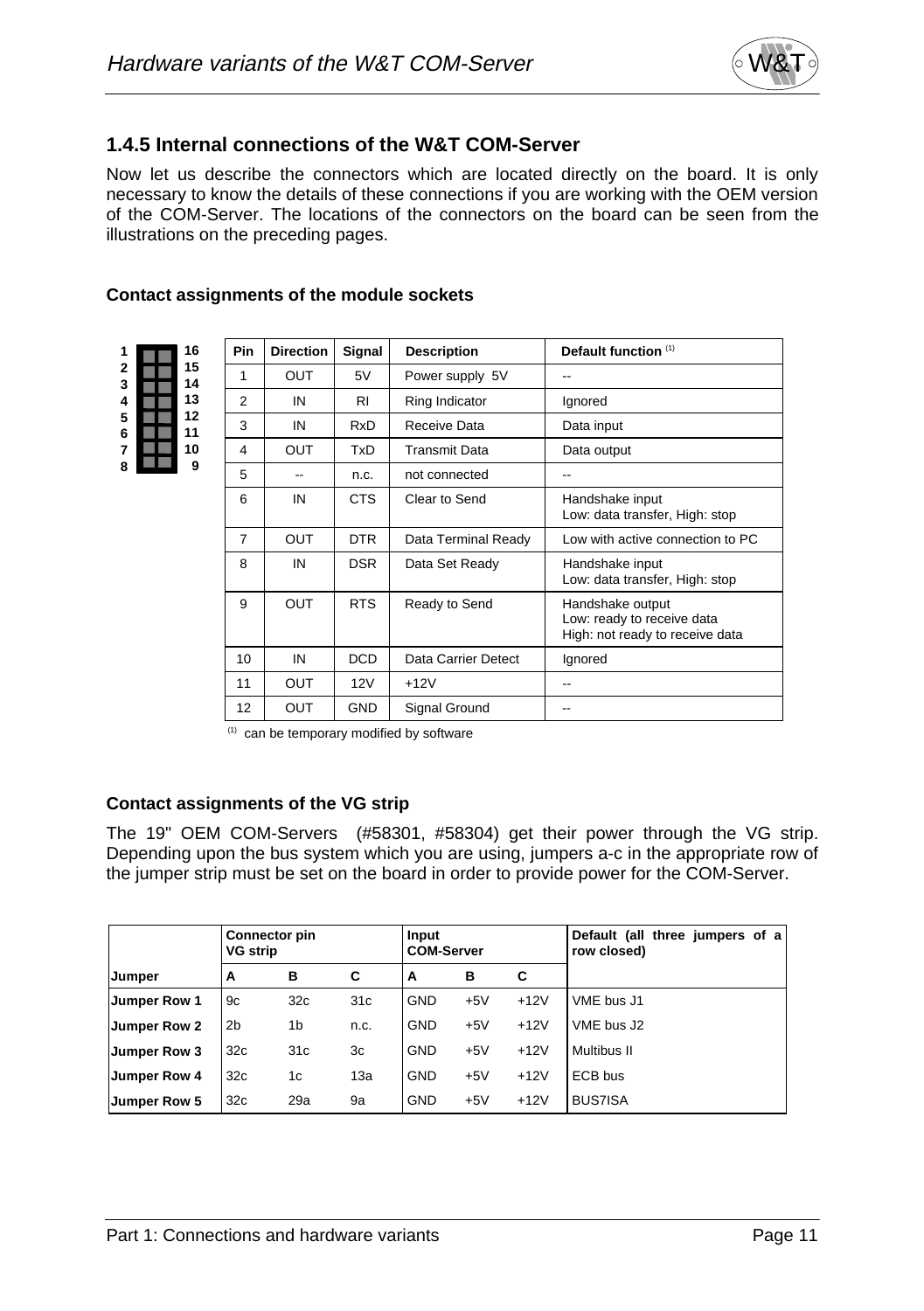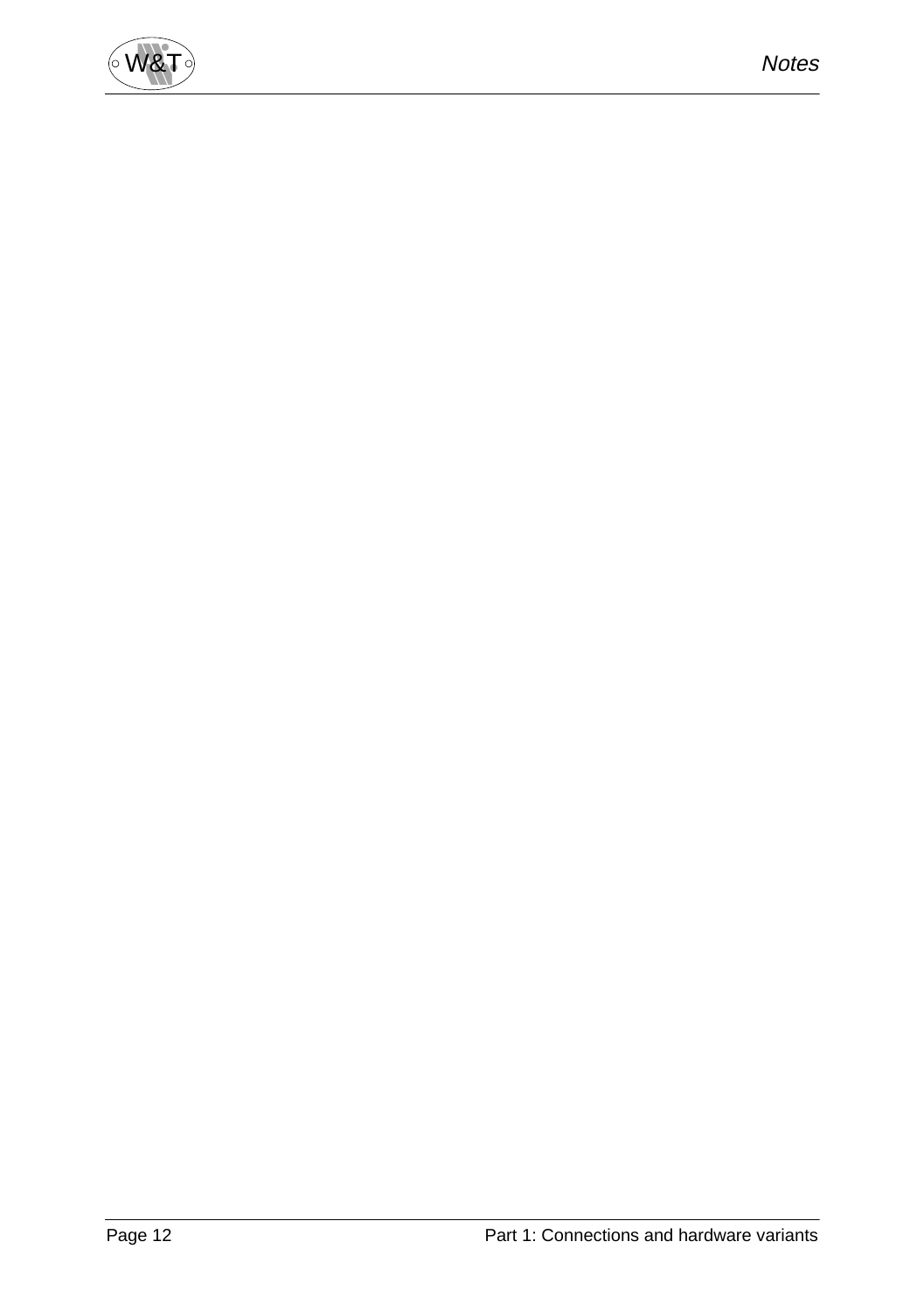

# **Part 2 Displays and settings Displays Error messages Overview of menu tree Configurable serial ports Special key functions Software updating**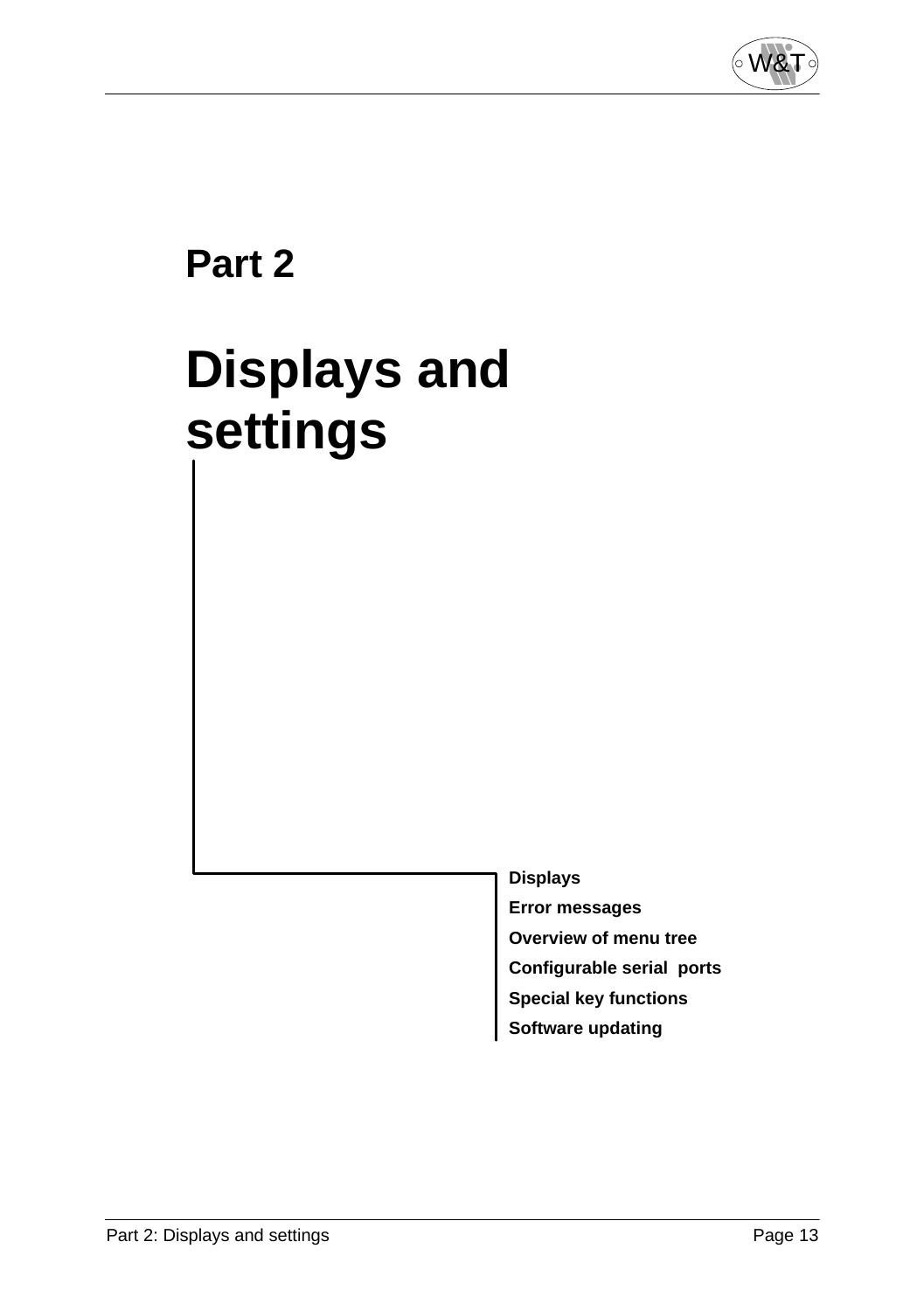

# **2.1 Displays**

The W&T COM-Servers have a power LED, and for each serial port a status LED and an error LED.

In addition, the Display versions (#5800x) have a 2x16 character LCD screen for displaying error and status messages.

# **2.1.1 LED displays**

# **Power LED**

Indicates connection to the power supply. If the LED fails to light up, please check to make sure that the plug-in adapter is properly connected, or that the line cord is properly connected and in good condition (with built-in adapter).

In the case of 19" OEM COM-Servers (#5830x) please be sure to check the proper setting of your bus system in the jumper strip on the board (see Section 1.4.5).

# **Status LEDs**

Flash whenever there is network activity (sending and receiving) at the corresponding W&T COM-Server port. In the case of reception, the functioning of the LED pertains exclusively to data and control packets which are addressed directly to the COM-Server.

Periodic blinking indicates that the corresponding serial port has a valid connection with another network participant. When useful data are passing over the connection the LED flashes briefly.

On Display versions only (item no. 5800x):

# **Error LEDs**

Indicate present errors or errors in memory. In this case an error text, the time of the error, and the number of the responsible RS232 port (if any) can be obtained from the LCD screen.

All other versions:

# **Error LEDs**

By means of different blink codes, the error LEDs indicate the following error conditions at the corresponding port:

# **1 blink of all error LEDs** = Check network

If the 10BaseT port is being used, the COM-Server is unable to receive a link pulse from a hub. Check the cable or the hub port. If you are using the BNC connector, the coax cable should be checked for correct termination or a possible break or short circuit in the cable. When using an AUI connector please check its connection to a MAU.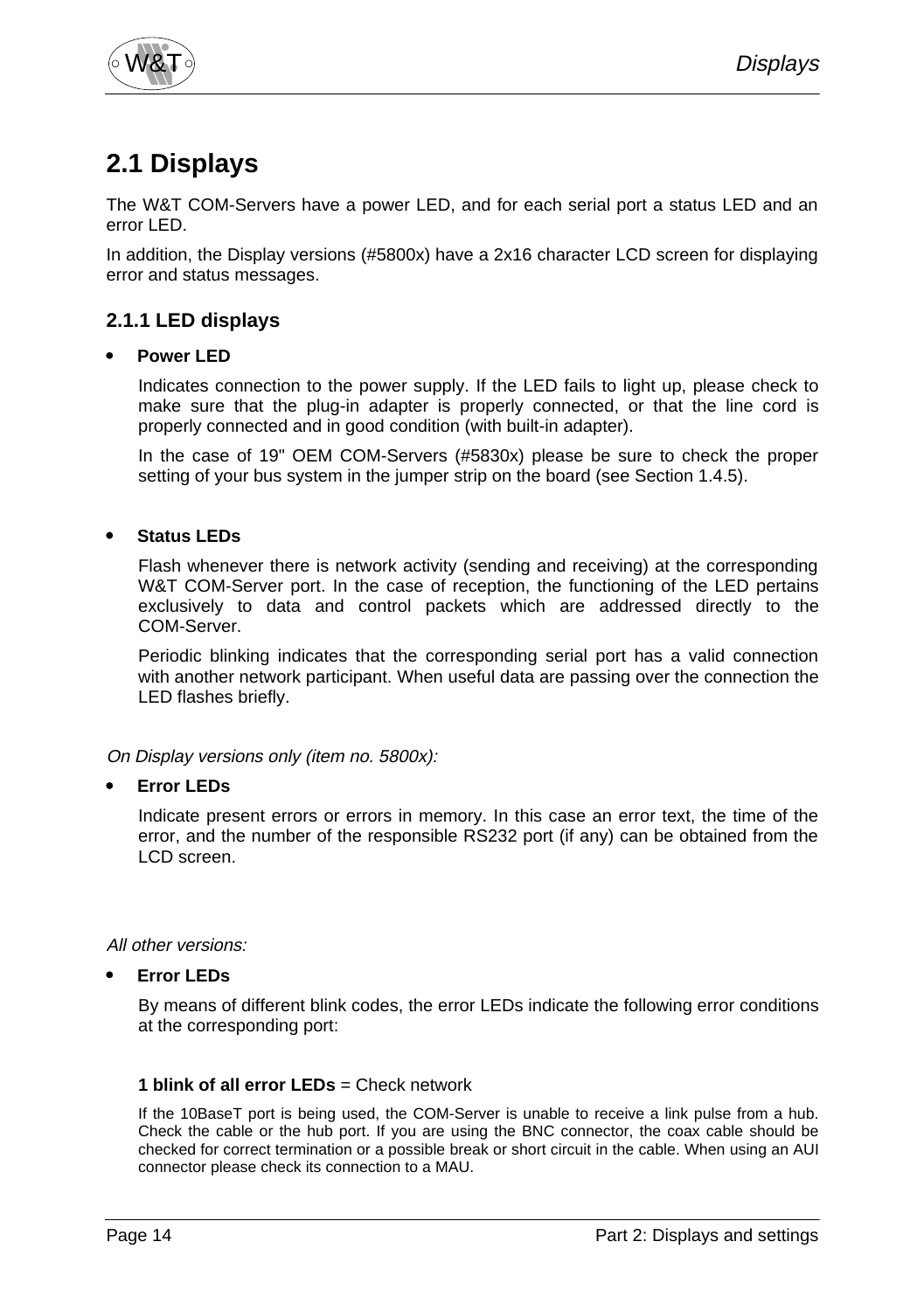

# **2 blinks** = check serial data format

At least one character was received at the corresponding port with a parity or framing error, or the data register of the serial receiving module was written to, even though the prior character had not been read out. Check the correctness of the serial parameter settings, the handshaking procedure or the connecting cable.

# **3 blinks** = check serial handshake

The serial device connected to the particular port is not reacting to the handshake stop signal set by the COM-Server and is continuing to send data. This can result in overwriting of the serial ring buffer and consequently in the loss of data. Check to see that the handshake configuration of the devices is correct and that the connecting cable is properly wired.

## **all error LEDs on** = self-test error

The self-test which is performed after every Start or Reset of the COM-Servers did not finish normally.

This error can occur if you interrupted a software update early and it was not possible to transfer the complete operating software. The COM-Server is no longer operable in this state. Repeat the software update over the network with TFTP (see Section 2.4.1).

If the only way you can perform the update is through the serial port, Jumper 1 on the board (see illustration in Section 1.4.4) must be closed. Afterward press the Reset button (see Section 2.4.2).

If the error cannot be corrected, or if it occurs independently without being preceded by a software update, please send the unit to us.

# **2.1.2 Display error messages**

The following section shows the error messages which can appear in the display, and possible causes:

**1.) "Link fail"** (with twisted pair cable only)

**Display:**



The network cable definition is set for the 10BaseT port, but no link pulse is being received. The cause may lie in a defective 10BaseT cable or hub port. Another possible reason is an incorrectly wired cable.

The display is either updated automatically every 60 seconds, or optionally whenever the OK key is pressed.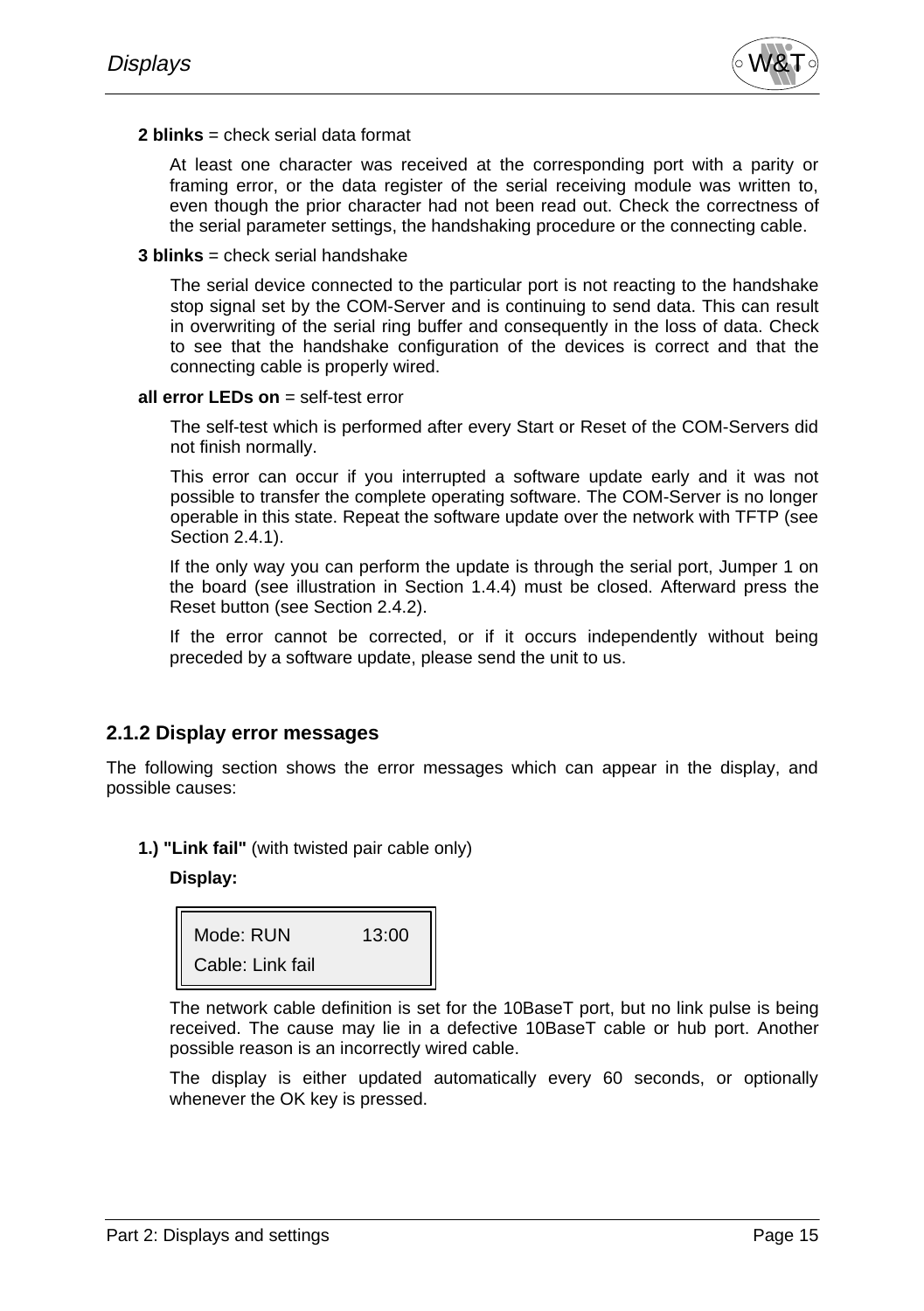

**2.) "Cable open"** (for coax or AUI cable only)

# **Display:**



The network segment is not correctly terminated (coax), or there is a discontinuity in the connecting cable. With the help of a LAN Scanner (W&T #55506) the error can quickly be found and corrected.

# **3.) Checksum error during self-test**

**Display:**

ROM Test Error NET FLASH-UPDATE

This error can occur if you interrupted a software update early and it was not possible to transfer the complete operating software. The COM-Server is no longer operable in this state. Repeat the software update over the network with TFTP (see Section 2.4.1).

If the only way you can perform the update is through the serial port, Jumper 1 on the board (see illustration in Section 1.4.4) must be closed. Press the Reset button. The following message will appear on the display screen:



Repeat the software update via COM port A (see section 2.4.2). If the error cannot be corrected, or if it occurs independent of any preceding software update, please send the unit to us.

# **4.) CTS/DSR/RLSD Time Out (only in connection with a Netware application IPX)**

**Display:**

Port x CTS/DSR/RLSD Time Out 15:00

The IPX-API function call SET\_COM\_STATE can be used to specify a timer value for the W&T COM-Server for each of the three listed serial input signals. The timer begins to run when the corresponding input goes LOW (-12V), and is reset as soon as a HIGH (+12V) occurs. If that does not occur during the time period defined in the configuration, this error message is issued. Possible causes can be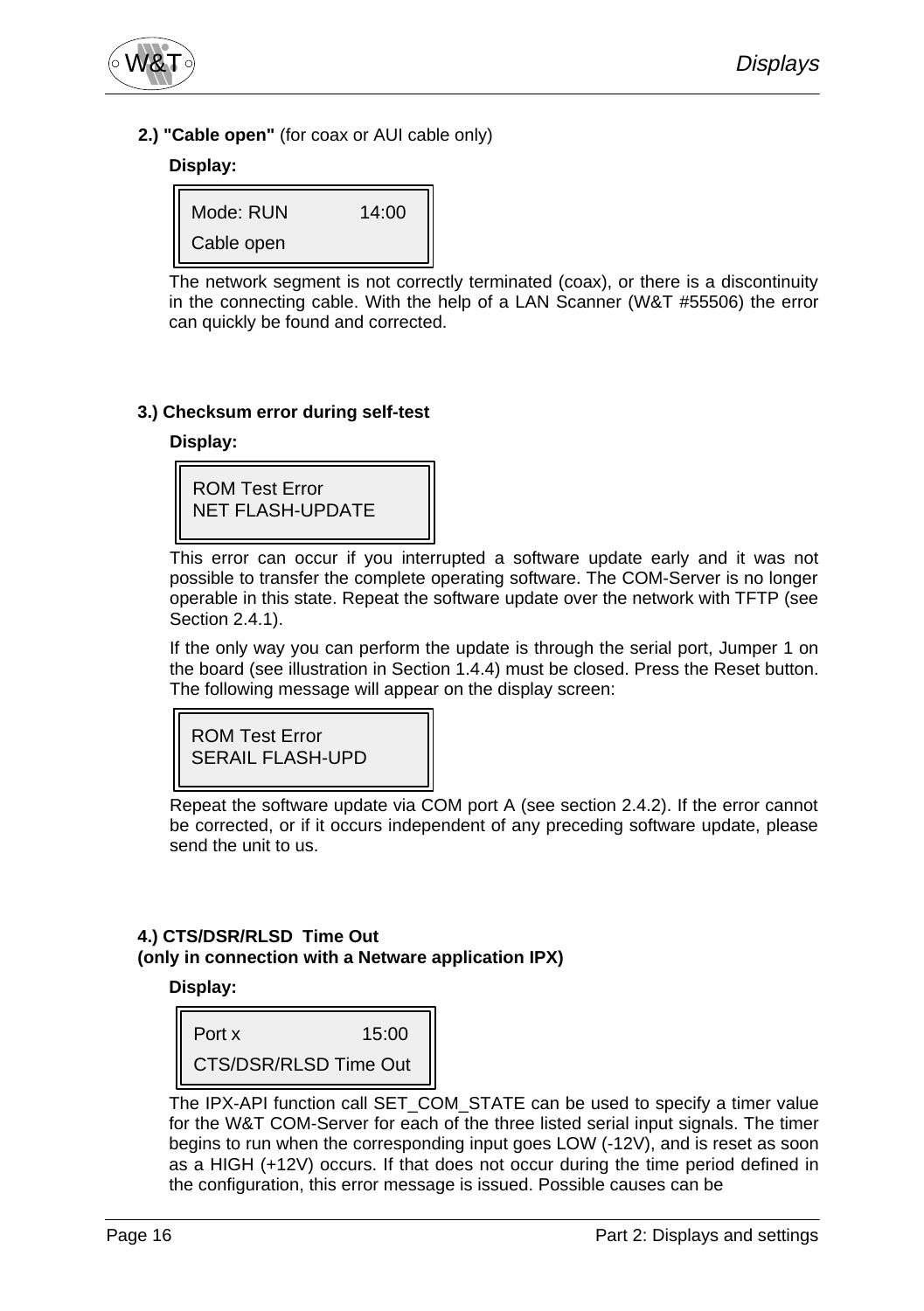

a serial hardware device which is not connected, or which is unselected, defective or incorrectly configured.

As delivered from the factory, the timers for all of the inputs are switched off.

# **5.) No halt on XOFF/DTR/RTS**

# **Display:**

Port x No Halt on XOFF/RTS/DTR 16:00

The serial hardware device connected to the particular port is not reacting to the stop signal set by the COM-Server and is continuing to send data. This can result in overwriting of the serial ring buffer and consequently in the loss of data. Check to see that the handshake configurations of the devices match and that the connecting cables are wired correctly.

# **6.) Overrun Error**

**Display:**



The data register of the serial receiving module was written to, even though the prior character had not been read out.

Since this is a purely internal process within the device, when this error message occurs it is highly probable that there is a hardware error in the COM-Server.

# **7.) Parity Error**

**Display:**



A character received at the corresponding serial port has the wrong parity bit or none at all.

Please check to see that the transmission parameter configurations of the COM-Server and the corresponding serial device match. Parity errors can also be caused by the use of excessively long connecting cables.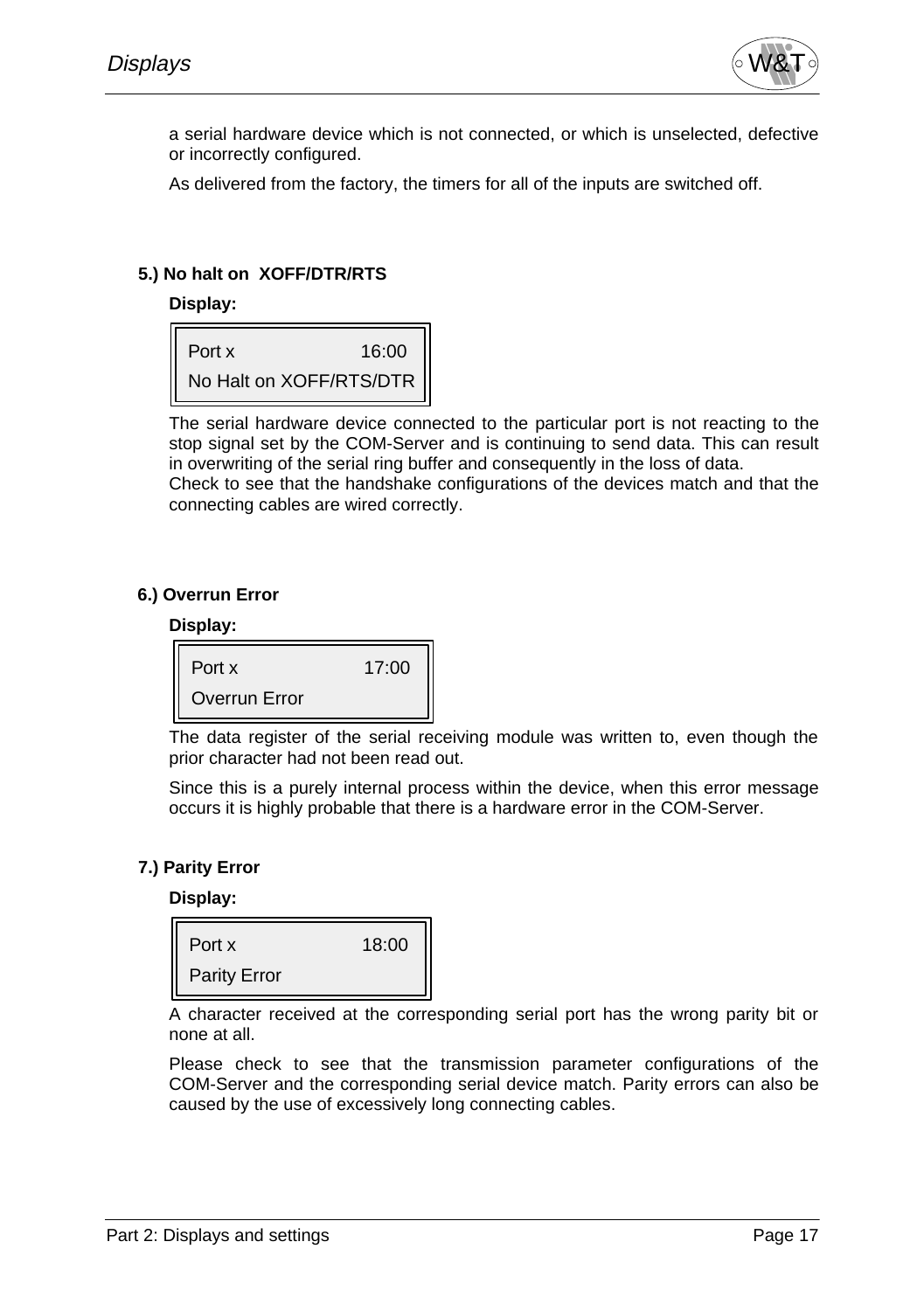

# **8.) Framing Error**

# **Display:**



A character received at the corresponding serial port does not fit into the time frame which results from the transmission parameter settings (baud rate, start bit, data bits, parity bit, stop bits).

In this case again please check to see that the configuration of the COM-Server and the serial device match.

# **9.) PC disconnect (only in connection with a Netware application IPX)**

**Display:**

| Port x        | 20:00 |
|---------------|-------|
| PC disconnect |       |

If there is an active IPX connection to a control PC, the latter automatically asks for the status of the W&T COM-Server every two minutes when there is no data traffic. If this query is not made for more than 4 minutes, the W&T COM-Server automatically breaks off the existing connection to the PC, in order to be available for other participants who may be present. Any data present in the internal buffers at this time are completely lost.

# **2.1.3 The error memory of the W&T COM-Server**

 $\overline{a}$ 

The W&T COM-Server stores the last 10 errors which occurred, together with the time of their occurrence and the port number, in a ring buffer. The most recent message at any time is always the one currently displayed on the screen. The ↓ key can be used to call up the earlier messages in order and read them on the screen.

Stored error messages are erased by pressing the OK key when they are displayed on the screen. This causes the next earlier message to scroll automatically into the display. Consequently if all of the memory locations of the W&T COM-Servers are occupied, then the OK key needs to be pressed 10 times to delete all of the messages.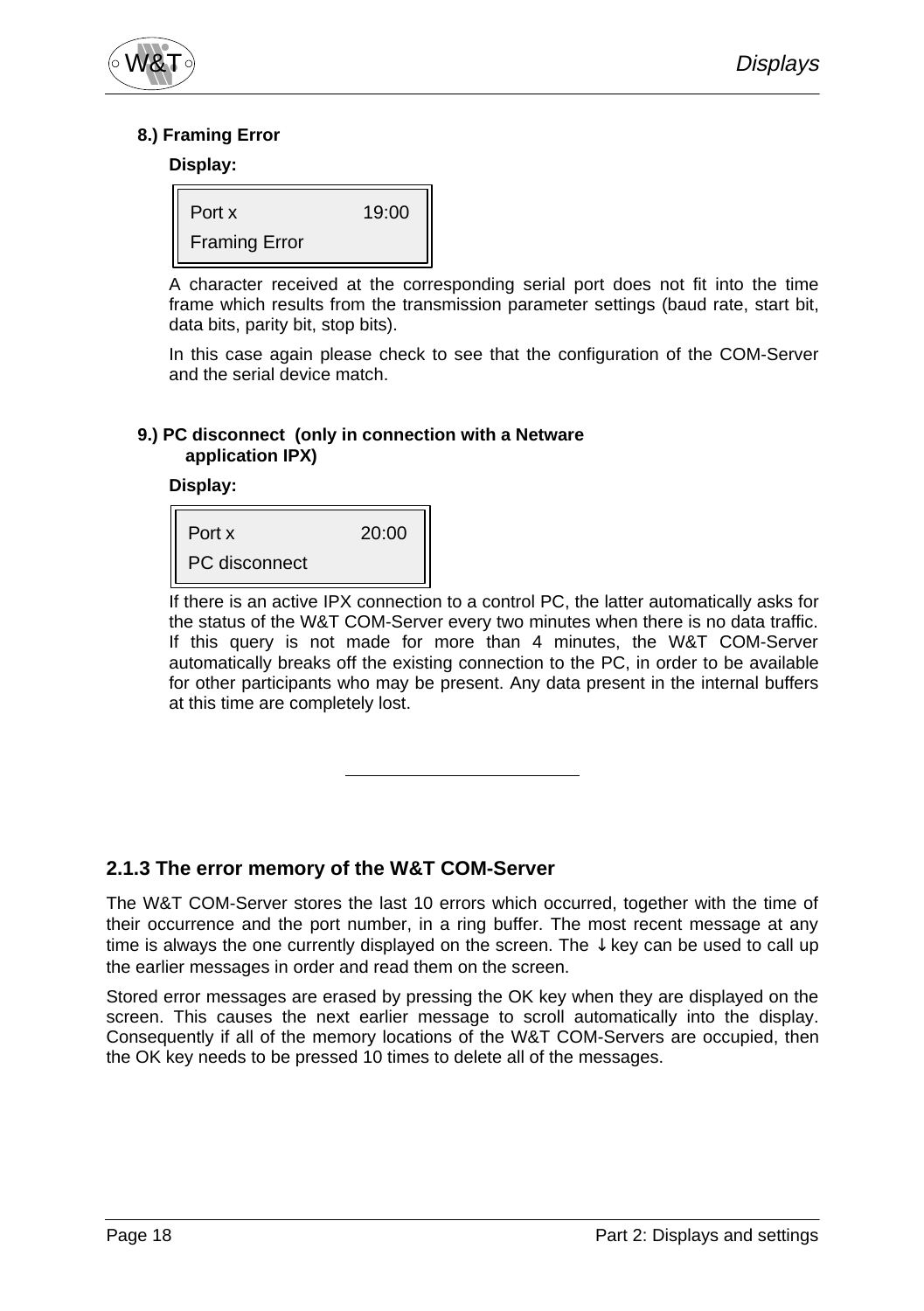

# **2.2 Configuring the W&T COM-Server**

Configuration of the W&T COM-Servers can be performed directly on the unit on the models with integrated LCD display (#5800x). For all other models of the COM-Server the procedures for configuring the device are dependent upon the type of network protocol being used. Depending upon the protocol, it is possible to perform the configuration over the network (with the help of TELNET or the IPX-API).

These options are described in the corresponding chapters of the manual (TCPIP protocol, IPX protocol).

# **2.2.1 Nonvolatile memory**

The W&T COM-Server stores all locally set configuration data in a special non-volatile memory region. Once the data have been saved, they are activated again each time the unit is turned on.

The transfer to non-volatile memory occurs when you have left that branch of the menu by pressing the "OK" key (possibly more than once) and the message "Saving..." has appeared on the display screen.

Following the illustration of the menu structure you will find a detailed example of modifying the parameters.

# **2.2.2 Overview of the display menus**

This overview may be somewhat confusing at first. Play around a little bit at first with the display by using the four arrow keys. As long as you press only these keys you can move all around the menu without anything really being changed.

While the following section contains a thorough explanation of the individual menu items, with a little skill you can also play at trying out how to use the menu. You would be best advised to read the information about the filter in software handshaking, however.

Now that you know your way around, use the OK key now instead of the left arrow key in order to really perform the settings. In order to prevent accidental operation, the OK key is located on the front, clear to the right.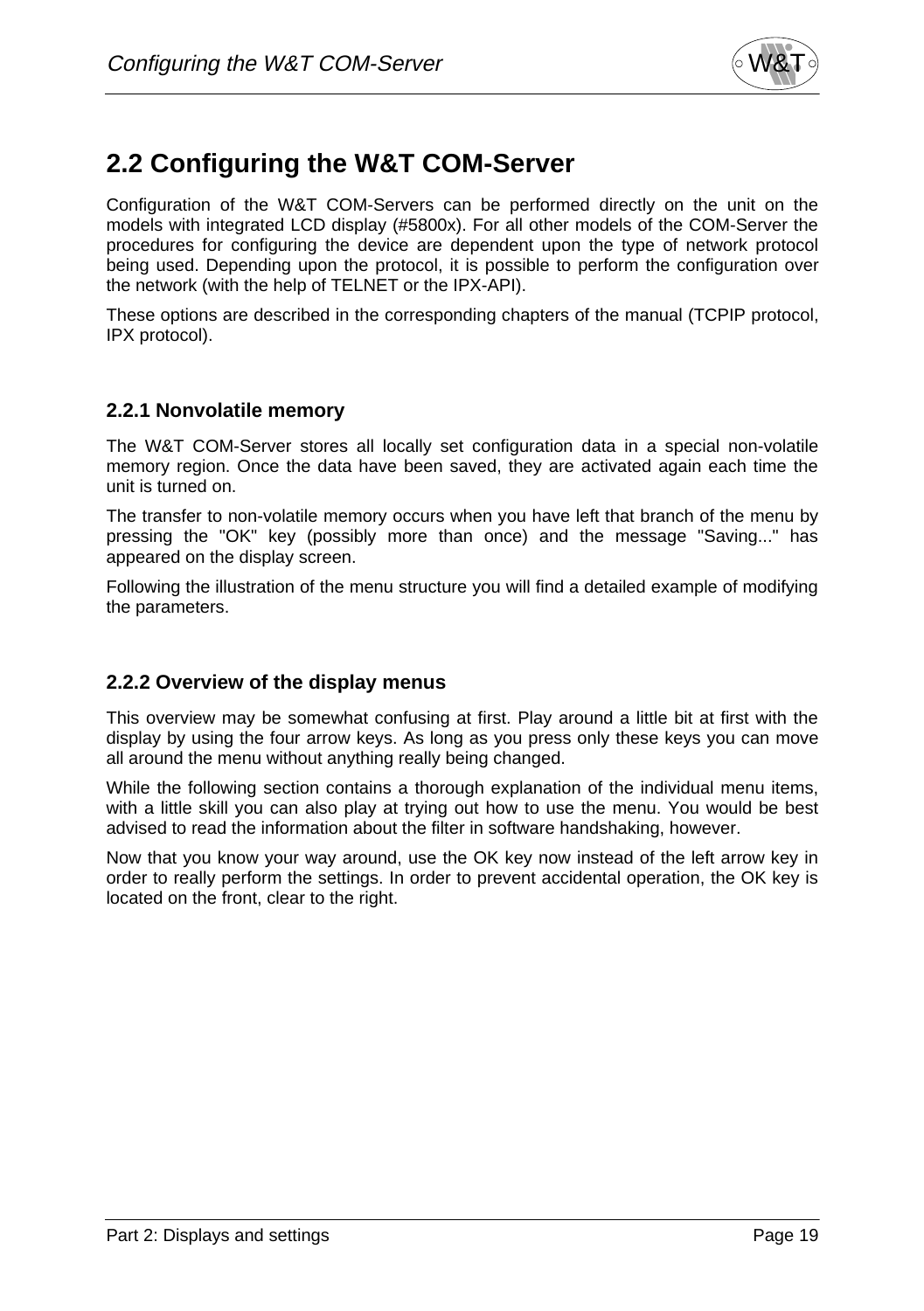

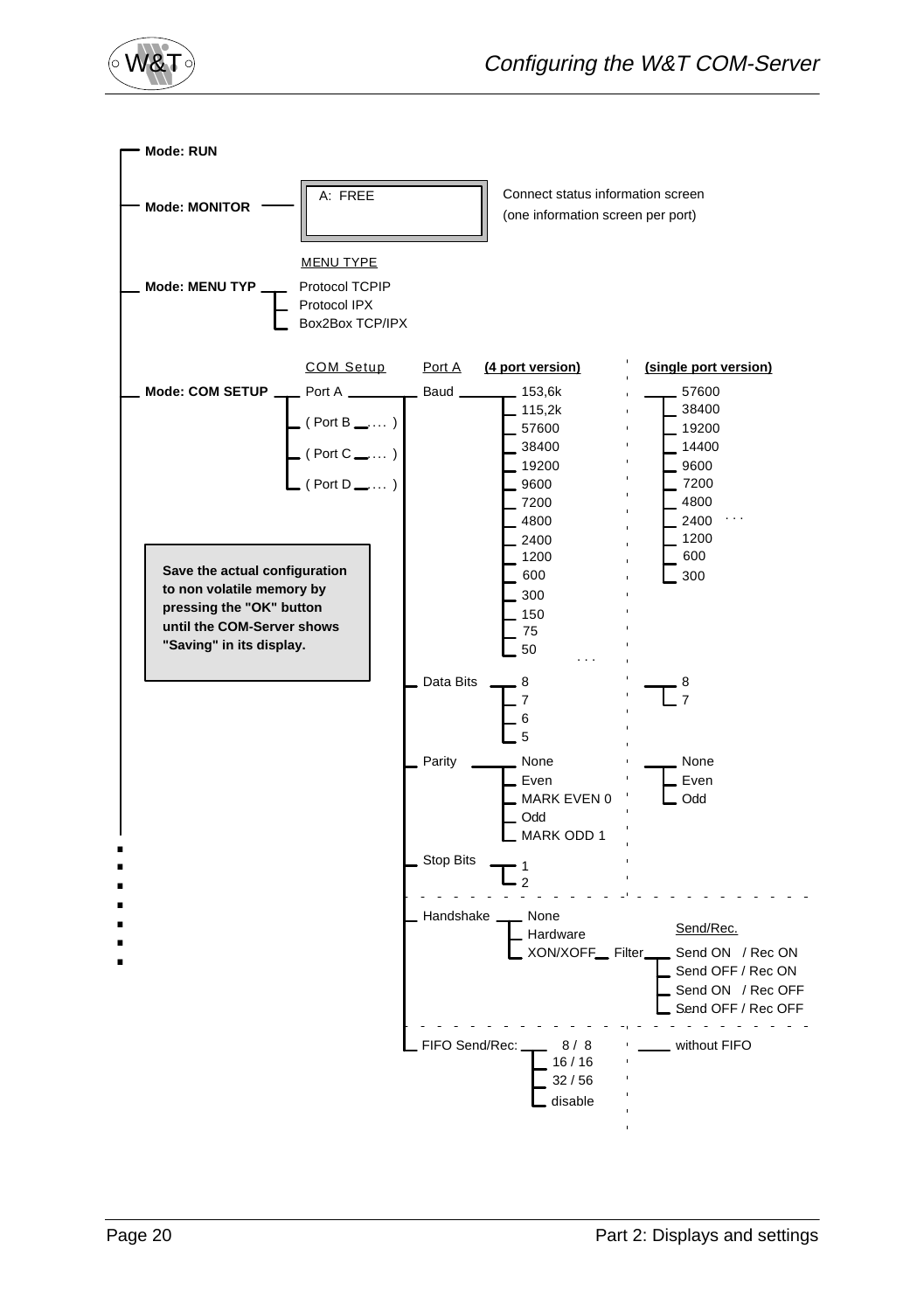



#### **Example:**

Starting from the RUN mode the modification of the baud rate for Port B from 9600 to 19200 baud can be made through the following keyboard entries:

|      |               | <b>Key Display</b>              |                  | Key | <b>Display</b>          |
|------|---------------|---------------------------------|------------------|-----|-------------------------|
|      |               | Mode: RUN [time]<br>Cable: Coax | 8.00             | ↑   | Baud:<br>19200          |
| 1.00 | T             | Mode: MONITOR                   | 9.00             | OK  | Port B<br>Baud          |
| 2.00 | T             | Mode: MENU TYPE                 | 10.0<br>0        | OK  | Mode: COM \$<br>Port B  |
| 3.00 | T             | Mode: COM SETUP                 | 11.0<br>0        | OK  | Mode: COM :             |
| 4.00 | $\rightarrow$ | Mode: COM SETUP<br>Port A       | 12.0<br>0        | ↑   | Mode: MENU              |
| 5.00 | T             | Mode: COM SETUP<br>Port B       | 13.0<br>0        | ↑   | Mode: MONI <sup>-</sup> |
| 6.00 | $\rightarrow$ | PortB<br>Baud                   | 14.0<br>$\Omega$ | ↑   | Mode: RUN               |
| 7.00 | $\rightarrow$ | Baud<br>9600                    |                  |     |                         |

|           | Key | <b>Display</b>            |
|-----------|-----|---------------------------|
| 8.00      |     | Baud:<br>19200            |
| 9.00      | OK  | Port B<br>Baud            |
| 10.0<br>0 | OK  | Mode: COM SETUP<br>Port B |
| 11.0<br>0 | OK  | Mode: COM SETUP           |
| 12.0<br>O | ↑   | Mode: MENU TYPE           |
| 13.0<br>0 | ↑   | Mode: MONITOR             |
| 14.0<br>0 | ↑   | Mode: RUN                 |
|           |     |                           |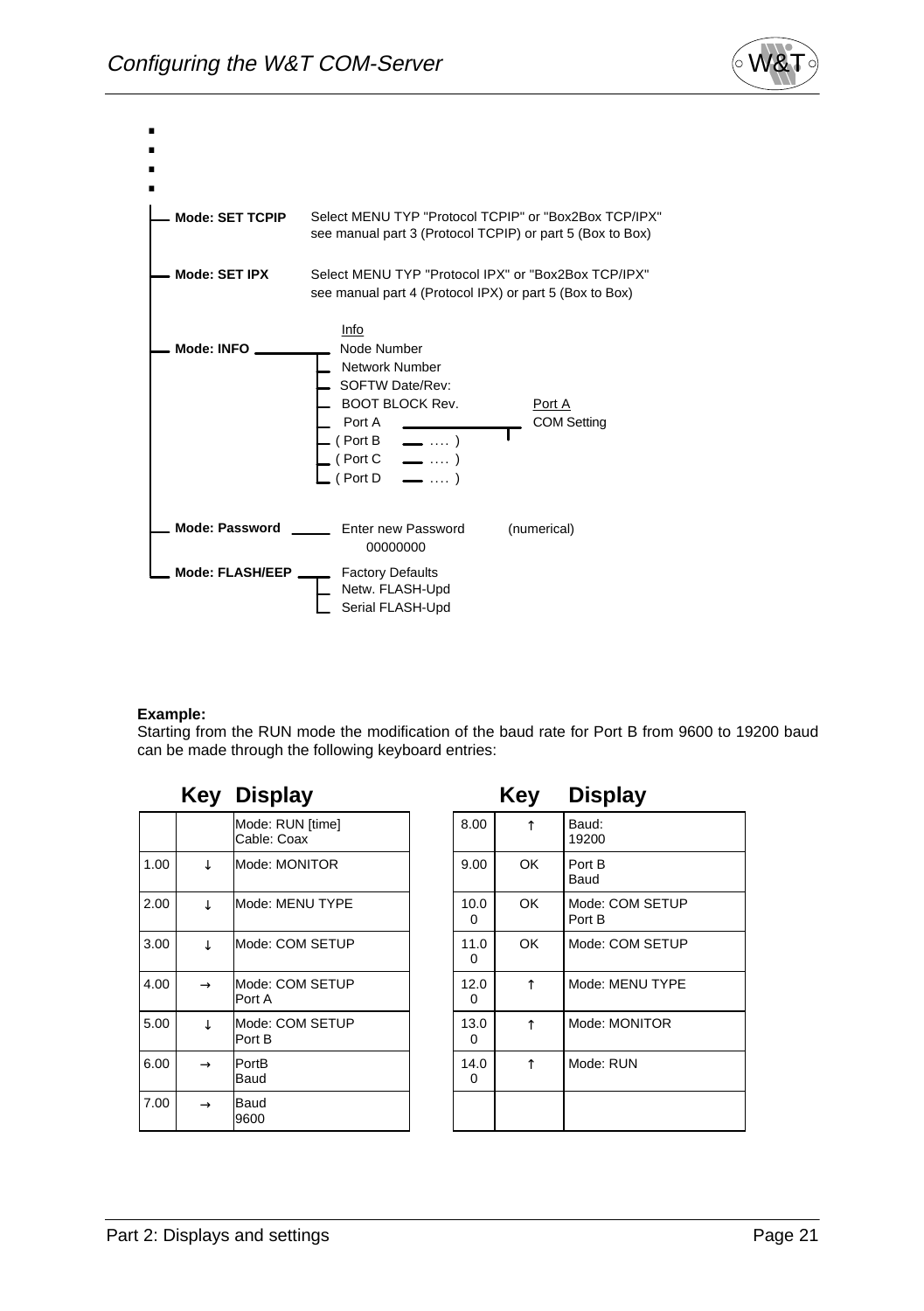

# **2.2.2.1 Mode: RUN**

The W&T COM-Server is ready to establish a connection between the network and a serial device in accordance with its configuration. The type of cable currently in use is shown in the second line of the display.

# **2.2.2.2 Mode: MENU TYPE**

To make the use of the menu as clear as possible, different branches of the menu are blanked out depending upon the network protocol you are using.

In this menu you can set the protocol for which you wish to configure the COM-Server. Naturally you can still configure the menu for both protocols by switching the MENU TYPE.

**The TCPIP protocol**

Confirm the selection with "OK." The menu "Mode: SET TCPIP" appears with all of the client/server applications. The menu "Mode: SET IPX" is not visible.

**The IPX protocol**

Confirm the selection with "OK." The menu "Mode: SET IPX" appears. The menu "Mode: SET TCPIP" is no longer visible.

**Box to box TCP/IPX**

Confirm the selection with "OK." Both menus appear, "Mode: SET IPX" and "Mode: SET TCPIP," but in each case with only the settings which are relevant for the box to box mode.

# **2.2.2.3 Mode: COM SETUP**

The W&T COM-Server, like every serial device, has to be set to the communication parameters of its partner. In this mode all of the RS232 parameters which are relevant for operation can be configured separately for each port. Besides the usual settings for baud rate, data bits, parity and stop bits, at this point the handshaking method and, for multiple-port versions, the size of the FIFO buffer in the UART can be specified.

All changes take place immediately after you leave the respective menu level by pressing the OK key.

Please note that storing the parameters deletes all data which is currently in the temporary buffers of the W&T COM-Server.

## **Hardware handshaking**

When hardware handshaking is used, the individual RS232 signals perform the functions described in Section 1.2.2 according to the factory settings. Please note that depending upon the version the meanings of the individual signals can be changed by the particular application software at any time.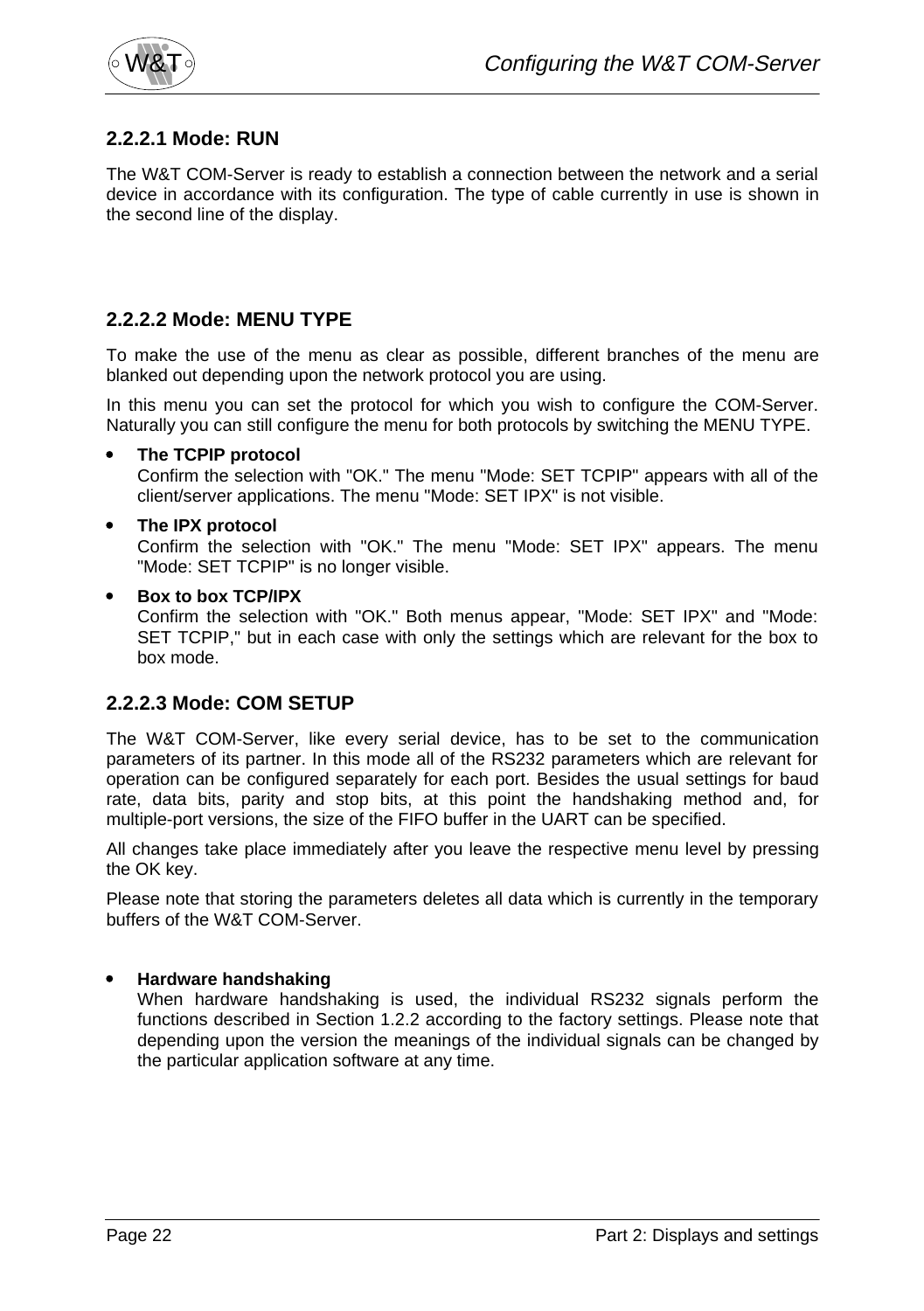

# **Software handshaking**

Software handshaking is carried out through the two ASCII characters (h11) =  $XON$ and  $(h13)$  = XOFF. In this case the RTS output is permanently set at the factory for +12V, and the CTS, DSR, DCD and RI are ignored.

A special feature are the four options under the menu item "Filters." These options define whether the handshake bytes XON (h11) and XOFF (h13) are filtered out or are communicated transparently.

# **Send filter = OFF**

## **(XON/XOFF filter for data direction network** → **RS232)**

All useful data, including the signals XON and XOFF, are output to the RS232 port without filtering. It only makes sense to use this operating mode when the attached device is a graphics printer, in whose data stream the handshake symbol must also be expected to occur.

# **Send filter = ON**

If the characters XON or XOFF should occur within the useful data, they are filtered out by the W&T COM-Server and are not forwarded to the terminal device. This operating mode is always the one to choose for bidirectional RS232 connections, since otherwise problem-free data communication is not possible.

# **Receive filter = OFF**

## **(XON/XOFF filter for data direction RS232**→ **network)**

The XON and XOFF characters sent by the serial device are transferred to the network along with the actual useful data. This operating mode requires that the particular recipient on the network have a special means for separating useful and control data.

## **Receive filter = ON**

XON and XOFF characters sent by the serial device are treated as control bytes by the W&T COM-Server and are not inserted into the network data stream. This ensures that the network recipient receives only pure useful data.

# **2.2.2.4 Mode: MONITOR / SET IPX / SET TCPIP**

In these menus all of the network-relevant parameters are set or displayed. The configurations and operating modes which are to be set here differ considerably, according to which protocol you are using. For this reason the descriptions will be found in the chapters for the specific protocols: "The TCPIP protocol," "The IPX protocol," and "Box to box TCP/IPX."

# **2.2.2.5 Mode: INFO**

This item allows you to call up the device-specific parameters and the port parameter settings for all of the serial ports.

# **Node Number**

Displays the Ethernet address of the W&T COM-Server. This number is factory-set and registered and cannot be changed.

# **Network Number (IPX protocol)**

Displays the network address of the Netware network to which the COM-Server is connected. If there is no Netware server in the network, then the display is blank.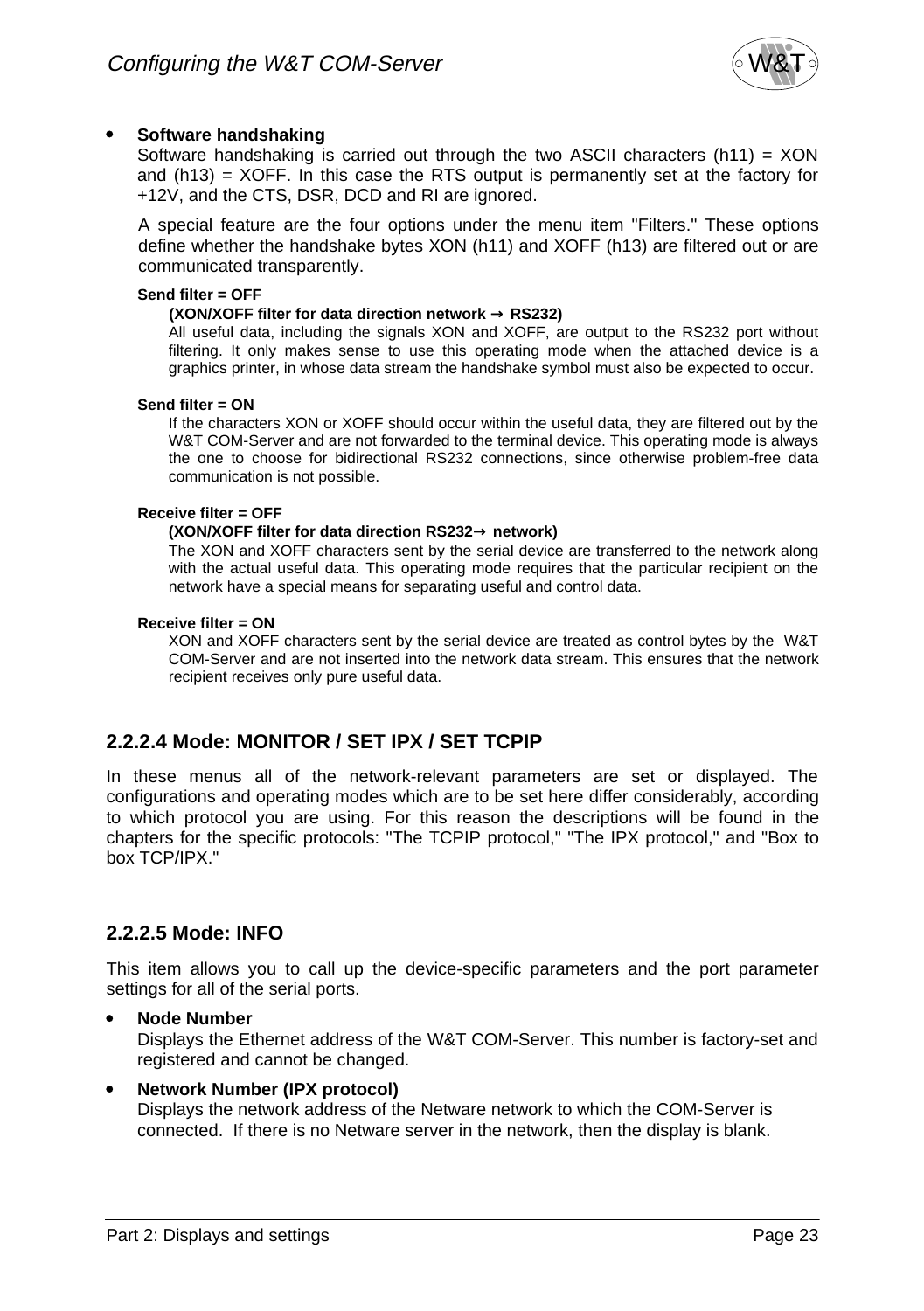



# **Software Date/Rev.**

Displays the creation date and version number of the operating software stored in FLASH memory.

# **BOOT BLOCK Rev.**

Displays the creation date and version number of the boot block software.

# **COM Setting**

This item shows the current serial configuration of the selected port in the following format:

[baud rate], [parity], [data bits], [stop bits], [handshake].

The handshake variable can take these values:

|      |                               | <b>Send filter</b> | <b>Receive filter</b> |
|------|-------------------------------|--------------------|-----------------------|
| [N]  | No handshaking                |                    |                       |
| [H]  | Hardware handshaking          |                    |                       |
| [X]  | Software handshaking XON/XOFF | OFF                | OFF                   |
| [S]  | Software handshaking XON/XOFF | ON                 | OFF                   |
| [R]  | Software handshaking XON/XOFF | OFF                | ON                    |
| [SR] | Software-Handshake XON/XOFF   | ON                 | ON.                   |

All of the other items of information listed in the INFO mode are network parameters, and are described in detail in the instructions for the individual versions.

# **2.2.2.6 Mode: PASSWORD**

Here you can specify an 8-character hexadecimal password, which protects the menu items Mode: COM SETUP, Mode: SET IPX, Mode: SET TCPIP and Mode: FLASH/EEP from unauthorized access. The factory setting is 00000000, which permits unrestricted access to all of the configuration options of the COM-Server.

The numerical value is input with the cursor keys. The  $\leftarrow/\rightarrow$  keys determine the position of the cursor within the number, which can then be incremented or decremented by means of the ↑/↓ keys.

# **Important!**

In order to reset or modify any of the parameters, including the password itself, you have to know the old password. For this reason a written record of the password should always be kept in a secure place.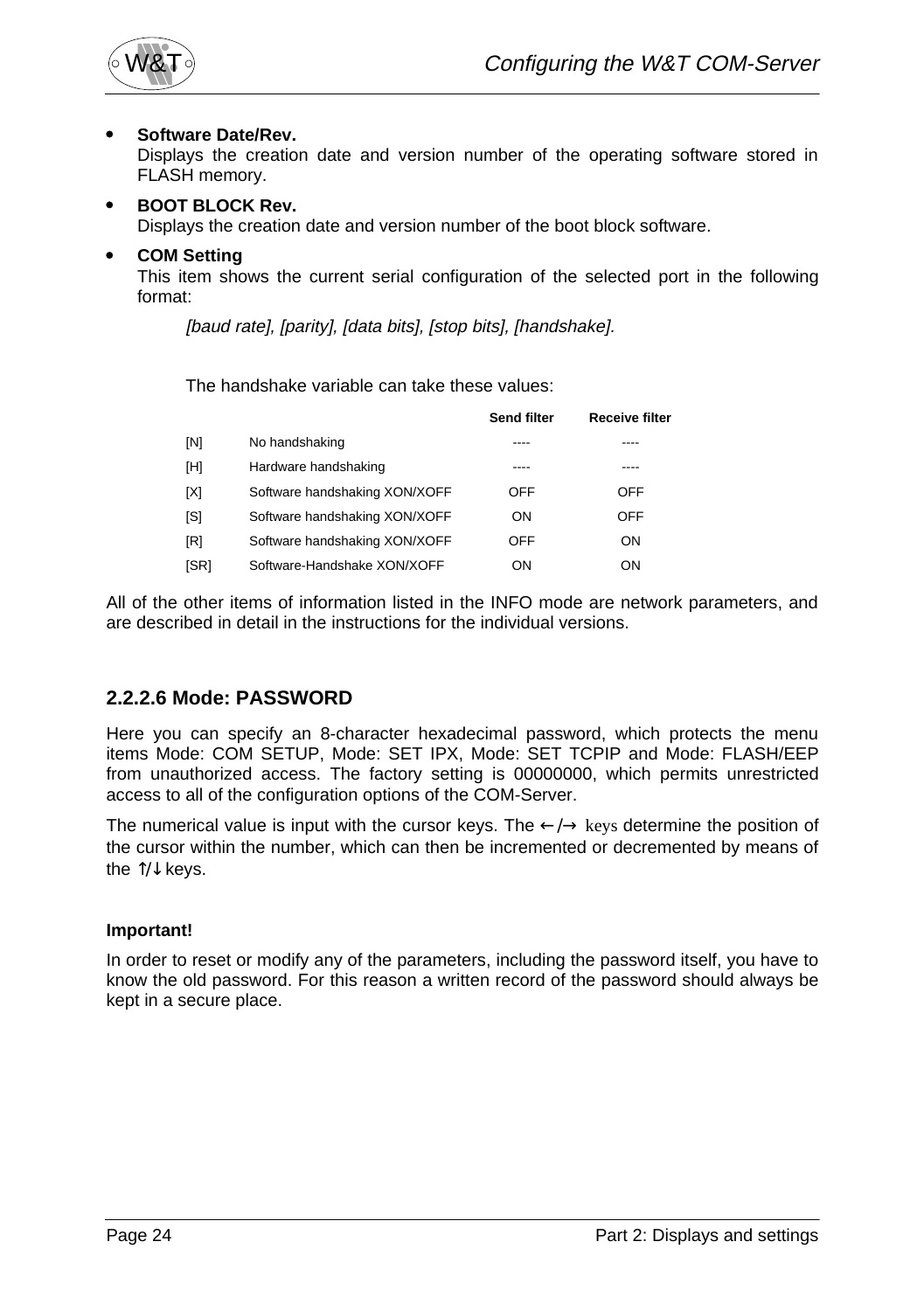

# **2.2.2.7 Mode: FLASH / EEP**

In this mode you can start the software update or completely reset the nonvolatile memory (EEPROM).

# **Factory Defaults**

When you confirm this with "OK," all of the settings which you have stored are reset to the defaults. The configuration then corresponds to the factory setting.

#### **Important!**

Resetting the nonvolatile memory leads to the loss of **all** settings which have been made, including the IP address or IPX port numbers which have been assigned.

## **Net FLASH-Update**

Before you activate this mode, terminate all currently active network connections. Then confirm with "OK." The unit goes into the mode for update over the network. The caption "NET UPDATE" appears on the display, and all of the green LEDs light up.

#### **Important!**

This mode blocks all other operating modes of the COM-Server, as well as the keypad. The only way to exit from the update mode is to perform the update or press the Reset button. All currently active connections, including any data, are lost.

# **Serial FLASH-Update**

Before you activate this mode, terminate all currently active network connections. Then confirm with "OK." The unit goes into the mode for update through serial port A. The caption "SERIAL UPDATE" appears on the display, and all of the green LEDs light up.

#### **Important!**

This mode blocks all other operating modes of the COM-Server, as well as the keypad. The only way to exit from the update mode is to perform the update or press the Reset button. All currently active connections, including any data, are lost.

 $\overline{a}$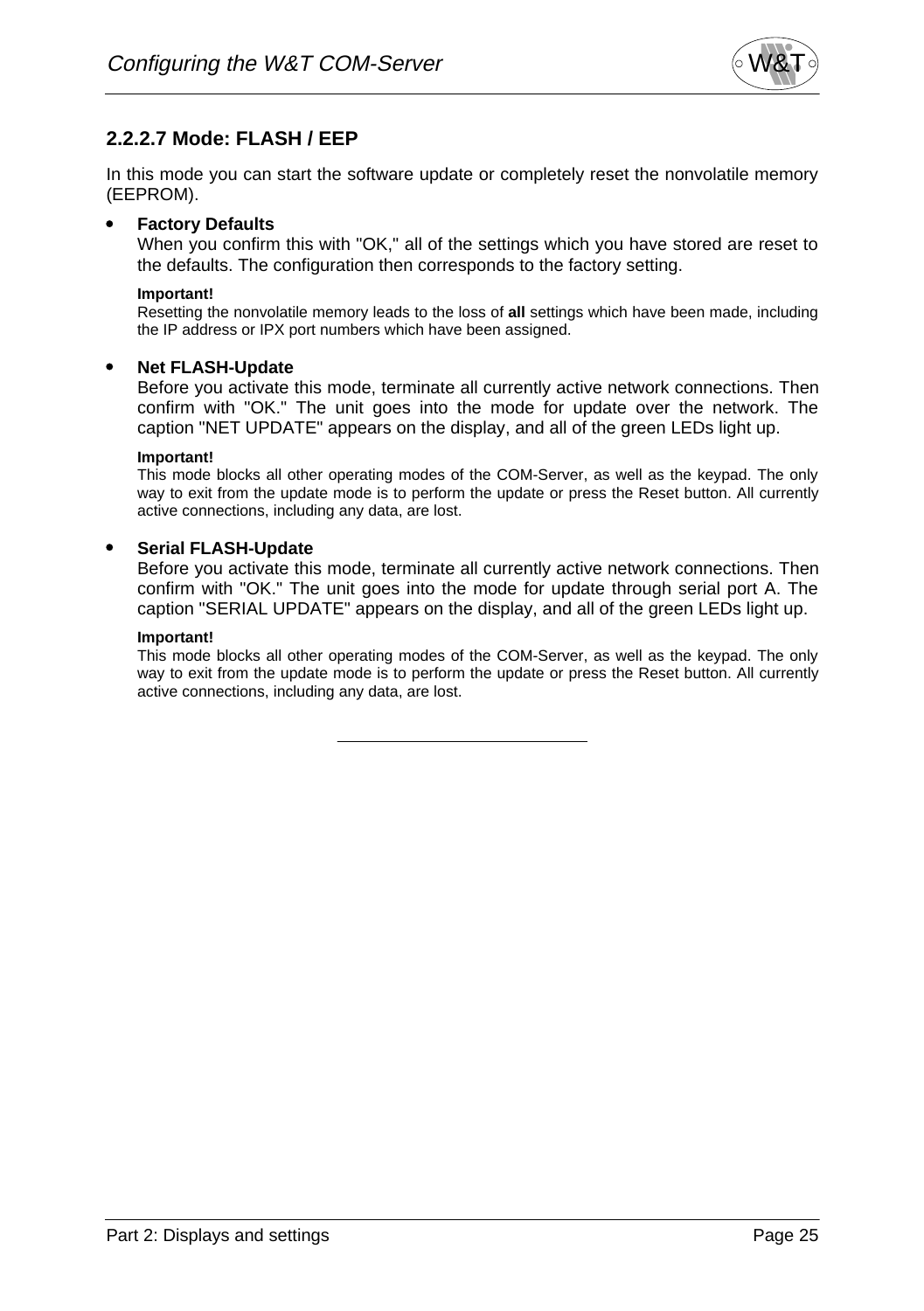

# **2.3 Special key functions**

For those W&T COM-Servers which have the display screen and keypad there are various key combinations which enable you to deactivate operating mode settings separately for each port, quickly and easily. Pressing the indicated keys returns the W&T COM-Server to its basic state so that it can be reconfigured.

# **Clear Mode Port A:**

Simultaneously press the **"OK"** and **"**←**"** keys and hold them down until the following message appears:

Port A: CLR Mode Press OK ...

# **Clear Mode Port B:**

Simultaneously press the **"OK"** and **"**↑**"** keys and hold them down until the following message appears:

Port B: CLR Mode Press OK ...

# **Clear Mode Port C:**

Simultaneously press the **"OK"** and **"**→**"** keys and hold them down until the following message appears:



# **Clear Mode Port D:**

Simultaneously press the **"OK"** and **"**↓**"** keys and hold them down until the following message appears:

> Port D: CLR Mode Press OK ...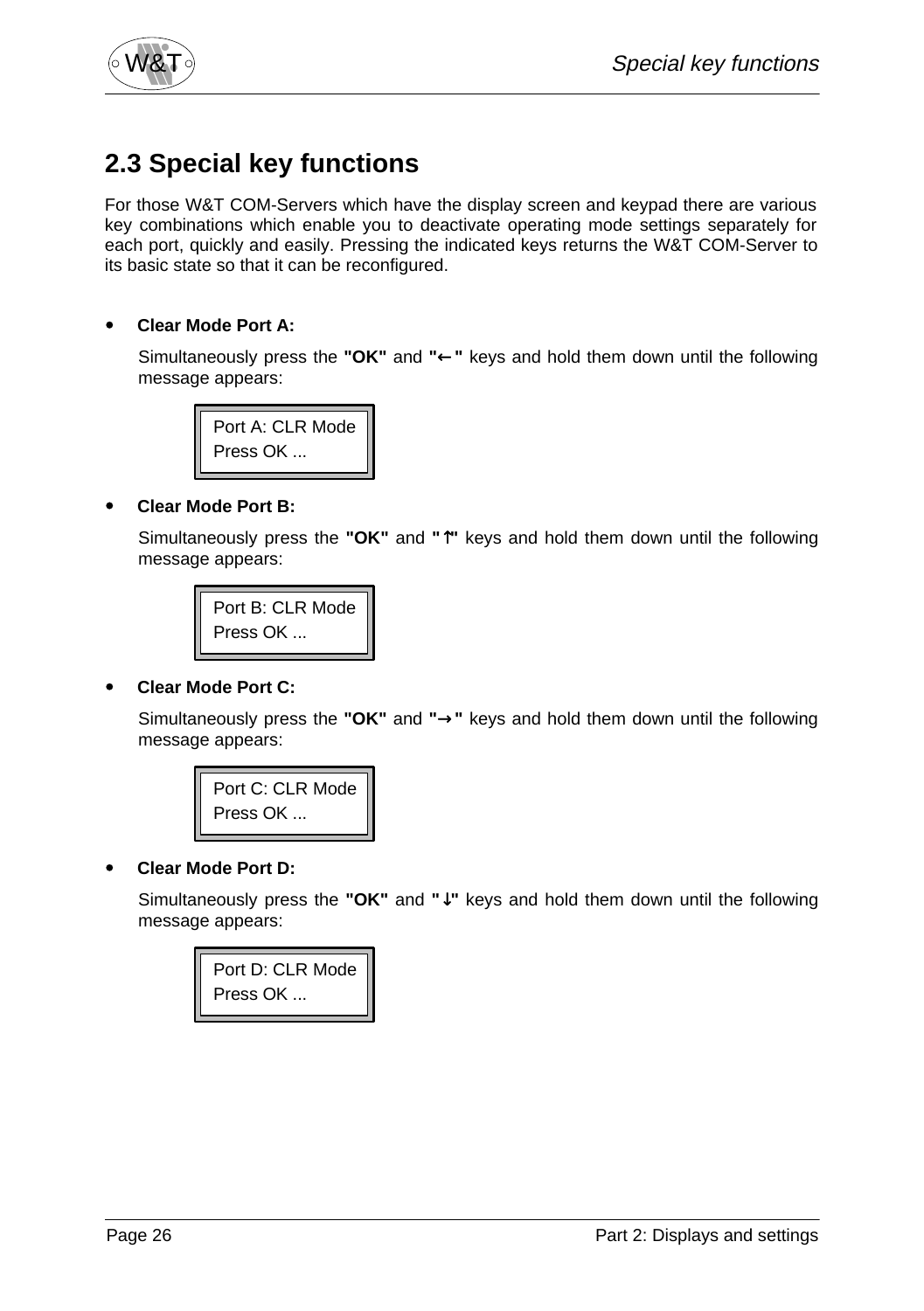

# **2.4 Updating the W&T COM-Server software**

Since the operating software of the W&T COM-Server is constantly undergoing further development, the device also has a provision for performing a software update. When you wish to add additional functions, you receive up to four files from us; these contain the new firmware.

These files are named according to the following system:



There are two options for performing the update itself. If you have access to a UNIX computer or a PC with a TCPIP kernel, you can carry out the software update with TFTP. This goes much more quickly than updating through the serial port, and can be carried out from practically any computer on which a TCPIP stack is activated.

The second option is to update through the serial port.

# **IMPORTANT:**

- Never force an interruption of the update process by pulling the line plug or pressing the Reset button. The COM-Server is inoperable ollowing an incomplete update.
- Never mix files with differing versions in their filenames. This will prevent the device from working.
- Transfer all of the files in sequence. The COM-Server automatically recognizes when all of the files have been transferred and the new operating software is complete. It then performs a reset by itself.
- The software update has no effect on the configuration of the W&T COM-Server.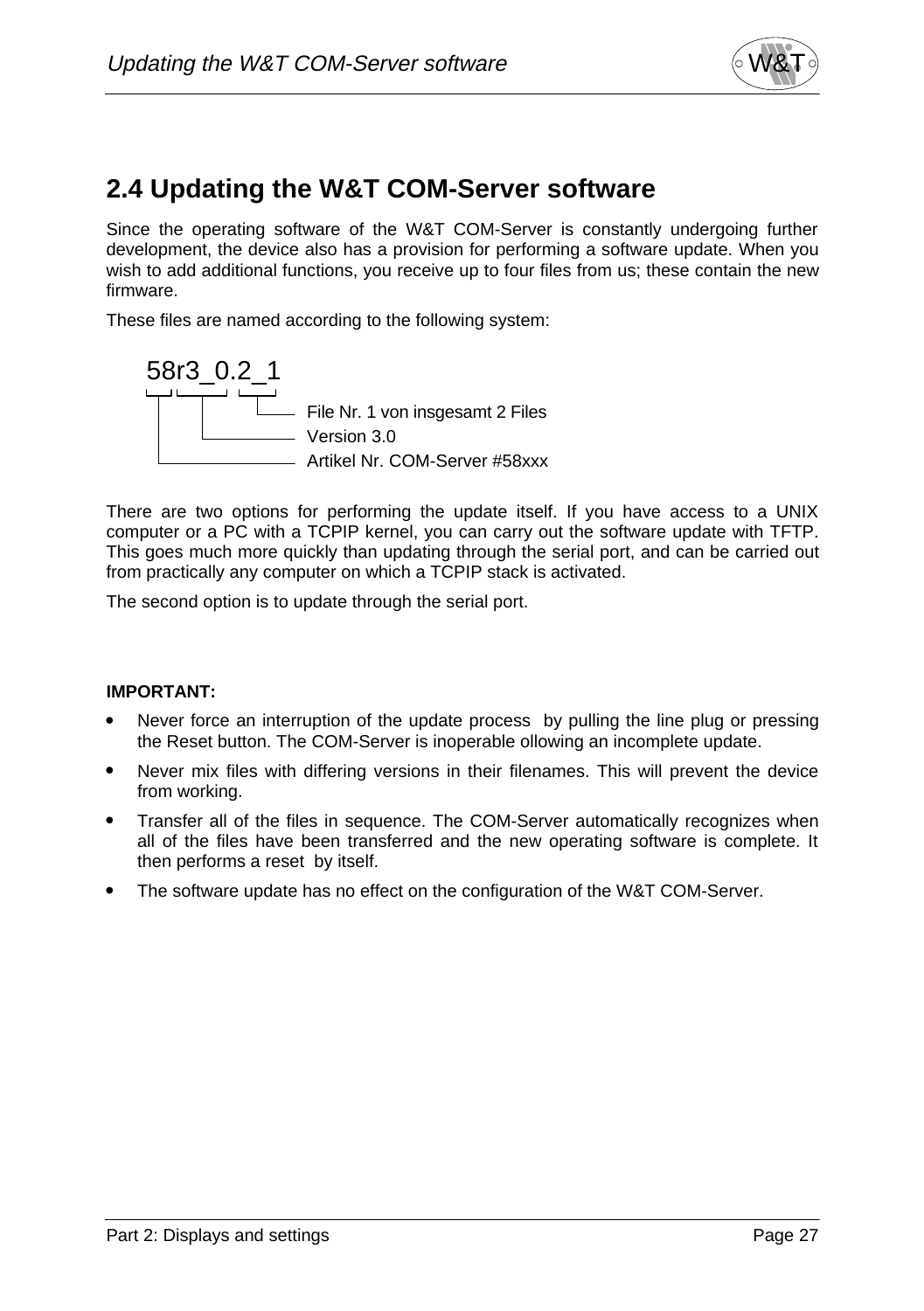

# **2.4.1 Network update of the W&T COM-Server software**

This procedure requires a UNIX computer or a PC with a TCPIP stack, which supplies the functions of the TFTP protocol.

The individual steps of the update process are described below. Please follow the directions closely. An incomplete update will render the device inoperable!

# **Software update with TFTP**

- 1. Select "Mode: FLASH/EEP Netw. FLASH-UPD" in the menu and confirm with "OK." The screen displays the message "NET FLASH-UPDATE" and all of the green status LEDs are on. Now the COM-Server can only be addressed with TFTP. The menu is no longer operable.
- 2. Now transfer the first file to the COM-Server with the command TFTP. **Be sure to use binary mode!** While the data are being transferred over the network, the status LED for Port A flashes. Afterward the COM-Server shifts into the programming mode and all of the error LEDs light up. This process can take a few seconds. Wait until the error LEDs go out and the status LEDs light up again.

Repeat this process for all of the files.

3. The COM-Server recognizes when all of the files have been transferred and **automatically** performs a restart. If all of the green status LEDs are lit again after all of the files have been transferred, repeat step 2 in its entirety. You may have omitted a file. Duplicating transmission of a given file does not cause an error in the update itself. The COM-Server waits until it has all of the needed files.

#### **Example 1: SCO UNIX**

You have received the following two files from us: 58r3\_1.2\_1 and 58r3\_1.2\_2. The new operating software is version 3.1.

Enter the following commands at the prompts: # **tftp** tftp> **connect [**ip\_number | host\_name**]** tftp> **binary** tftp> **put 58r3\_1.2\_1 [**remote filename**]** (remote filename = any letter)

Now wait until the green status LEDs light up again, and then transfer the second file.

```
tftp> put 58r3_1.2_2 [remote filename]
tftp> quit 
#
```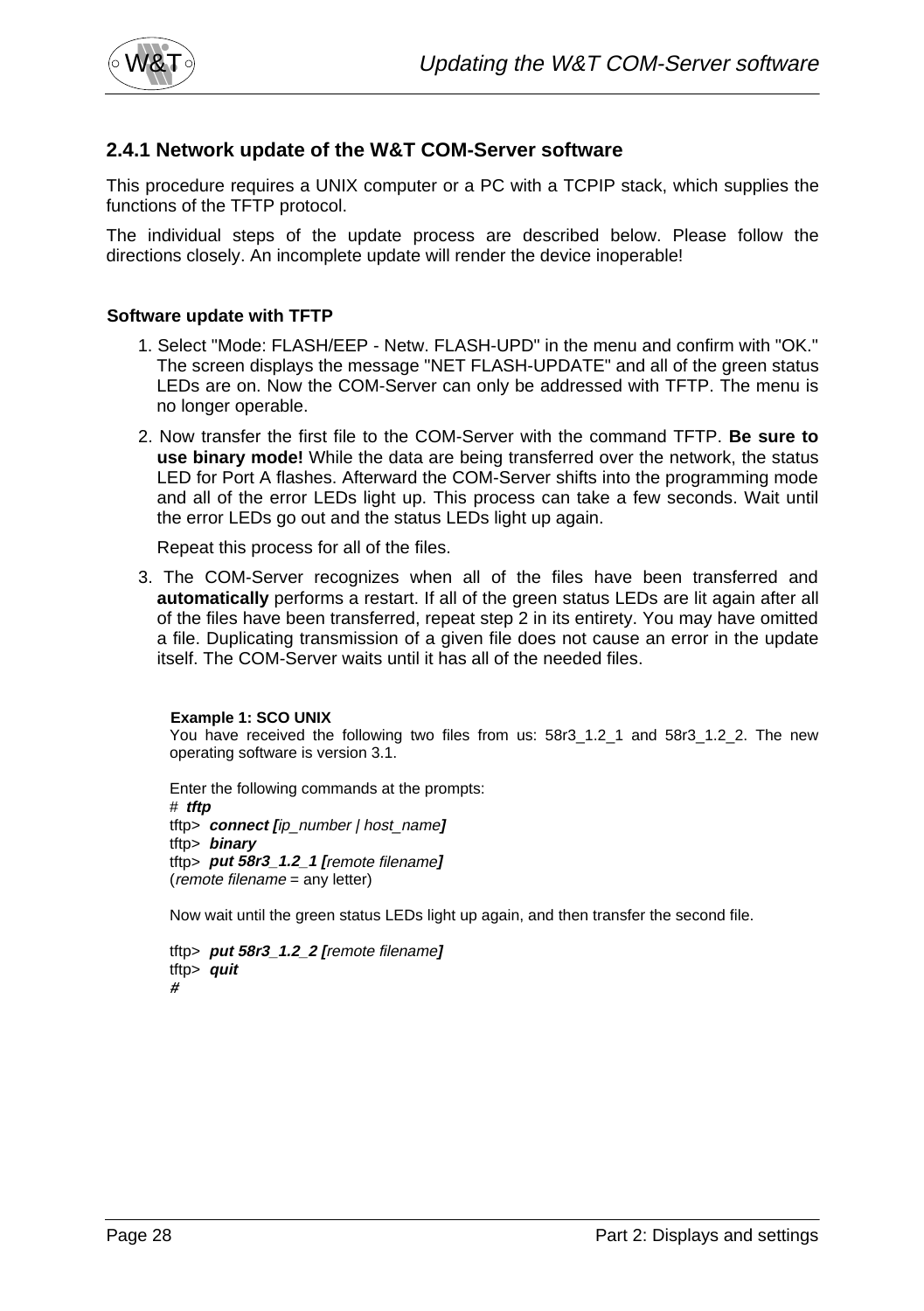

#### **Example 2: Windows LAN Work Place**

You have received the following two files from us: 58r3 4.2 1 and 58r3 4.2 2. The new operating software is version 3.4.

Enter the following orders at the prompts: (remote filename = any letter)

C:\ **tftp -B 58r3\_4.2\_1 [**ip\_number | host\_name**] = [**remote filename**]**

Now wait until the green status LEDs light up again, and then transfer the second file.

C:\ **tftp -B 58r3\_4.2\_2 [**ip\_number | host\_name**] = [**remote filename**]**

# **2.4.1 Serial update of the W&T COM-Server software**

This procedure requires a PC with a configurable serial port.

The individual steps of the update process are described below. Please follow the directions closely. An incomplete update will render the device inoperable!

# **Software-Update via COM-Server Port A**

- 1. Connect Port A of the COM-Server with the serial port of the PC from which you wish to perform the update.
- 2. Configure the serial port of the PC to the following parameters:

# 9600 baud, no parity, 8 bits, 1 stop bit

- 3. Select "Mode: FLASH/EEP Serial FLASH-UPD" in the COM-Server menu and confirm with "OK." The screen displays the message "Serial FLASH-UPDATE" and all of the green status LEDs are on. Now the COM-Server can no longer be addressed over the network, and the menu is no longer operable.
- 4. Now transfer the first file to the COM-Server with the COPY command. While the data are being transferred via the serial port, the status LEDs blink rhythmically. This step can last up to three minutes. Afterward the COM-Server shifts into the programming mode and all of the error LEDs light up. This process can take a few seconds. Wait until the error LEDs go out and the status LEDs again light steadily. Repeat this process for all of the files.
- 5. The COM-Server recognizes when all of the files have been transferred and **automatically** performs a restart. If all of the green status LEDs are lit again after all of the files have been transferred, repeat step 2 in its entirety. You may have omitted a file. Duplicating transfer of a given file does not cause an error in the update itself. The COM-Server waits until it has all of the needed files.

## **Example:**

You have received the following two files from us:  $58r3_1.2_1$  and  $58r3_1.2_2$ . The new operating software is version 3.1. The COM-Server is connected to the COM2 port of your PC. Enter the following commands at the prompts:

C:\ **mode COM2: 96,N,8,1**  C:\ **copy 58r3\_1.2\_1 com2 /B**

Now wait until the green status LEDs light up again, and then transfer the second file.

C:\ **copy 58r3\_1.2\_2 com2 /B**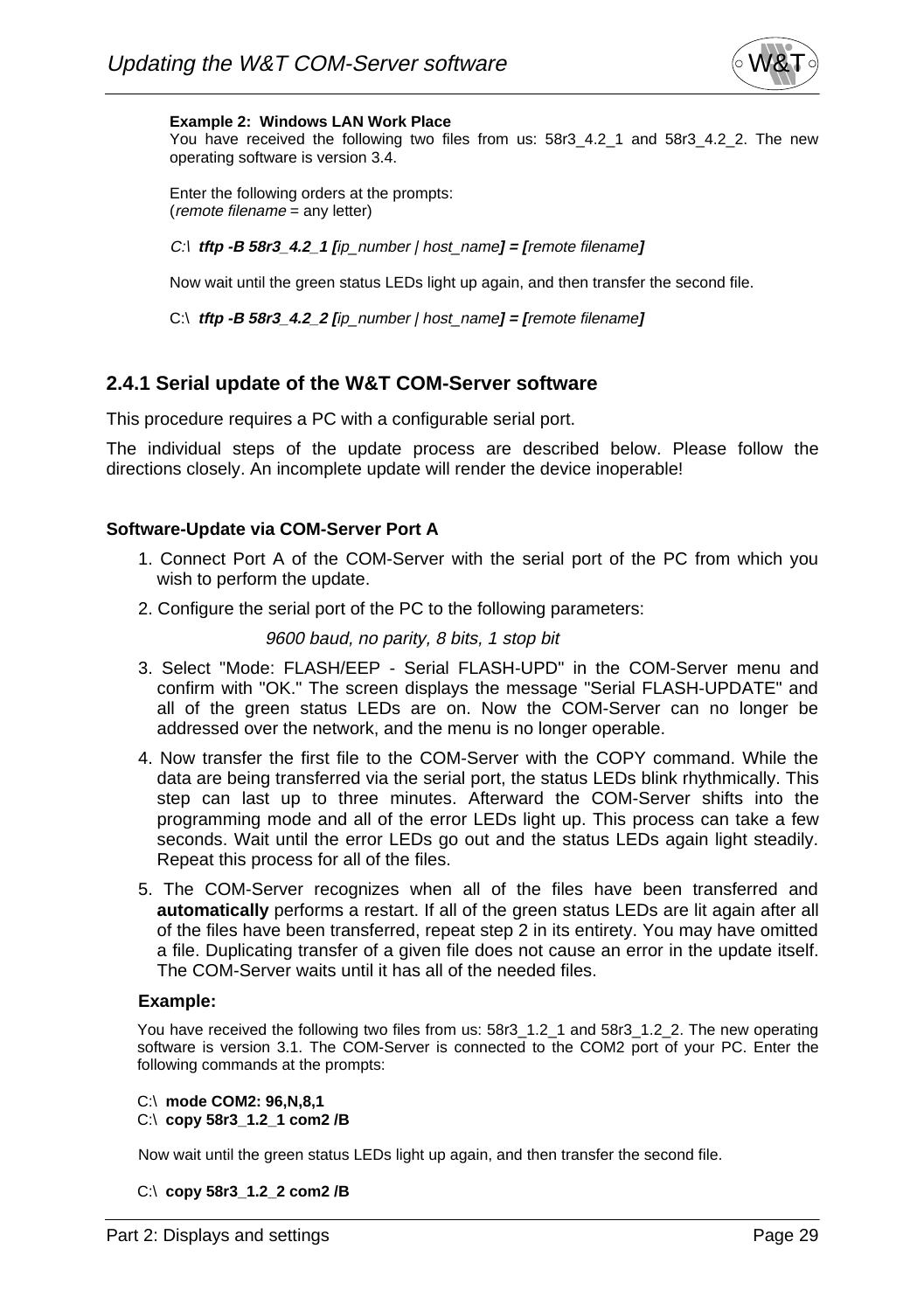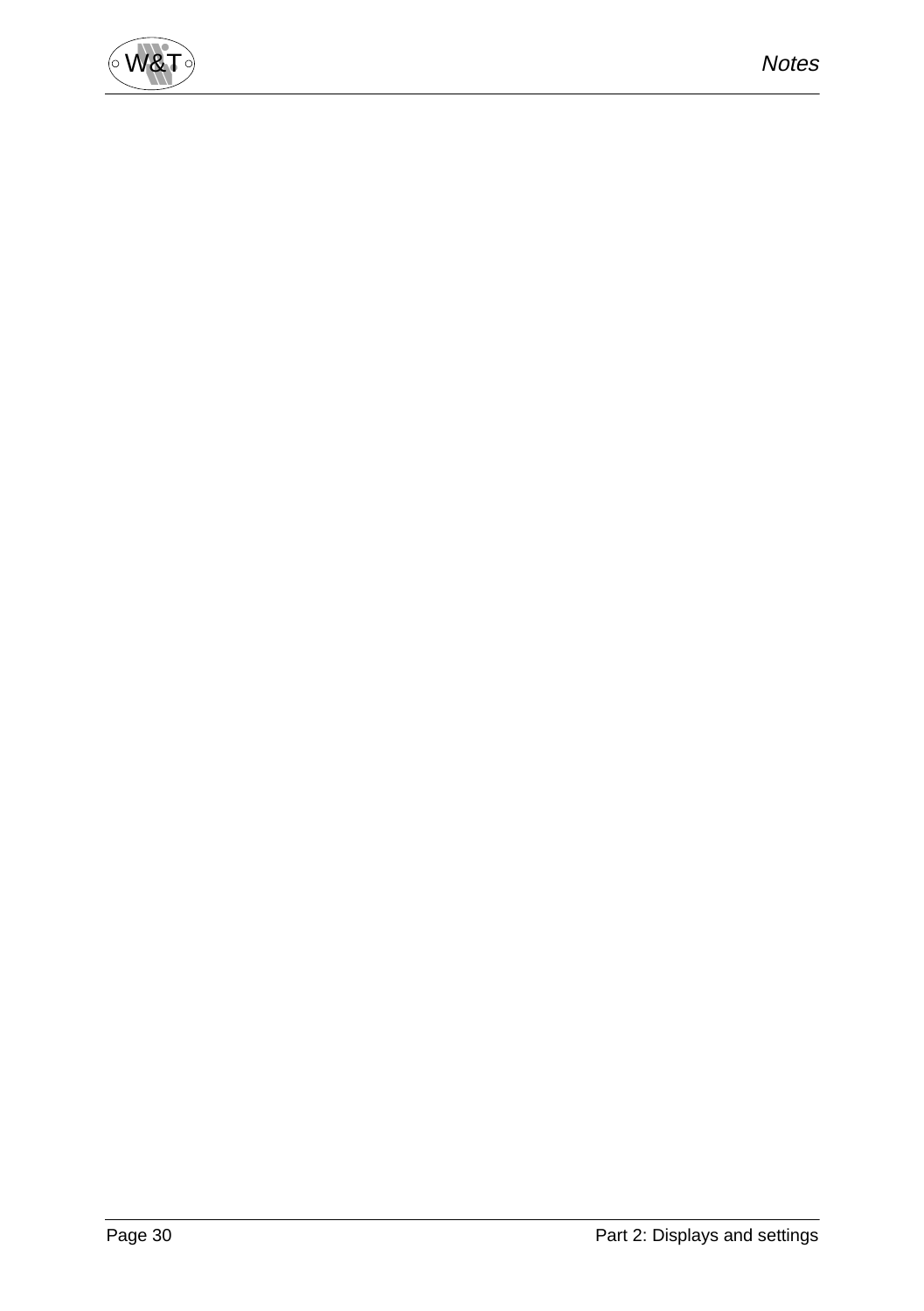

# **Part 3 The TCP/IP protocol**

**SET TCPIP menu ARP/RARP PING FTP client/server TELNET client/server SOCKET Client/server SLIP router**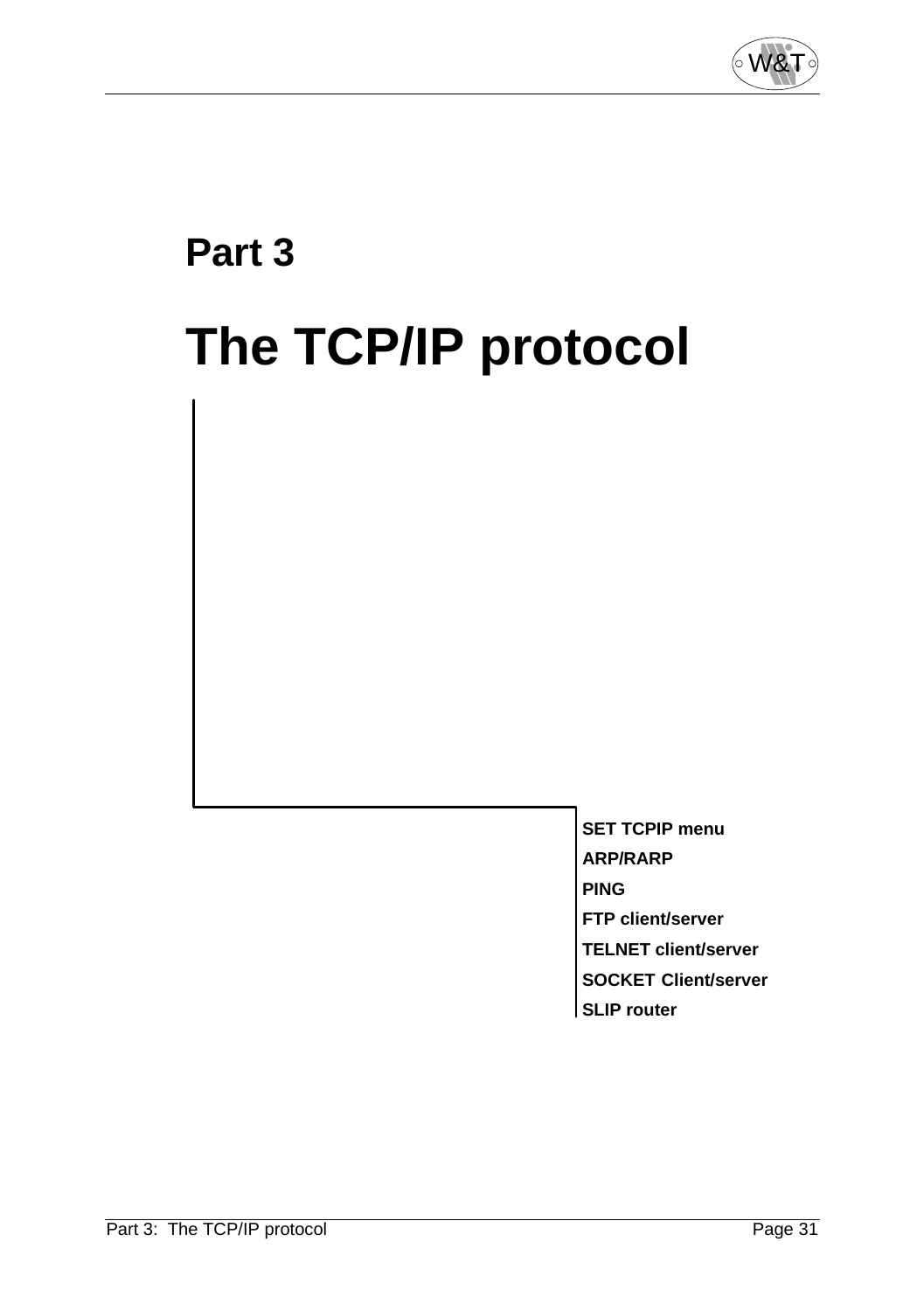

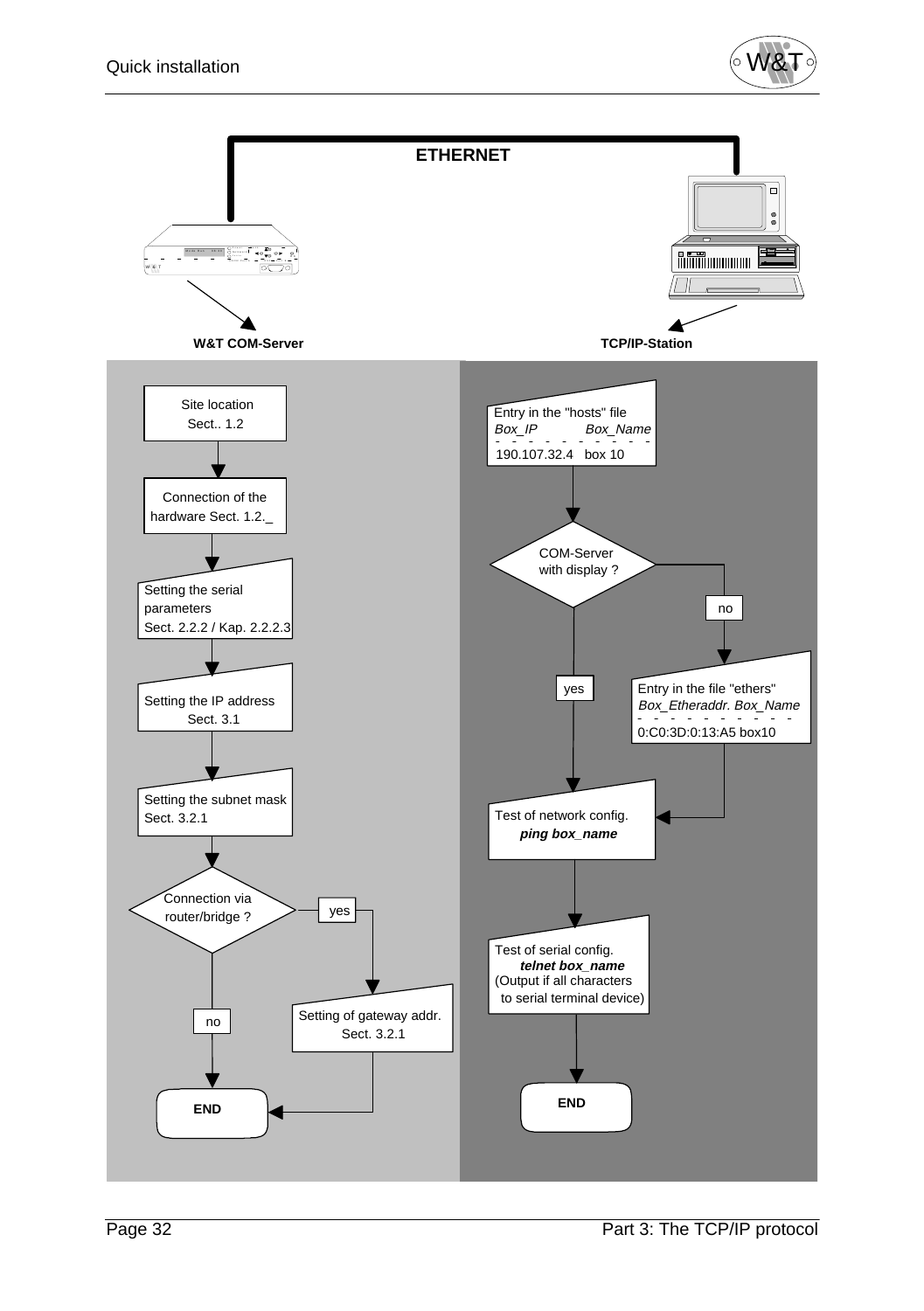

# **3.1 Assigning the IP address**

You have a number of options available for assigning the IP address for the COM-Server.

**On the COM- Server's display** (display versions only) In the "SET TCPIP - Box IP Number" enter the appropriate IP address.

#### **By means of the RARP server**

Activate the RARP server; enter the Ethernet address for the box in the /etc/ethers file and the IP address for the box in the /etc/hosts file. Connect the COM-Server to the network **in the same segment** of the RARP server.

#### **Example:**

The Ethernet number for your COM-Server is: 00:C0:3D:00:12:FF.

It is to be given the IP number 190.107.231.11 and the alias WT\_1.

| 190.107.231.11 |        |
|----------------|--------|
|                | $WT_1$ |

Entry in the file /etc/ethers: 00:C0:3D:00:12:FF WT\_1

If no RARP daemon is activated yet, do this now. Under SCO UNIX, for example, the command is: rarpd -a

#### **By means of the "arp" command**

This method can only be carried out if the COM-Server does not yet have an IP address, so that the entry is 0.0.0.0 (set at the factory). To change an IP address use a different method, or remote configuration with TELNET.

Assign the COM-Server an IP address in the /etc/hosts file, and then use the "arp" command to make an entry in the address table:

Under SCO UNIX, for example:

arp -s WT\_1 00:C0:3D:00:12:FF

Establish a network connection to the COM-Server (e.g. Ping, Telnet ... WT\_1).

#### **Input at the serial interface when starting the COM- Server**

(versions without display only)

Connect a terminal to Port A and configure the serial port of the terminal with 9600 baud, no parity, 8 data bits, 1 stop bit, no handshake.

Activate the reset button on the COM-Server. After every hardware test all of the green data LEDs light up for about two seconds.

During this time, key in the letter "x" at least 3 times. If the COM-Server recognizes the input, the prompt "IPno.+<Enter>" appears on your terminal.

Enter the IP address in the usual format (xxx.xxx.xxx.xxx) and end the input with <Enter>. If the input is correct, the assigned IP address is shown as acknowledgment; otherwise the message "Failed" is displayed.

The procedure can be repeated any number of times.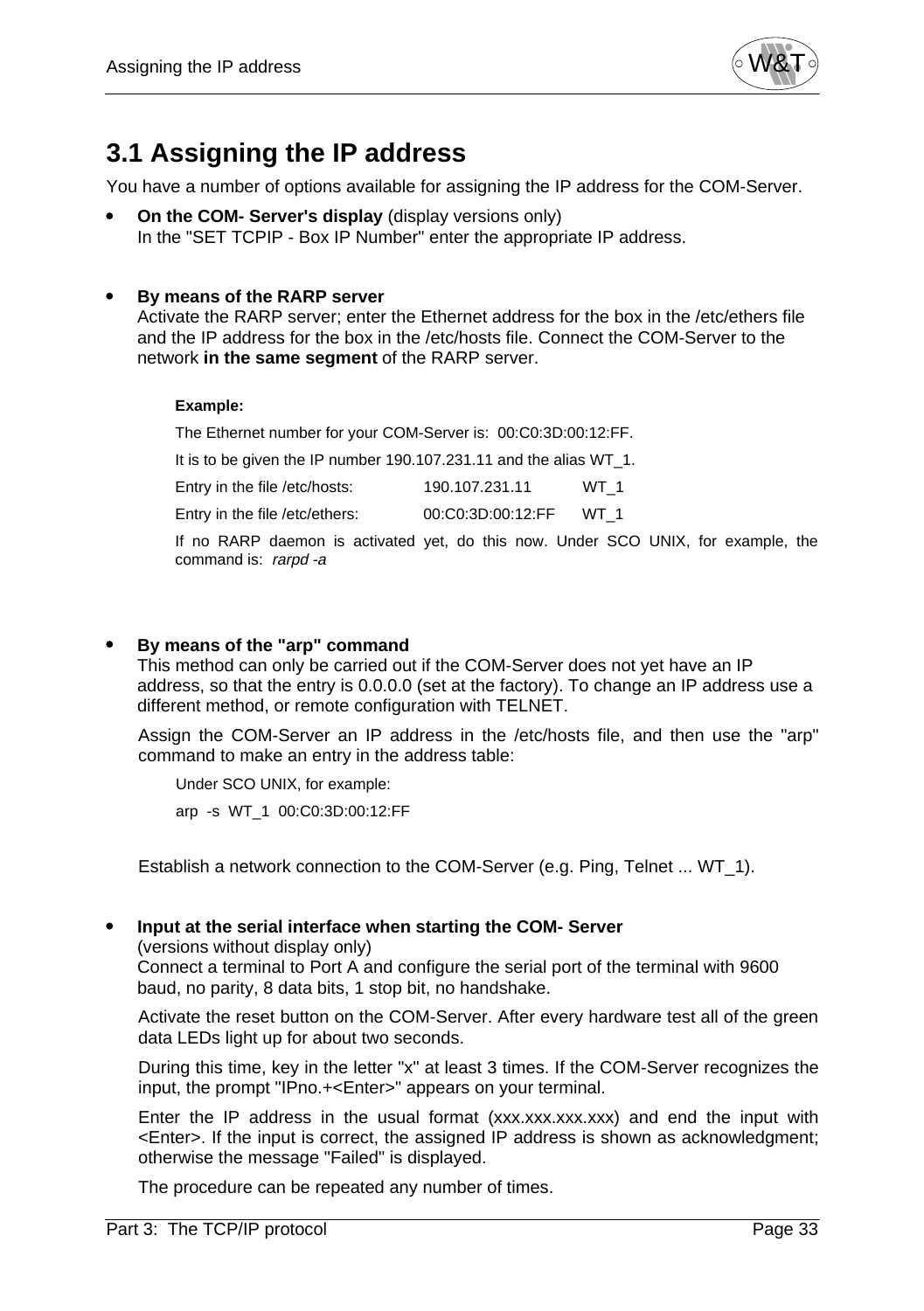

# **3.2 Menu tree for the TCP/IP protocol**

The methods for controlling the system and adjusting the serial parameters were already described in Parts 1 and 2. This part contains explanations of all of the configurations which are needed in order to implement the client/server applications which are based on TCP/IP.

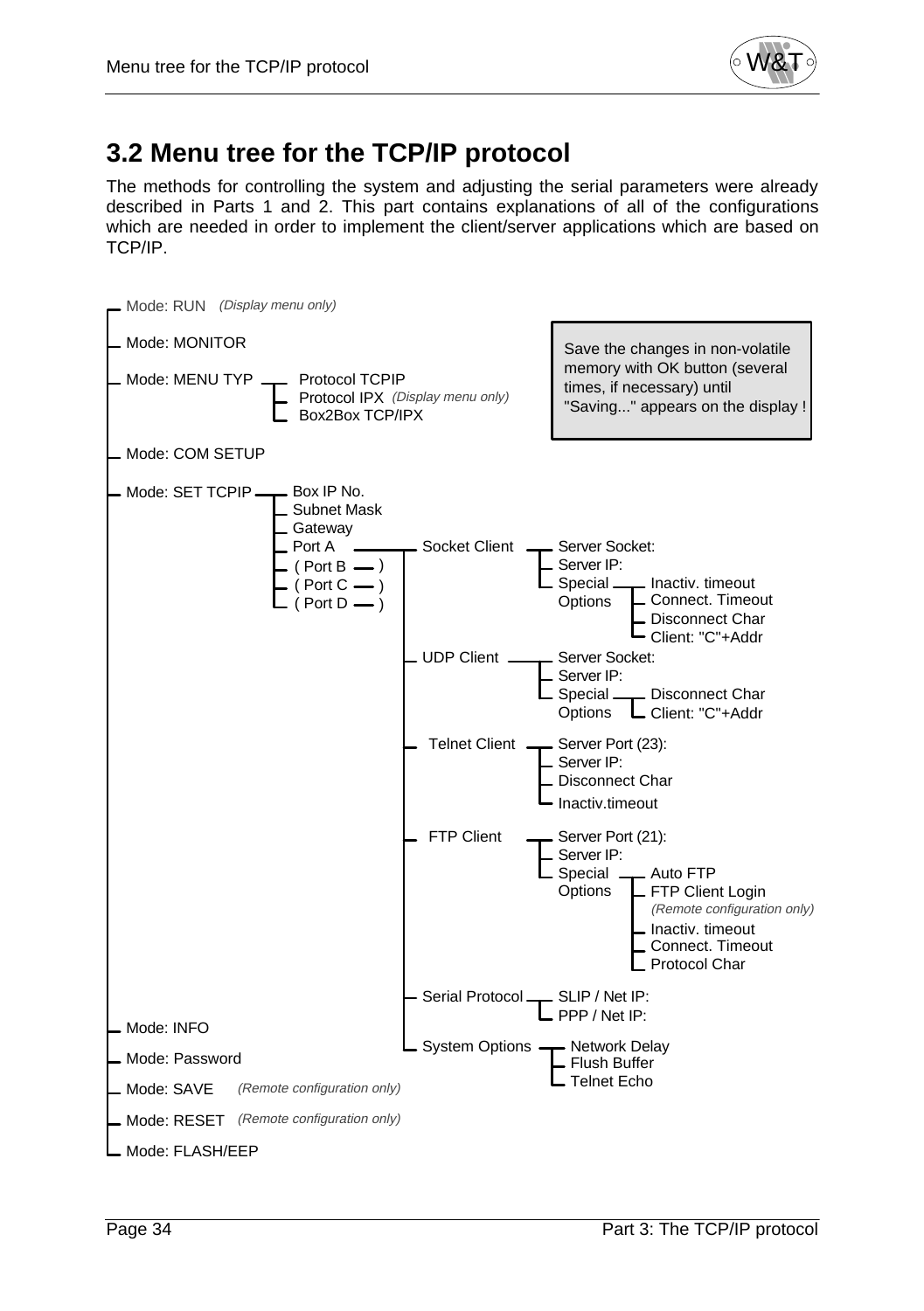

Whenever you leave this menu branch by pressing the OK key, the system stores the parameters which have been set and attempts to work with them. You can return at any time without saving by pressing the  $\leftarrow$  key.

When the message "Saving... " appears on the display, the new configuration has been stored in non-volatile memory.

#### **Remote configuration with Telnet**

In addition, the COM-Server can be configured very conveniently via the network with the help of TELNET. This can be done from any host which is connected to the network and has the TELNET command available.

Simply enter the command

telnet [IP number or host] 1111

 $\overline{a}$ 

 $\overline{a}$ 

Please see your user manual for the precise syntax of the commands for your UNIX system or your TCP/IP kernel. "1111" stands for the port number.

On the screen you will have almost exactly the same configuration menu as in the local display. By entering the appropriate number you can select the sub-menus.

**3.2.1 Mode: SET TCPIP**

#### **Box IP number**

Enter the IP number here under which the box is to be addressed. Please note that this number is not freely selectable, but must be defined dependent upon the network address of the TCP/IP network. The form of input conforms to the usual syntax (e.g. 192.107.232.009). The cursor keys are used to input the numerical value. The  $\leftarrow/\rightarrow$ keys govern the position of the cursor within the number; the  $\uparrow/\downarrow$  keys can then be used to count up or down by steps.

#### **Sub-net mask**

Specify the sub-net mask for the sub-network in which your COM-Server is located (e.g. 255.255.255.0). Erroneous entries are corrected automatically when they are saved.

#### **Gateway**

If appropriate, enter the IP number of the gateway, if routing to other sub-networks is necessary.

#### **3.2.1.1 Socket client**

In this mode the COM-Server is activated as a TCP socket client (TCP streams). In the "Server Socket" sub-menu enter the port number and in the "Server IP" sub-menu enter the IP number of your socket server to which the COM-Server is to make a connection.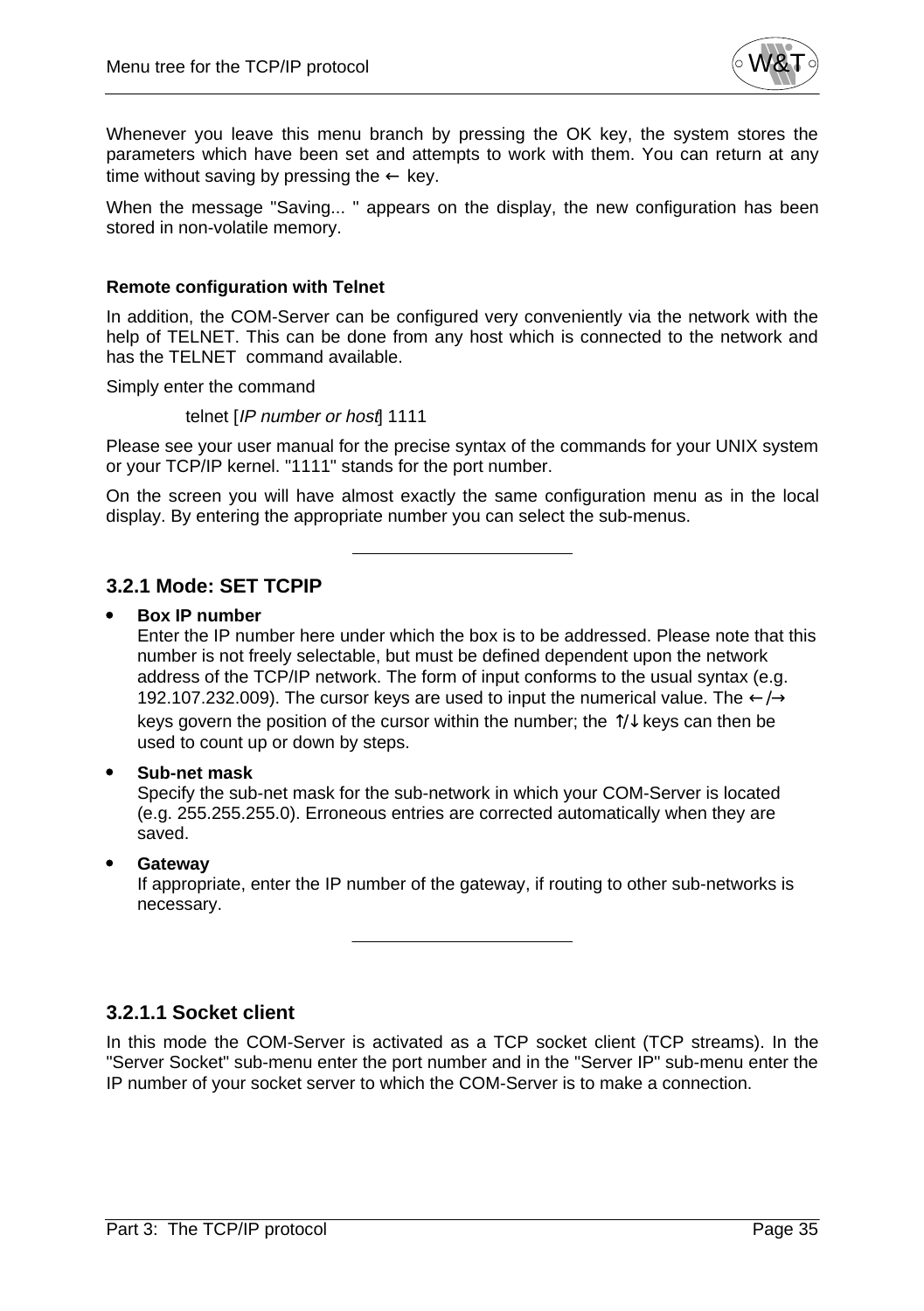

#### **Special options**

- **Inactivity timeout** (default: 30 seconds): Here you can enter a timeout for the connection. The value is specified in seconds in a decimal number. If no data are transferred for the specified length of time, then the COM-Server breaks off the connection to the socket server. The value zero deactivates this mode.
- **Connection timeout** (default: 300 seconds): This value is also a connection timeout (decimal and in seconds). This timeout only becomes active if there are no activities taking place on the network side between the server and the client. This state indicates that the connection is hanging. The timeout value should be chosen accordingly. The value zero deactivates this mode.
- **Disconnect char (default: 3):** Here you can enter a decimal character which will end the current connection. If this character is received at the serial port, the COM-Server interrupts the connection to the socket server. The character is not included in the transmission. The default value is 3, which corresponds to the key code "Ctrl C." The value zero deactivates this mode.
- **Client: "C" + addr** (default: inactive): This function makes it possible to establish connections to different server addresses without the need of adjusting settings on the Box (see Section 3.6.1.2).

 $\overline{a}$ 

#### **3.2.1.2 UDP mode**

In this mode the COM-Server is activated for the UDP mode; that is, data are transmitted by means of UDP datagrams. Enter the port number in the "Server Socket" sub-menu, and in the "Server IP" sub-menu enter the IP number of your UDP server with which the COM-Server is to exchange data.

#### **Special options**

**Disconnect char** (default: 3):

The Disconnect char is only in effect when the option "Client: C+Addr" is active. If this character is received at the serial port, the current destination address to the UDP server is deleted. Data cannot be transmitted again until a new destination address is sent. The character is not included in the transmission. The default value is 0.

**Client: "C" + addr** (default: inactive): This function makes it possible to transfer data with various UDP servers, without the need of adjusting settings on the Box (see Section 3.6.2).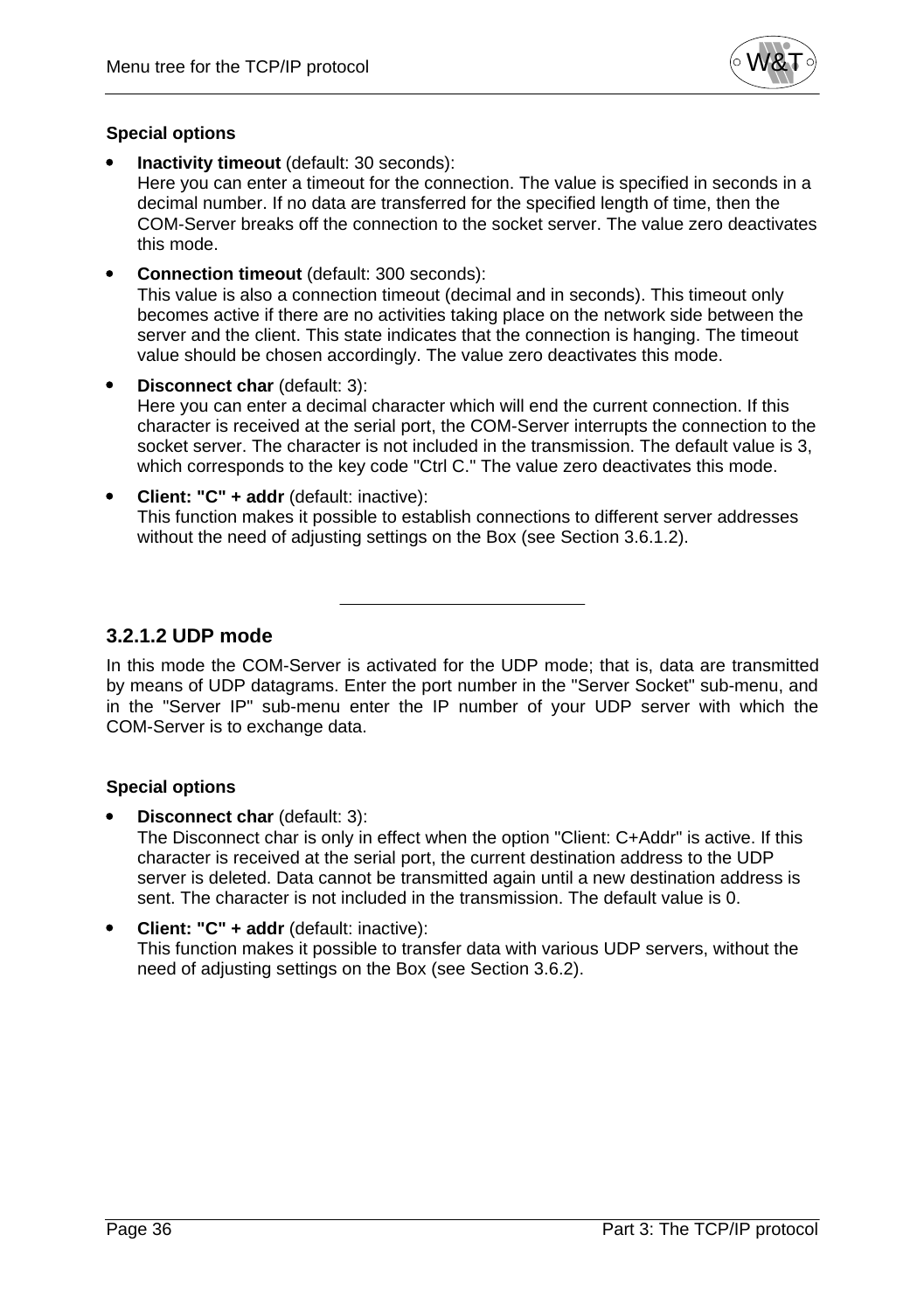

#### **3.2.1.3 Telnet client**

In this menu the COM-Server is configured as a Telnet client. Enter the port number in the "Server Port" sub-menu, and in the "Server IP" sub-menu enter the IP number of your Telnet server to which the COM-Server is to establish the connection. The port number for the standard Telnet server is 23.

- **Disconnect char** (default: 3): Here you can enter a decimal character which will end the Telnet connection. The character is not included in the transmission. The default value is 3, which corresponds to the key code "Ctrl C." The value zero deactivates this mode.
- **Inactivity timeout** (default: 30 seconds): Enter a connection timeout here in seconds in a decimal number. If no data are transferred for the specified length of time, then the COM-Server breaks off the connection to the Telnet server. The value zero deactivates this mode.

#### **3.2.1.4 FTP client**

In this menu the COM-Server is configured as an FTP client. Enter the port number in the "Server Port" sub-menu, and in the "Server IP" sub-menu enter the IP number of your FTP server to which the COM-Server is to establish the connection. The port number for the standard FTP server is 21.

#### **Special options:**

- **Auto FTP** (default: inactive): This switch toggles between serial protocol (inactive) and automatic operation (active). See Section 3.4.2.1.
- **FTP client login (with Auto FTP = active)** (for remote configuration with TELNET only) One after another enter the login parameters with which the COM-Server can lock into your FTP server. The parameters needed are a username and password, the transmission mode, and the name of the file which is to be read or written.
- **Inactivity timeout** (default: 30 seconds): Here you can enter a timeout for the connection. The value is specified in seconds in a decimal number. If no data are transferred for the specified length of time, then the COM-Server breaks off the connection to the socket server. The value zero deactivates this mode.
- **Connection timeout** (default: 300 seconds):

This value is also a connection timeout (decimal and in seconds). This timeout only becomes active if there are no activities taking place on the network side between the server and the client or if a continuous handshake stop is preventing the flow of data. This state indicates that the connection is hanging. The timeout value should be chosen accordingly. The value zero deactivates this mode.

**Protocol char** (default: 3):

If the FTP client is used with serial protocol, a decimal character must be entered here which the protocol is to use as the separator character. This character must not occur in the data stream, since this can lead to malfunctions or premature break-off of transmission.

In the "Automatic FTP client" mode this character is evaluated as a condition for ending the FTP connection, if it has a value other than zero.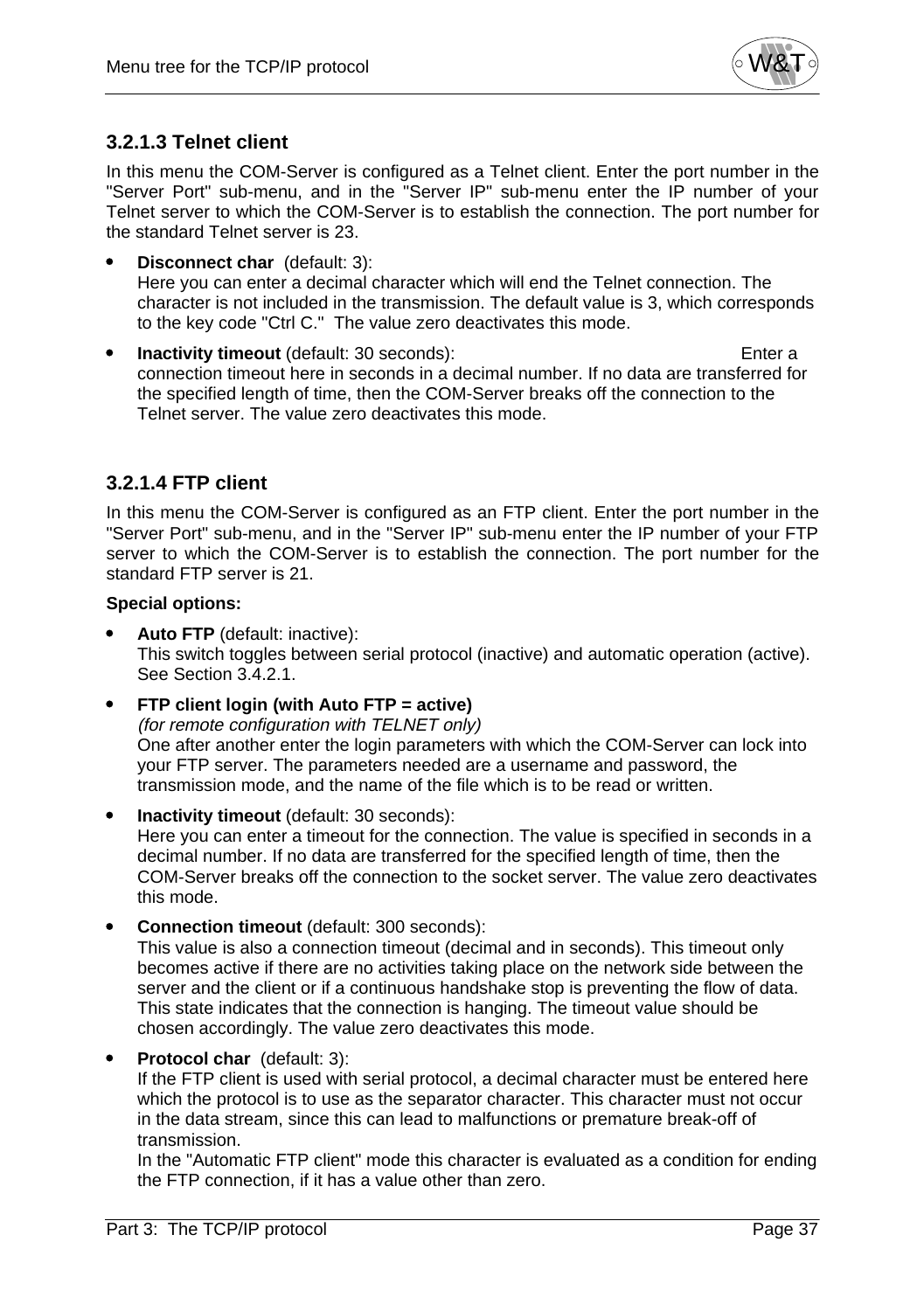

#### **3.2.1.5 Serial protocol**

If the COM-Server port is to be locked as a SLIP or PPP router, enter the network address of the sub-network here to which the SLIP of PPP packets are to be routed. Also see Section 3.7.

#### **3.2.1.6 System options**

In this menu branch you can set certain specific values which are normally not meaningful.

 $\overline{a}$ 

**Network Delay** (default: active): This switch changes the frequency with which serial data are packaged into network packets. When the switch is "active": packaging starting from a number of characters which depends upon the baud rate or after about 20 ms (lighter load on the network!); with the switch "inactive": immediate packaging starting from the first character (for applications whose timeouts do not allow this slight delay).

- **Telnet Echo** (default: active): If the COM-Server is operated as a TELNET server, the echo mode can generally be set at the local terminal. If Remote Echo Mode is selected, the COM-Server gives an echo for each character. If you have a serial terminal device which also sends an echo, each character appears twice on the screen. For this purpose you can deactivate the echo in the COM-Server.
- **Flush Buffer** (default: active):

If this switch is "active," each time a new connection is established the serial buffer is cleared, along with any residual data which were not able to be transmitted (Handshake Stop). But if you connect a terminal device to the COM-Server, for which the program for example requires a longer Handshake Stop, you can prevent clearing of the buffer by deactivating this switch. This makes it possible to establish a number of connections in a row on the network, and the data are collected in the buffer until they are transmitted.

#### **3.2.2 Mode: RESET**

(Only with remote configuration via TELNET)

l

Select this menu item to execute a software reset on the COM-Server. First your Telnet session will be closed normally.

#### **3.2.3 Mode: SAVE**

(Only with remote configuration via TELNET)

Here you can make all of the changes which you have made in the Box take effect. If a password has been activated, then it is demanded here. If the input is correct, the message "Saving...." appears on the screen.

If the input is incorrect, you are returned to the main menu without saving the values and the message "Failed" appears on the screen..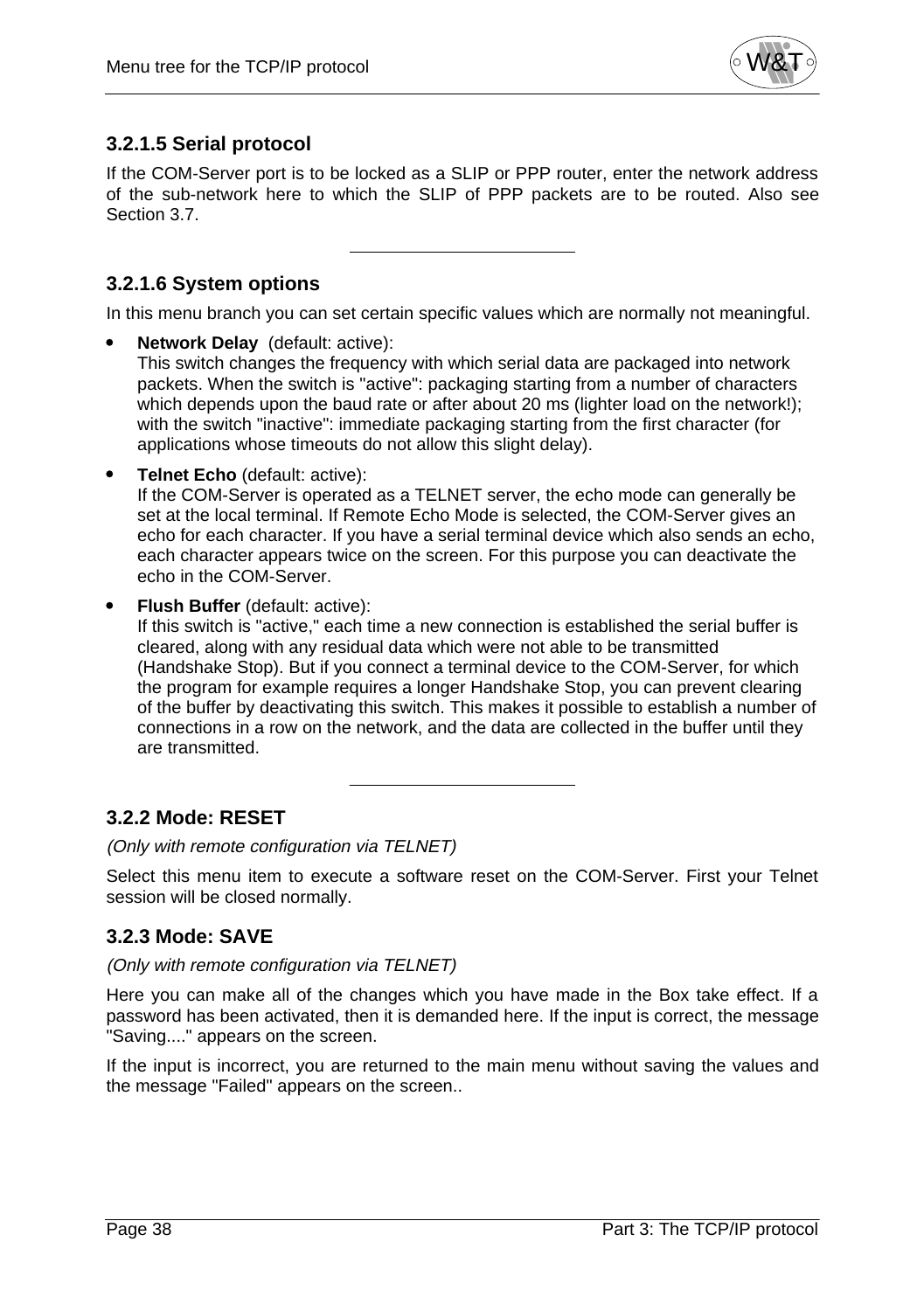

#### **3.2.4 Mode: MONITOR**

This mode permits constant monitoring of the connection status of all COM-Server ports. By scrolling the screen of the display upward or downward you can read the status of each channel, one at a time.

In TELNET remote configuration mode you select the port by entering the corresponding number. This gives you the current status of the connection. The output is updated when you leave the sub-menu and then return to it again.

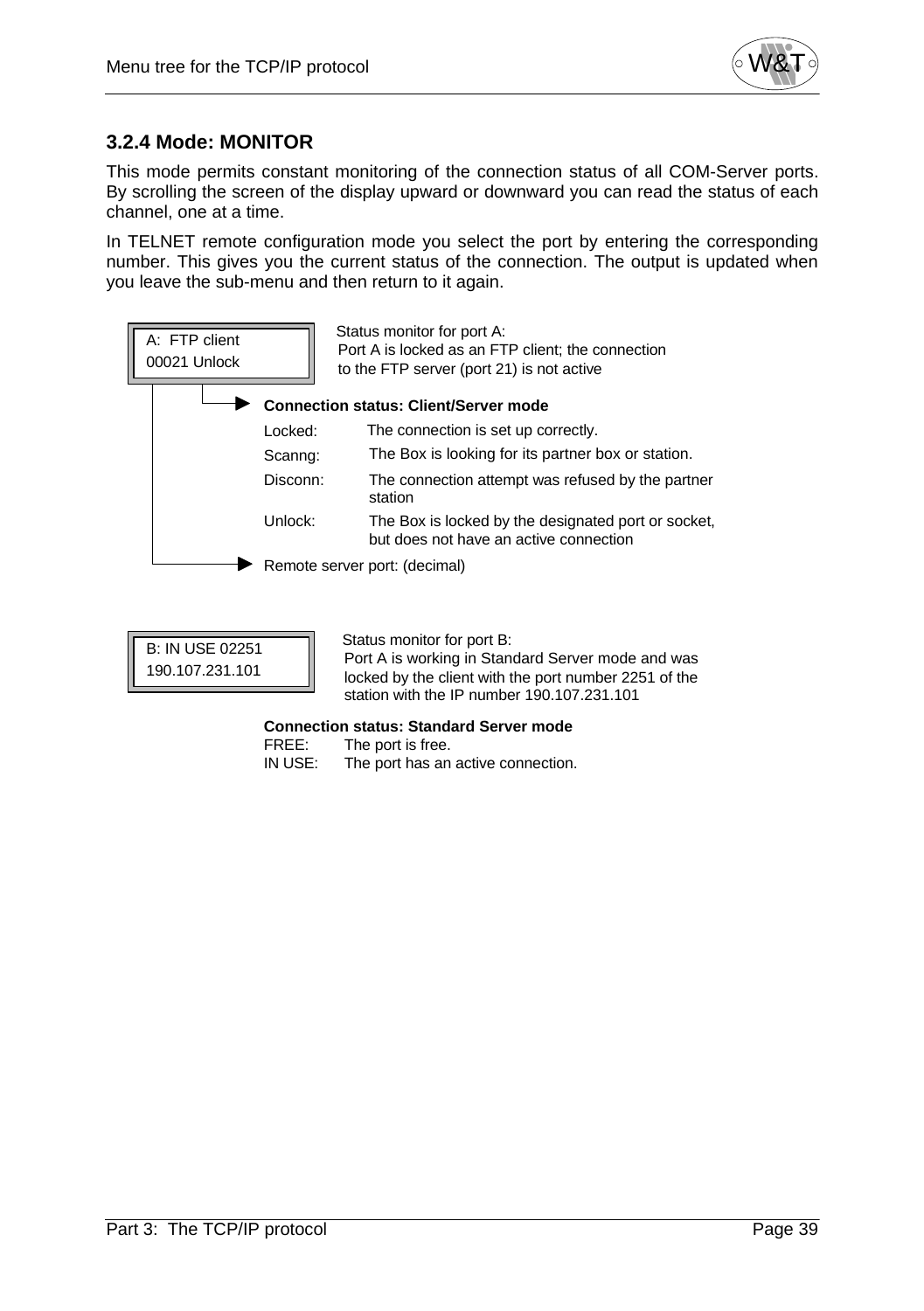

# **3.3 Protocols for the TCP/IP suite**

The following protocols and applications are implemented in the COM-Server:

ARP, RARP, ICMP (PING functions),

FTP (client and server), TELNET (client and server),

TCP and UDP sockets (for client/server applications),

SLIP,

RIP (active in configured SLIP mode)

# **3.4 Data transfer via FTP**

Data exchange by means of FTP protocol is file oriented, that is, it is possible to output file contents to the serial port of the COM-Server, or to read characters into files from the serial port. The COM-Server includes both an FTP server and an FTP client.

#### **3.4.1 Mode: FTP server**

This mode should be used when the data to be transferred are present in file form and the action is always to be started from your PC or UNIX host.

No preliminary settings are needed on the COM-Server for this mode. You can address the device by name or IP address, like any other station on the network.

#### **Selecting the serial port:**

The serial port is selected by designating a port number when calling FTP. If no port is designated, port A is addressed by default.

#### **Calling FTP:**

| ftp IP number or host      | - addresses port A |
|----------------------------|--------------------|
| ftp IP number or host 7000 | - addresses port A |
| ftp IP number or host 7100 | - addresses port B |
| ftp IP number or host 7200 | - addresses port C |
| ftp IP number or host 7300 | - addresses port D |

After inputting the command "ftp" you can acknowledge the request for the login name with "ENTER".

#### **The following commands are available:**

| put local file remote file]                                                                                                                                                                                                                                           |  |                                                                                                                                                                  | - send the file "local file" to the RS232               |  |
|-----------------------------------------------------------------------------------------------------------------------------------------------------------------------------------------------------------------------------------------------------------------------|--|------------------------------------------------------------------------------------------------------------------------------------------------------------------|---------------------------------------------------------|--|
| get [remote file local file]                                                                                                                                                                                                                                          |  |                                                                                                                                                                  | - read in characters from the RS232 into the local file |  |
| ascii                                                                                                                                                                                                                                                                 |  |                                                                                                                                                                  | - transfer ASCII files                                  |  |
| image                                                                                                                                                                                                                                                                 |  |                                                                                                                                                                  | - transfer binary files                                 |  |
| quit                                                                                                                                                                                                                                                                  |  |                                                                                                                                                                  | - ends the FTP session                                  |  |
| Comments on [remote file]:<br>- enter any letter, since no remote file exists<br>put<br>- 1. likewise enter any name or letter or<br>get<br>- 2. code a time criterion for halting the transfer of data<br>broken off 30 seconds after the last character is read in. |  |                                                                                                                                                                  |                                                         |  |
|                                                                                                                                                                                                                                                                       |  | For this purpose enter a number of no more than 3 digits (one tick corresponds<br>to one second). If [remote file] has no value in this range, the connection is |                                                         |  |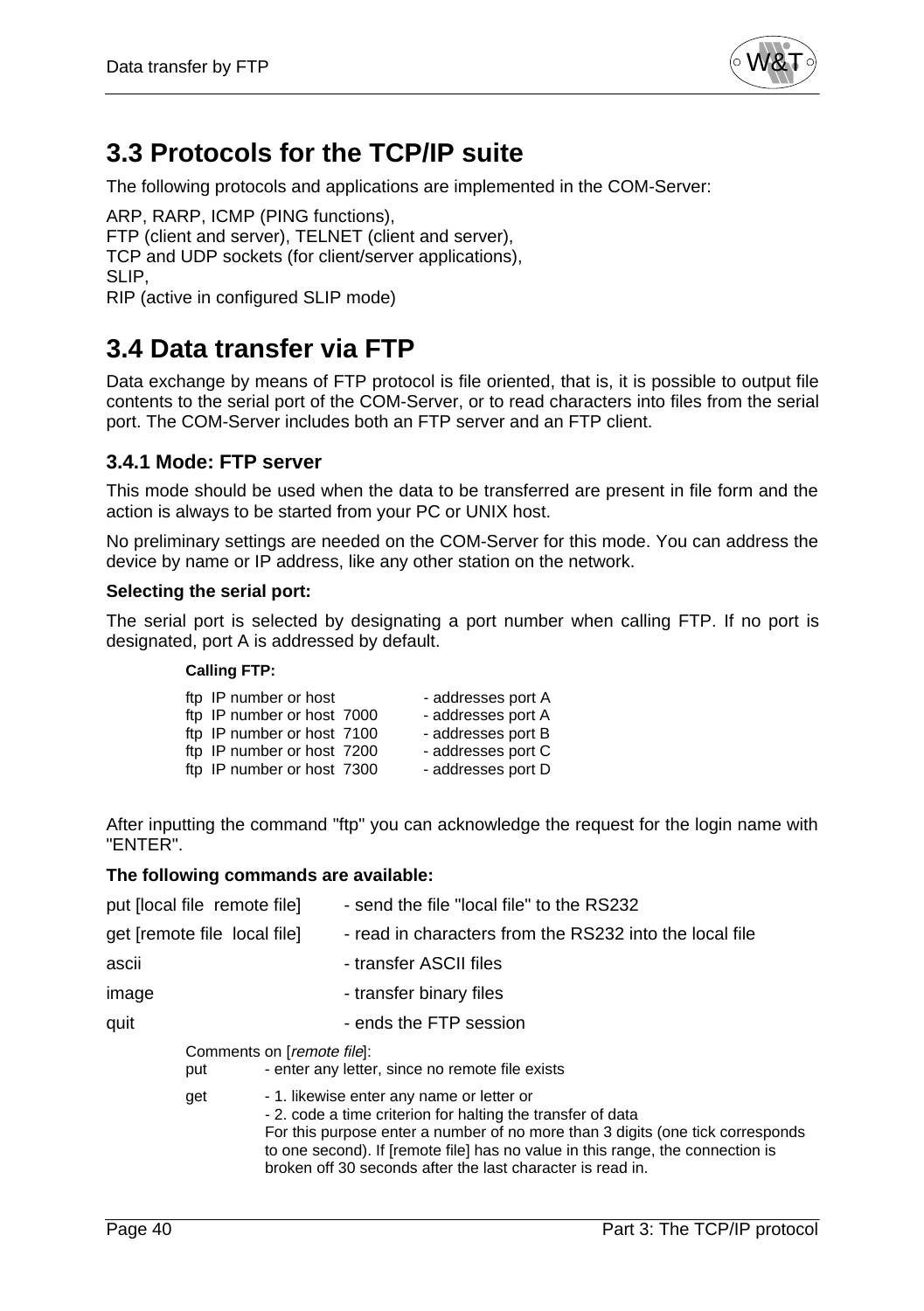

For the exact designations of your function calls please consult the user manual for your FTP software.

#### **Important:**

In the menu "Mode: MONITOR" the entry "FREE" must be visible on the corresponding screen before a connection can be opened.

 $\overline{a}$ 

#### **3.4.2 Mode: FTP client**

This mode makes it possible to access files on any PC or UNIX host which has an FTP server active. The action must always be initiated from the serial terminal device.

The COM-Server port is configured for this mode in the "SET TCPIP - Port ... - FTP Client" menu.

#### **Settings:**

- Menu: SET TCPIP Port ... FTP Client Server Port(21): 21 for the standard FTP Server or a different port number for a special FTP server.
- Menu: SET TCPIP Port ... FTP Client Server IP:" IP number of the station on which the FTP server is to be called.

After all of the values have been fed into the COM-Server and confirmed repeatedly with OK until the message "Saving" appears on the display, the client mode is activated. "FTP Client" appears in the first line of the status monitor.

#### **FTP client functions:**

| TYPE A | Activation of the ASCII transmission type                                                |
|--------|------------------------------------------------------------------------------------------|
| TYPE I | Activation of the IMAGE (binary) transmission type                                       |
|        | STOR remote file: Stores all of the data received at the serial port in remote file      |
|        | RETR <i>remote file</i> : Outputs "remote file" to the serial port                       |
|        | APPE remote file: Appends all data received at the serial port to the end of remote file |
|        | LIST remote dir. Outputs remote dir                                                      |

Please pay attention to the CAPITALIZATION of the commands!

For transmission of the necessary parameters (login, password, FTP client functions) there are two options, as described in the following section.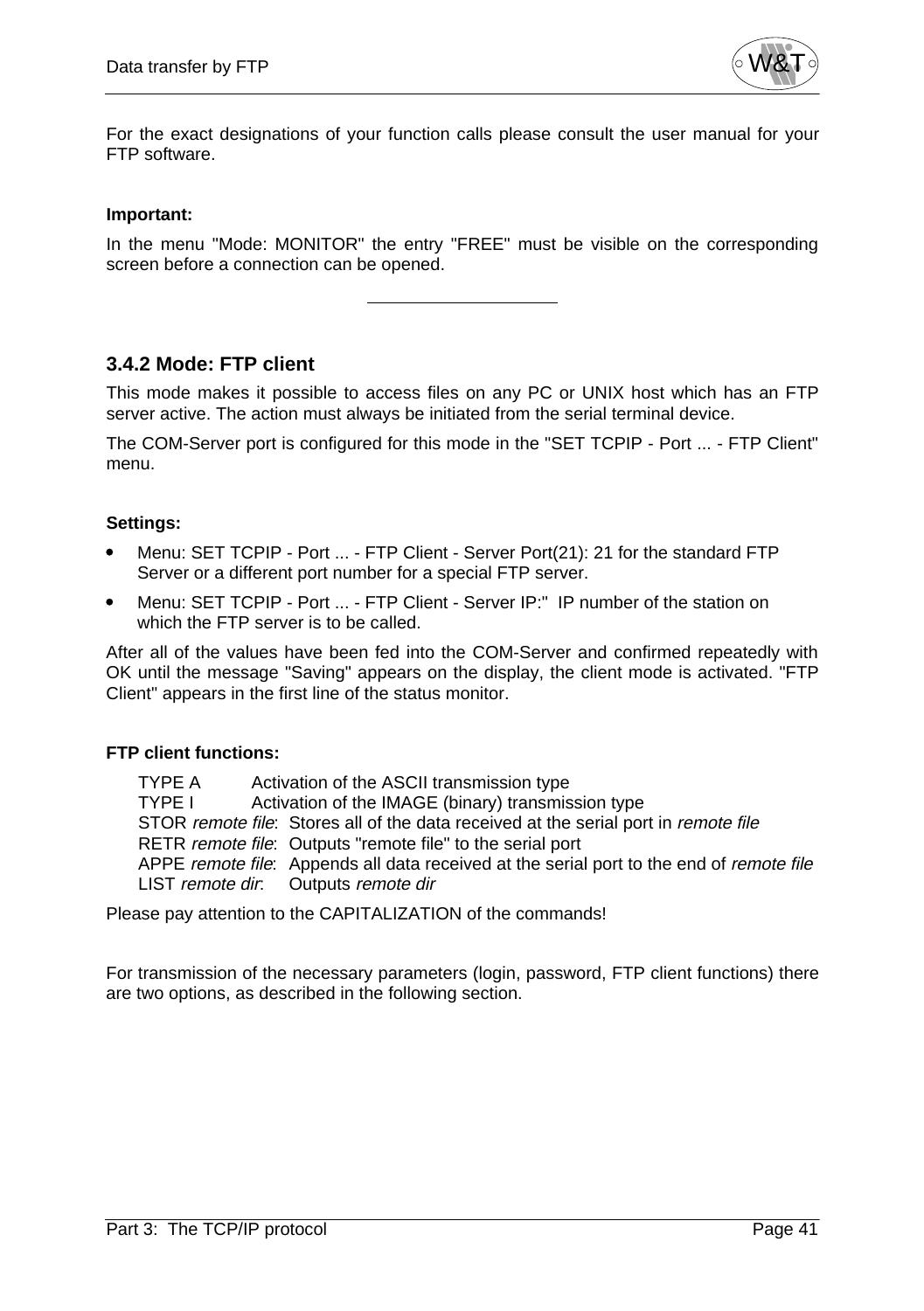

#### **3.4.2.1 Automatic FTP client**

This mode is appropriate whenever the same command is to be executed repeatedly, dependent upon the presence of data at the serial port.

#### **Activation:**

Set the switch "SET TCPIP - Port ... - FTP Client - Special Options - Automatic FTP" on the COM-Server to "active." Call the remote configuration from a TCP/IP station (telnet IP no. 1111) and choose

"SET TCPIP - Port ... - FTP Client - Special Options - FTP Client Login".

Enter, one after the other, the login name, the password and the FTP client functions.

#### **Important!**

You have a maximum of 80 characters available for all specifications!

#### **Establishing a connection:**

The FTP client functions LIST and RETR are invoked by the presence of any character at the serial port. This character is not transmitted.

The FTP client functions STOR and APPE are executed as soon as the first character to be transmitted is present at the serial port.

As the end conditions for the FTP client functions STOR and APPE, please enter at least one of the following values on the COM-Server or by means of remote configuration:

"SET TCPIP - Port ... - FTP Client - Special Options - Inactive Timeout" (in seconds)

For example:

Inactive Timeout =  $0.0030 \rightarrow$  If 30 seconds pass without it being possible to read a character from the RS232 port, the connection is broken off ("0" corresponds to no time limit, but most servers do not allow a connection longer than 5 minutes).

"SET TCPIP - Port... - FTP Client - Special Options - Protocol Char"

If this character is received the connection is closed immediately. The character is not transmitted! If the value of the character is zero, this end condition is disabled.

The first 16 characters of any error codes from the FTP server are output to the display.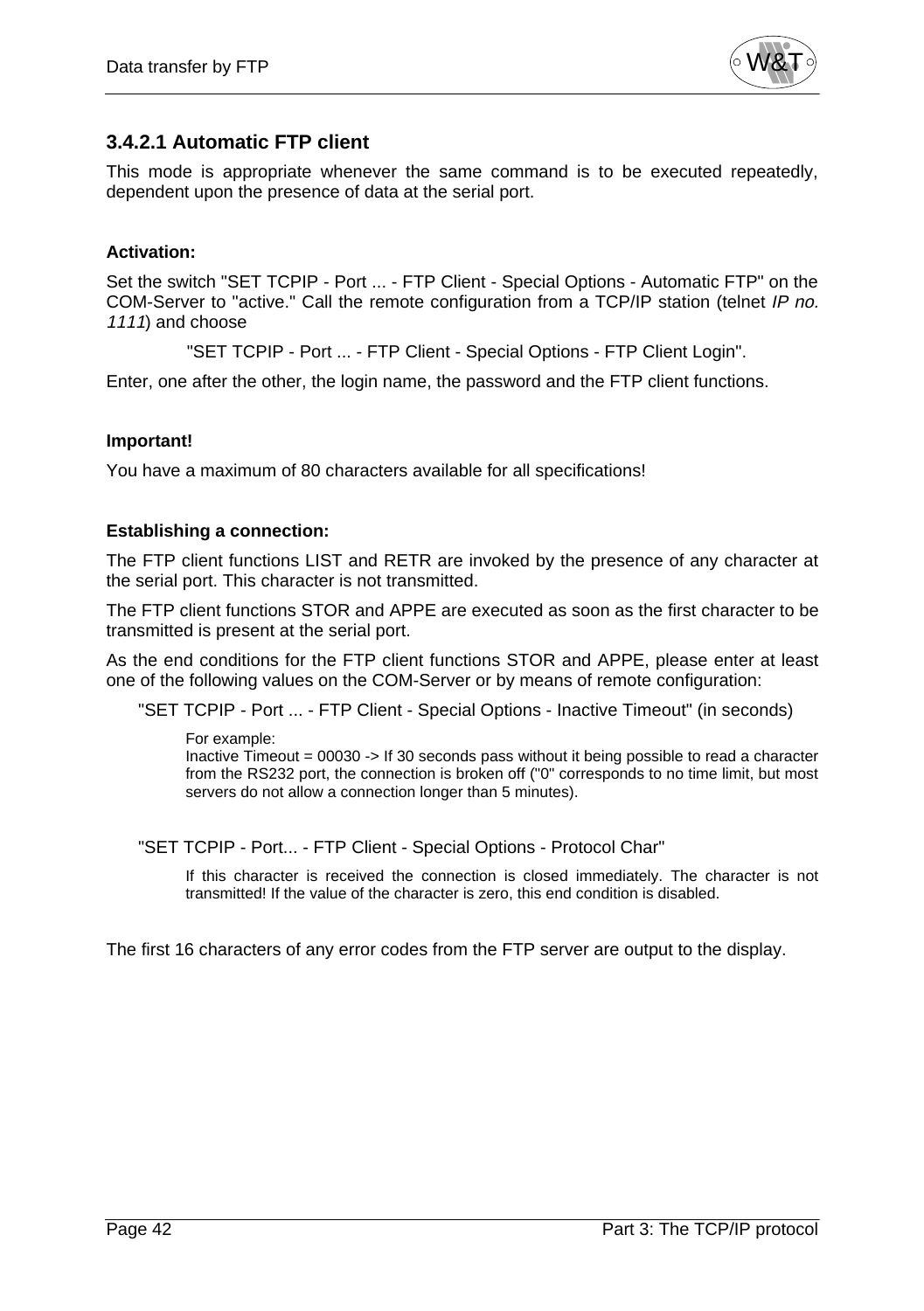

#### **3.4.2.2 FTP client with serial protocol**

This mode is appropriate when you want to execute constantly changing commands with different files and have access to a means of terminal input or of programming on the serial side.

#### **Activation:**

Set the switch "SET TCPIP - Port ... - FTP Client - Special Options - Automatic FTP" on the COM-Server to "Inactive".

Select a character which does not occur in your stream of useful data and enter it under "SET TCPIP - Port ... - FTP Client - Special Options - Protocol Char" (for example, "003" corresponds to the keycode "Ctrl C").

#### **Serial protocol:**

The format of the login string (entered via the serial port) is:

login\_name< lf >password< lf >(TYPE I | TYPE A)< lf >(STOR | RETR | APPE | LIST) remote file/dir < lf >disconnect char

The individual commands are separated with "0A hex" (corresponding to "line feed," keyboard input "CTRL J").

#### **Important!**

For the complete login string you have 128 characters available!

#### **Establishing a connection:**

Send the login string to the appropriate port of the COM-Server. If the string is received completely, the COM-Server begins to set up the connection and process the commands.

If the functions are successfully executed in sequence, you receive the code "OK+ disconnect char".

Afterward the useful data are transmitted, from the serial port to the network or vice versa, depending on the command. The stream of useful data must also be concluded with disconnect char.

If an error occurs, the error code of the FTP server + disconnect char is reported.

In both cases the connection is closed automatically and you receive the ending code of the FTP server + disconnect char.

Omitting the "TYPE" command:

It is possible to omit parameter 3 (the TYPE command) and enter only the separator character "Ctrl J". In that case the string would look like this:

login\_name<lf>password<lf><lf>(STOR|RETR|APPE|LIST) remote file/dir<lf>disconnect char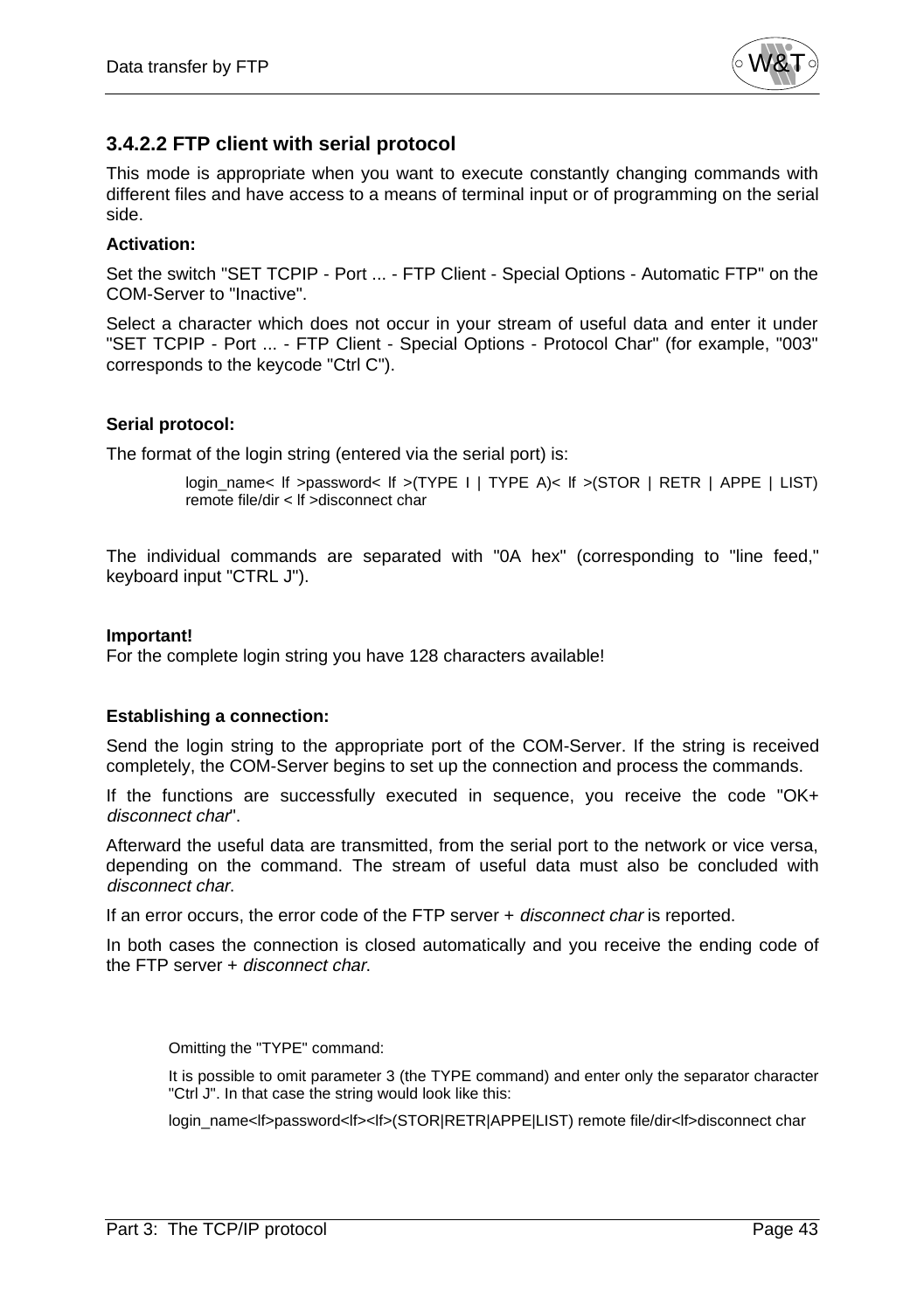

#### **Examples:**

1.) User "elton" with the password "happy" would like to obtain the file "/etc/hosts" in ASCII format. The value "003" (Crtl C) is entered as the protocol character. The protocol would look like this:

| Serial device: |  | elton <lf>happy<lf>TYPE A<lf>RETR /etc/hosts<lf><ctrl c=""></ctrl></lf></lf></lf></lf> |
|----------------|--|----------------------------------------------------------------------------------------|
|----------------|--|----------------------------------------------------------------------------------------|

| COM-Server: | $OK <$ Ctrl $Cs$                                    |
|-------------|-----------------------------------------------------|
|             | [content of the file /etc/hosts] <ctrl c=""></ctrl> |
|             | 221 Goodbye <ctrl c=""></ctrl>                      |

2.) User "elton" with the password "happy" would like to append binary data to the end of the file "/usr/elton/config". The value "003" (Crtl C) is entered as the protocol character. The protocol would look like this:

| Serial device: | elton <lf>happy<lf>TYPE l<lf>APPE /usr/elton/config<lf><ctrl c=""></ctrl></lf></lf></lf></lf> |
|----------------|-----------------------------------------------------------------------------------------------|
| COM-Server:    | $OK <$ Ctrl $C$ >                                                                             |
| Serial device: | [binary data] <ctrl c=""></ctrl>                                                              |
| COM-Server:    | 221 Goodbye <ctrl c=""></ctrl>                                                                |

3.) User "elton" with the password "happy" would like to look at the file "/usr/private" and transfer the data in ASCII mode, but the file is not present. The protocol would look like this:

| Serial device: | elton <lf>happy<lf>TYPE A<lf>RETR /usr/private<lf><ctrl c=""></ctrl></lf></lf></lf></lf> |
|----------------|------------------------------------------------------------------------------------------|
| COM-Server:    | 550 /usr/private: No such file or directory <ctrl c=""></ctrl>                           |
|                | 221 Goodbye <ctrl c=""></ctrl>                                                           |

#### **Connection monitor:**

In the corresponding status "MONITOR" you can read out the current status of the connection (see Section 2.3).

#### **3.4.2.3 Deactivating the "FTP client mode":**

 $\overline{a}$ 

Set the value in the menu "SET TCPIP - Port... - FTP Client - Server Port" to zero. The COM-Server deactivates the connection and deletes the FTP client mode.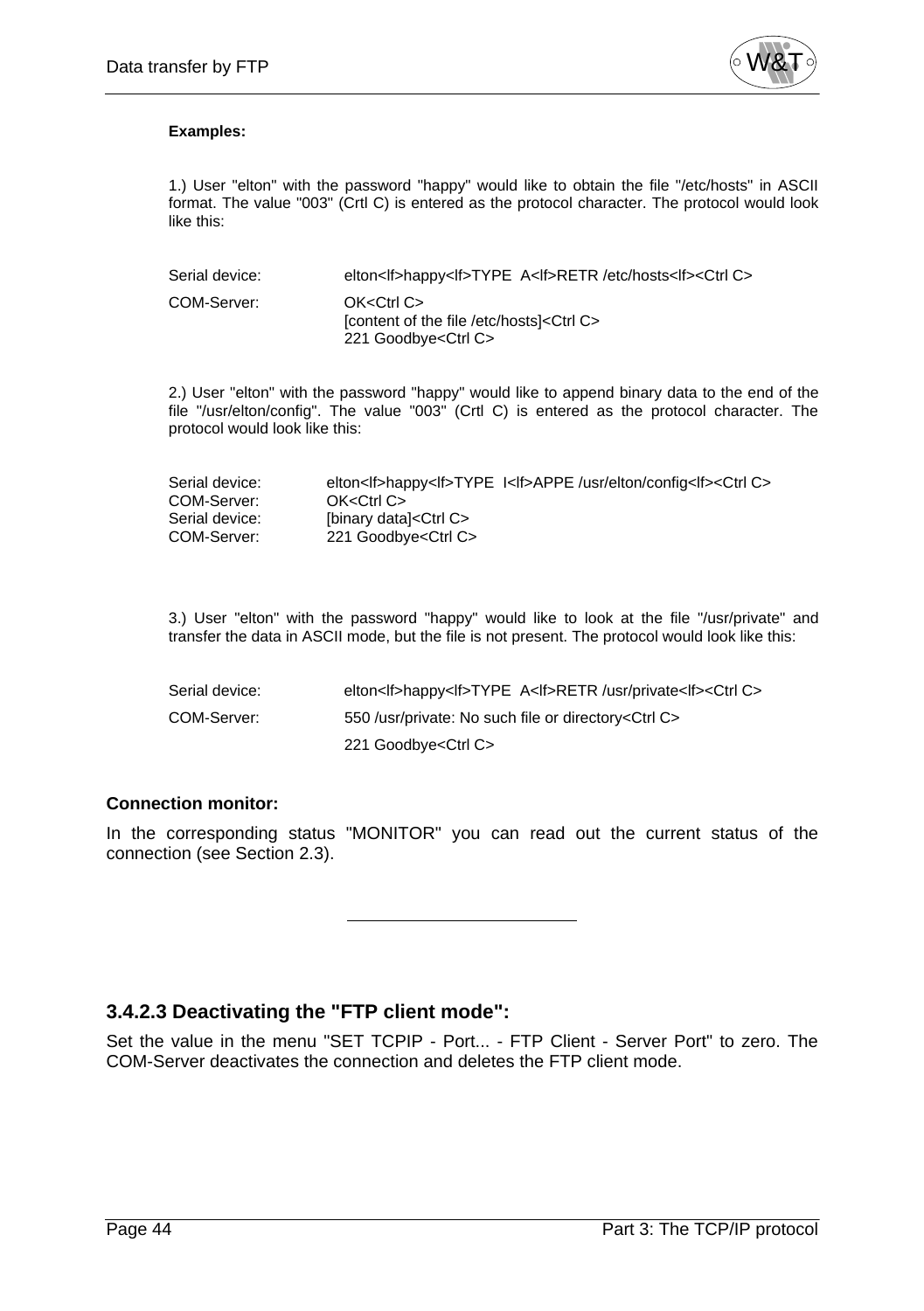

# **3.5 Data transfer via TELNET**

Telnet is a protocol for terminal emulation, with character-oriented data transfer. Telnet makes active, bidirectional character exchange possible between the UNIX station or the PC and the serial terminal device connected to the COM-Server.

#### **3.5.1 Mode: TELNET server**

No default settings are required on the COM-Server. You can address the device like any other station on the network, by name or IP address.

#### **Selecting the serial ports:**

The serial ports are selected by designating a port number when calling FTP. If no port number is designated, port A is addressed by default.

#### **Calling Telnet:**

| telnet IP number or Host      | - addresses port A |
|-------------------------------|--------------------|
| telnet IP number or Host 6000 | - addresses port A |
| telnet IP number or Host 6100 | - addresses port B |
| telnet IP number or Host 6200 | - addresses port C |
| telnet IP number or Host 6300 | - addresses port D |

 $\overline{a}$ 

If the connection is successful, a message from the TELNET server appears on the screen. From this point on data can be read in or output in character form via the keyboard.

All data which are present at the serial port are output to the screen (and, if so specified, to a file). All keyboard entries are sent as data in character form to the serial port.

From the moment the connection is established, the host works in "local echo mode," though it is also possible to switch over to "remote echo mode."

#### **Important:**

The entry "FREE" must be visible on the status monitor for the port before a connection can be made.

#### **3.5.2 Mode: TELNET client**

This mode makes it very simple to implement a terminal emulation on a serial device and use it to establish direct communication with the TCP/IP station on which the Telnet server is active.

The COM-Server port is configured for this mode in the "SET TCPIP - Port ... - Telnet Client" menu.

#### **Settings:**

- Menu: SET TCPIP Port ... Telnet Client Server Port (23): 23 for the standard Telnet server or a different port number for a special Telnet server
- Menu: SET TCPIP Port ... Telnet Client Server IP: IP number of the host on which the Telnet server is to be called.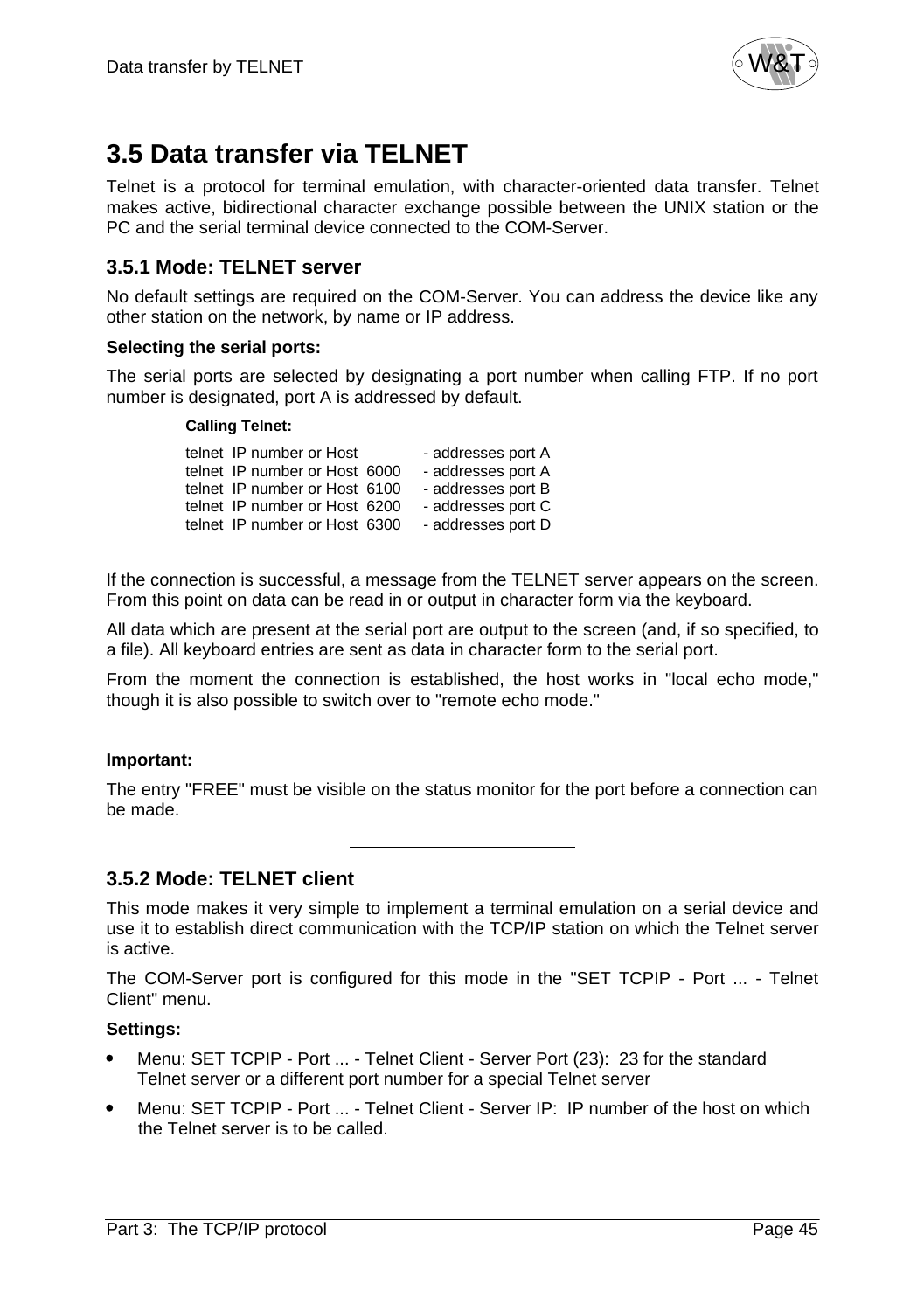

After you have entered and stored all of the values, the Telnet client mode is activated. The message "Telnet client" appears in the status monitor for the port.

#### **Opening and closing the connection to the Telnet server:**

The connection is opened when the first character is read in from the serial port. You can close the connection with a special character, which can be input in the "SET TCPIP - Port ... - Telnet Client - Disconnect Char: " menu. It is important that this value must not be used within a Telnet session, since this would lead to premature termination. The default value is "003," which corresponds to the keyboard code "Ctrl C".

In the "MONITOR" you can read the status of the connection; the message "Locked" or "Unlock" appears there, depending upon whether the connection is active or not (also see Section 2.3).

#### **Deactivating the "Telnet client mode":**

Set the value to zero in the "SET TCPIP - Port ... - Telnet Client - Server Port:" menu. The COM-Server breaks off the connection and deactivates the Telnet client mode.

### **3.6 Data transfer by TCP/IP sockets**

 $\overline{a}$ 

With the socket API (such as "WINDOWS socket API." "UNIX socket interface." ...) it is possible to implement a great variety of application cases in the form of "client" or "server" processes on TCP/IP stations. The API offers the entire set of functions for transporting the data over the network. You can construct your own application, that is, the further processing and evaluation of the data, in accordance with the requirements (for the extended functions of the COM-Server also read Part 6. "Expanded TCP/IP socket functions" and Section 6.6 "Instructions for socket programming").

The COM-Server offers two options at this level: client/server processes with TCP sockets (streams) and with UDP sockets (datagrams).

The TCP protocol is connection oriented; that is, during the transfer of data there is a fixed connection between client and server. TCP has all of the mechanisms for opening and closing a connection and ensuring error-free data transfer over the network.

In contrast to this, UDP has no mechanisms for repeating data packets or checking their completeness. Data transfer with UDP is recommended, when a higher-level protocol between the serial terminal device on the COM-Server and the application on the TCP/IP station already ensures error-free transfer of data.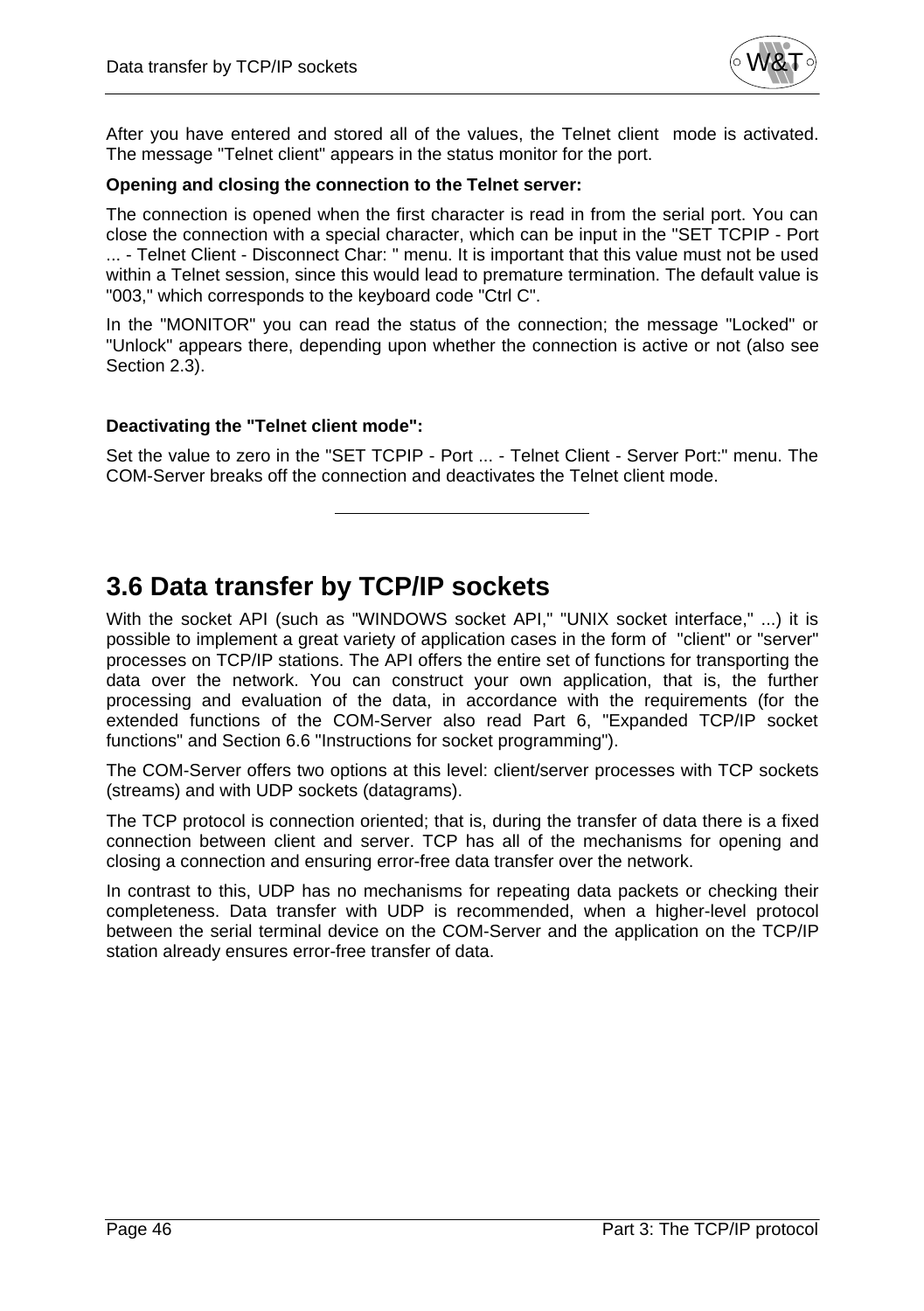

#### **3.6.1 Applications with TCP sockets**

The server and client processes in the COM-Server have the following TCP sockets:

"8000" - port A "8100" - port B "8200" - port C "8300" - port D

Do not use these four socket numbers for your own processes!

#### **3.6.1.1 COM-Server mode: socket server**

In this mode no settings are needed on the COM-Server.

#### **Important:**

The entry "FREE" must be visible in the status MONITOR for the corresponding port!

The connection is controlled by your client process; that is, you open and close the connection. Once a connection has been established, bidirectional data traffic is possible between the two processes. The COM-Server delivers all of the data from the LAN to the serial port, and conversely reads in all data from the serial port, in order to convey it to your client process.

#### **3.6.1.2 COM-Server mode: socket client**

In this mode the COM-Server itself, as a client, is able to open and close a connection, depending upon whether data are to be transferred or not. If there is no connection to the server active at the moment, it can also itself be the server and accept connections.

The mode is configured in the "SET TCPIP - Port ... - Socket Client" menu for always connecting to the main server, or in the "SET TCPIP - Port... - Socket Client - Special Options - Client: "C"+Addr."" menu for connections with various servers.

#### **Settings:**

- Menu "SET TCPIP Port Socket Client Server Socket:" The socket on which the server program is working on the host.
- Menu "SET TCPIP Port ... Socket Client Server IP:" The IP number of the host on which the server program is active.
- Menu "SET TCPIP Port ... Socket Client Special Options Inactivity Timeout:" Here is the place to configure the timer whose count-down causes the Box to close the connection. The timer is reset when data are exchanged.

 $tick = 1$  second "00001" is the minimum value (1 second). "00000" deactivates the function.

Menu "SET TCPIP - Port... - Socket Client - Special Options - Client: "C"+Addr.": Activating this switch makes the socket client mode active. The format for the address input is: "C-key+address+CR/LF".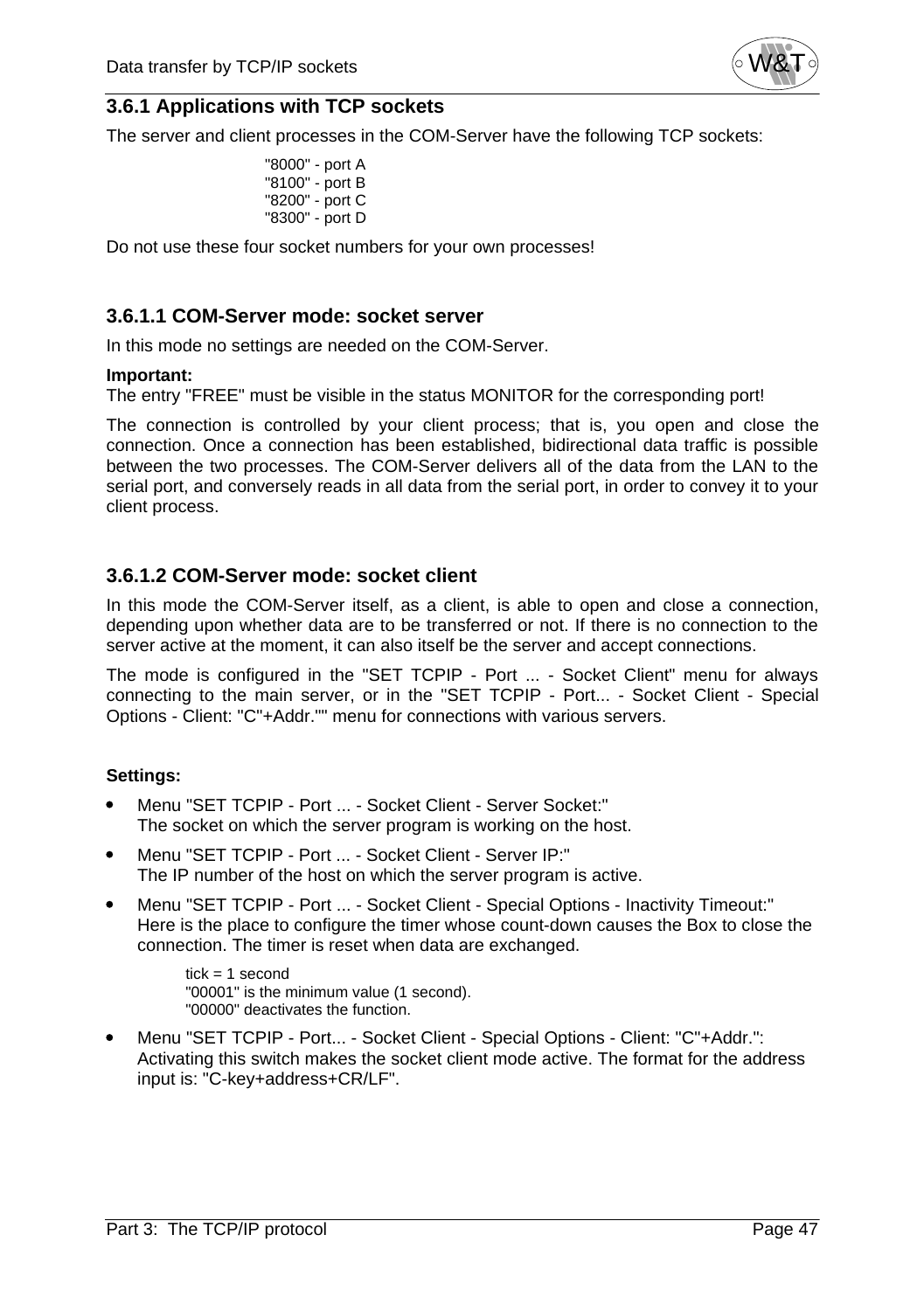

#### **Examples:**

C190.107.231.101.4800<CR>

(if there is no entry for a server socket under "...- Socket Client-")

 $C101$ <sub> $\square$ CR $\square$ </sub>

(if there is an entry for a server socket under "...-Socket Client-," for example 190.107.231. and the port no. 4800 are then the defaults).

After all of the values have been saved on the COM-Server and all of the queries have been acknowledged with "OK" until the message "Saving" appears on the screen, the client mode is activated. The entry "Client: Socket" appears on the status monitor of the corresponding port. The current status of the connection can always be read here.

#### **Important:**

Please note the explanations for the "Socket Client" menu in Section 3.2.1.1. There are a number of options for opening and closing the connection, depending upon various events ("Special Options" sub-menu).

#### **Deactivating the "socket client mode":**

Set the value to zero in the "SET TCPIP - Port ... - Socket Client - Server Socket:" menu, or deactivate the "Client: "C"+Addr." switch in the "SET TCPIP - Port... - Socket Client - Special Options" menu. The COM-Server breaks off the connection and deactivates the socket client mode.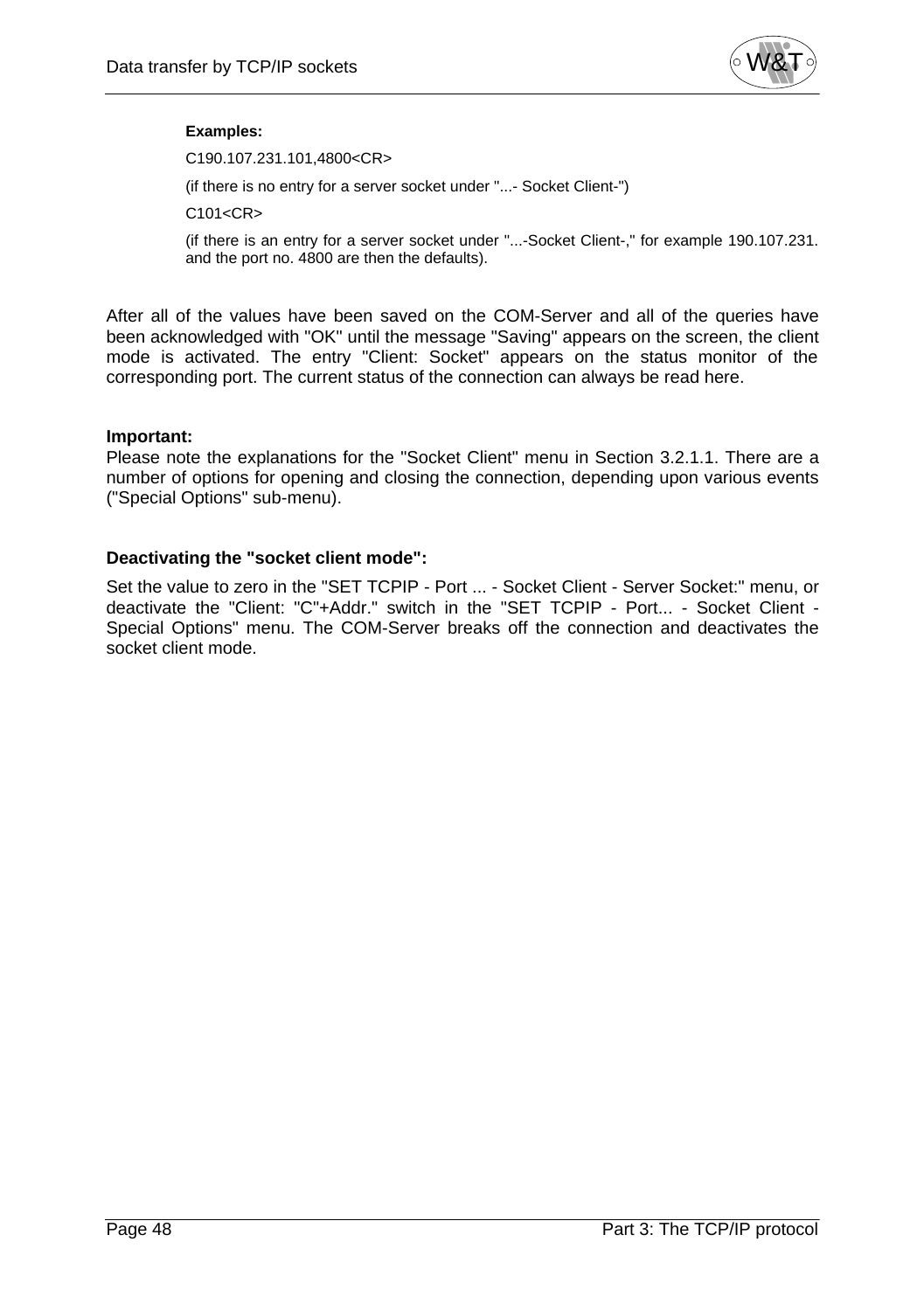

#### **3.6.1.3 Client/server mode between COM-Servers**

There are various options for connecting two or more COM-Servers with each other by means of this mode. Use the server socket addresses 8000 (port A), 8100 (port B), 8200 (port C) or 8300 (port D). The COM-Servers can then establish mutual connections when data are present at the serial port, and can close the connections again.

"C key addressing" makes varying connections between COM-Servers possible.

#### **Important:**

In contrast to the Box-to-Box mode these are non-durable connections and are not limited to two COM-Server ports at a time.

**Application:** A control program polls a measuring device; the measuring device is passive.



**Application:** A control program polls a measuring device; the measuring device can convey data actively to the control program.

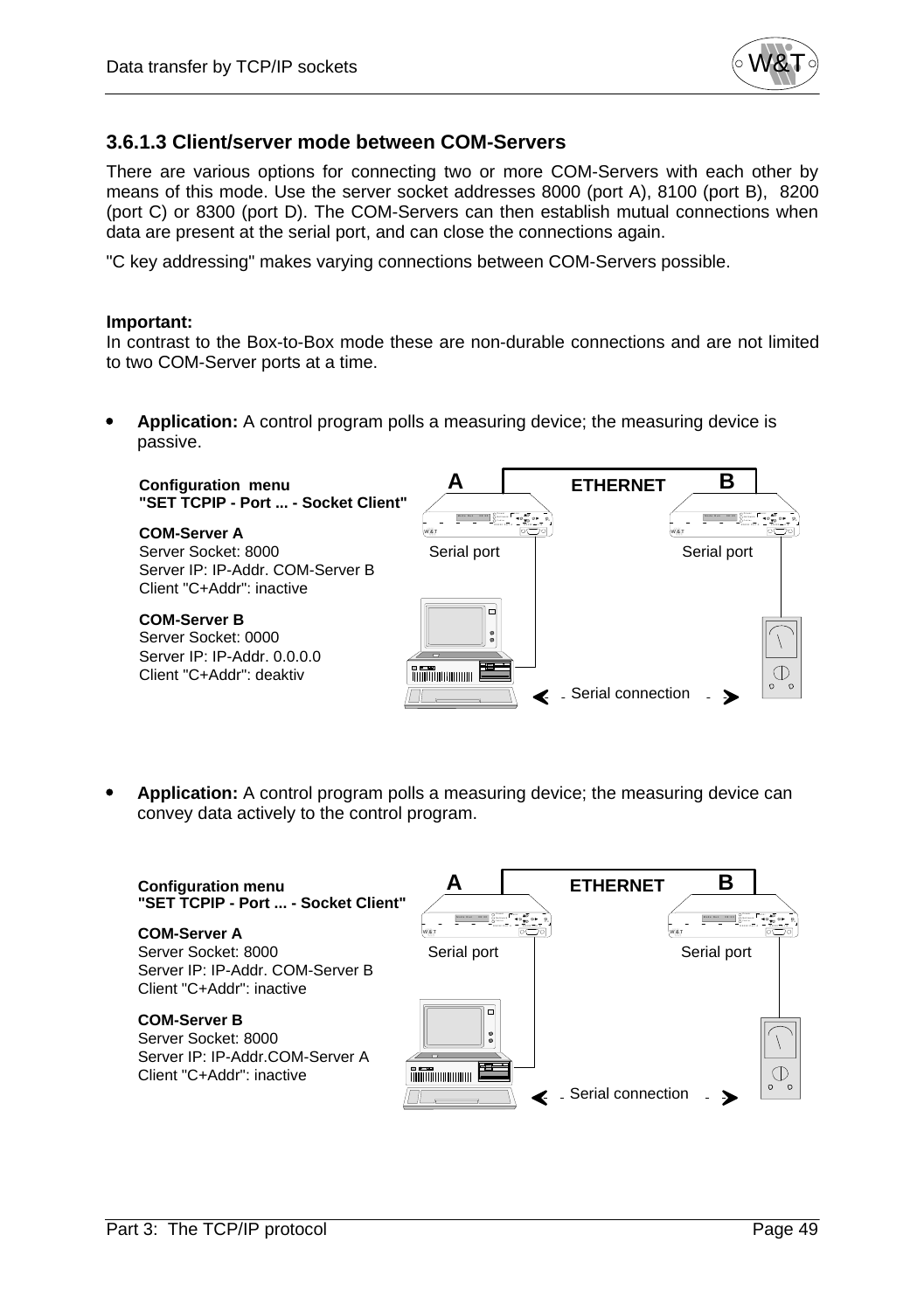

**Application:** A control program polls a number of measuring devices; the measuring devices can send data to the control program independently (in case of an error, for example).



#### **Configuration menu "SET TCPIP - Port .. - Socket Client"**

**COM-Server A** Client "C+Addr": inactive Server Socket: 0000 Server IP: IP-Addr. 0.0.0.0

Server Socket: 8000 Server IP: IP-Addr. COM-Server A **COM-Server B, C, ...** Client "C+Addr": inactive

The control program addresses the measuring devices via the serial port in the following format: C ip\_addr, port\_number

#### **Example:**

C190.107.231.8,8000<CR> Establishes a connection with COM-Server port A, using the IP address 190.107.231.8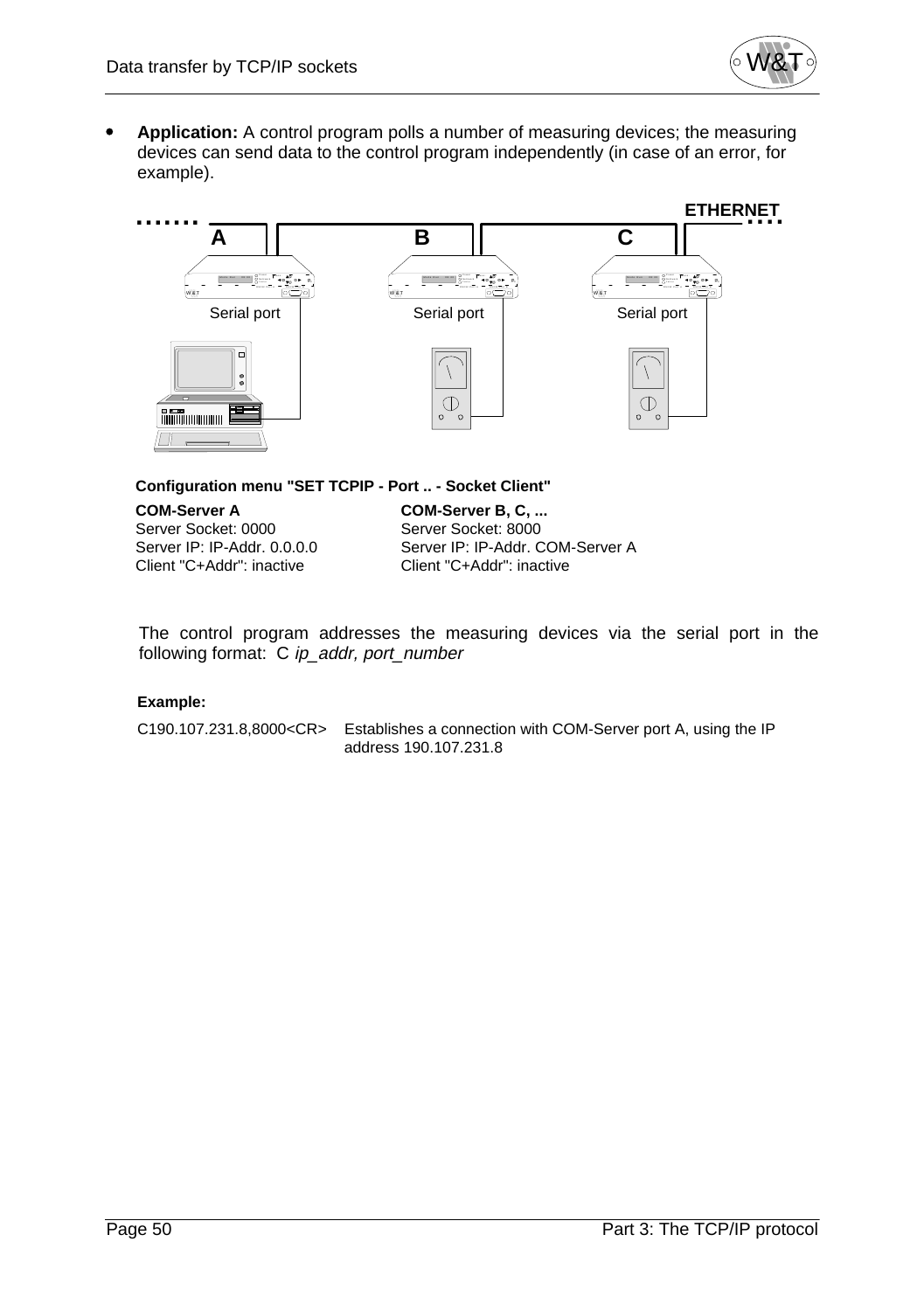

#### **3.6.2 Applications with UDP sockets (Revision 3.7 and later)**

The server and client processes in the COM-Server have the following UDP sockets:

"8500" - port A "8600" - port B "8700" - port C "8800" - port D

#### **3.6.2.1 COM-Server mode: UDP mode**

In each case (client or server) the respective port on the COM-Server must be configured for transport with UDP sockets, in order to guarantee clear assignment of the incoming serial data. In principle, all UDP datagrams which are addressed to the respective port are accepted. Incoming serial data are sent to the configured application (server IP, server socket).

The mode is configured in the "SET TCPIP - Port ... - UDP Mode" menu for always connecting to the same TCP/IP station (and it makes no difference which is the client and which the server, since there is no setting up and breaking off of a connection) or else in the "SET TCPIP - Port... - UDP Mode - Special Options - Client: "C"+Addr."" menu for connections with changing servers.

#### **Settings:**

- Menu "SET TCPIP Port ... UDP Mode Server Socket:" Socket at which the server or client program is working on the host
- Menu "SET TCPIP Port ... UDP Mode Server IP:" IP number of the host on which the server or client program is activated
- Menu "SET TCPIP Port... UDP Mode Special Options Client: "C"+Addr." Activation of the switch activates a "UDP client" mode. The server is addressed in serial order, i.e. the useful data must be preceded by the destination address. This address is not included in the transmission. It remains in effect until the "disconnect char" (configurable under Special Setup) is received. Format of the address input: "C address CR/LF".

#### **Examples:**

address = IP address,socket (if there is no server socket entered under "... - UDP Mode - ") C190.107.231.101,4800<CR>

address = 4th byte of the IP address (if entered under "... - UDP Mode - Remote Server IP " and " -Remote Server Socket" , e.g. 190.107.231.\_\_\_ and port no. 4800 are then the defaults)  $C101 \times CR$ 

After all of the values have been saved on the COM-Server and all of the queries have been acknowledged with "OK" until the message "Saving" appears on the screen, the client mode is activated. The entry "UDP mode" appears on the status monitor of the corresponding port. The current status of the connection can always be read here.

#### **Deactivating the "UDP mode":**

Set the value to zero in the "SET TCPIP - Port ... - UDP Mode - Server Socket:" menu, or deactivate the "Client: "C"+Addr." switch in the "SET TCPIP - Port... - UDP Mode - Special Options" menu.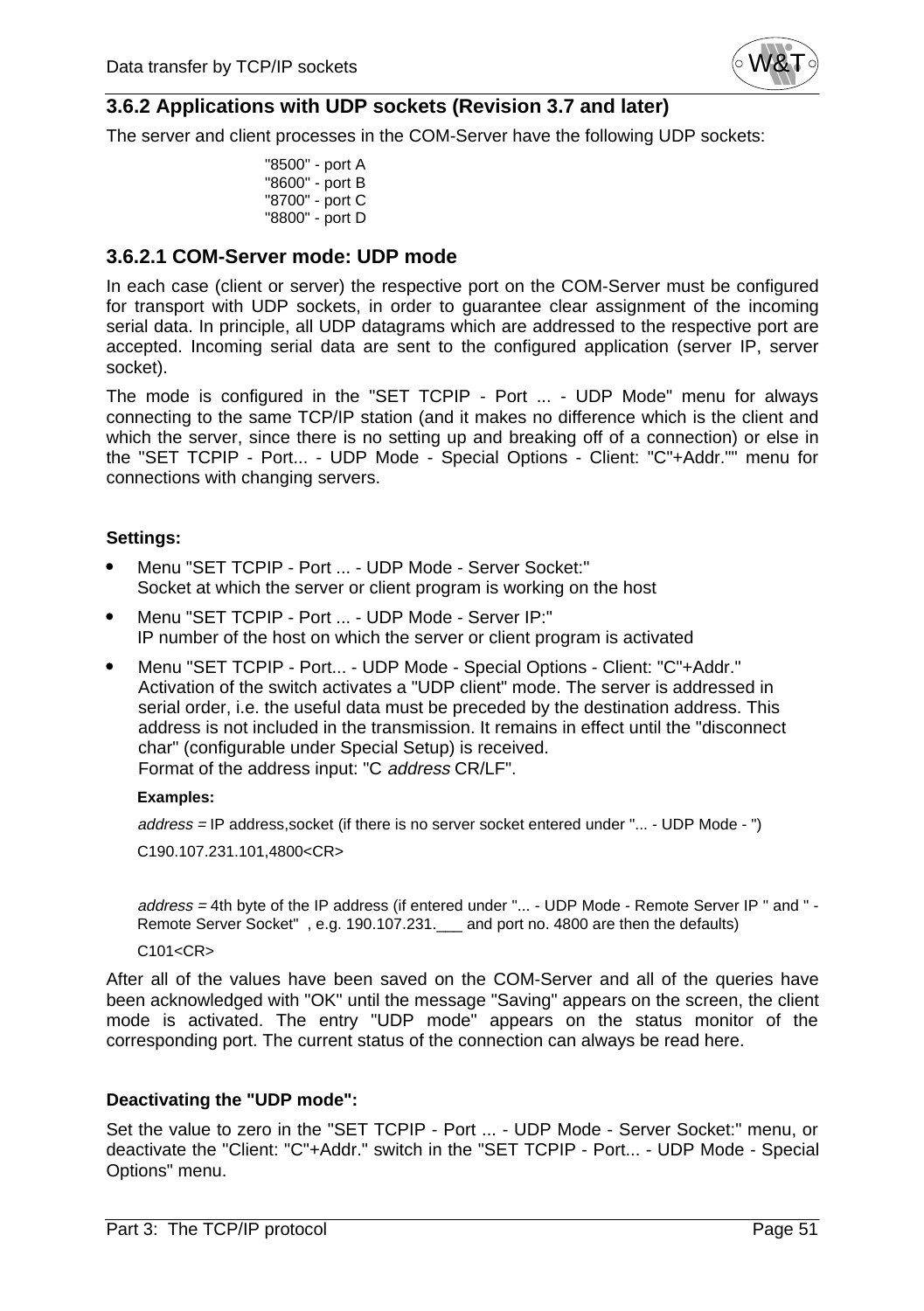

# **3.7 SLIP mode**

The W&T COM-Server can also be used as a simple router. The IP datagrams are transported via the serial medium using the SLIP or PPP protocol.



#### **SLIP settings:**

In the menu "SET TCPIP - Port ... - Serial Protocol - SLIP / NetIP:" enter the network IP number of the sub-network to and from which the data is to be routed, and confirm with the OK button. The COM-Server forwards all of the packets with the same network address via the serial port and reads in all of the packets from the RS232 port in order to distribute them on the LAN.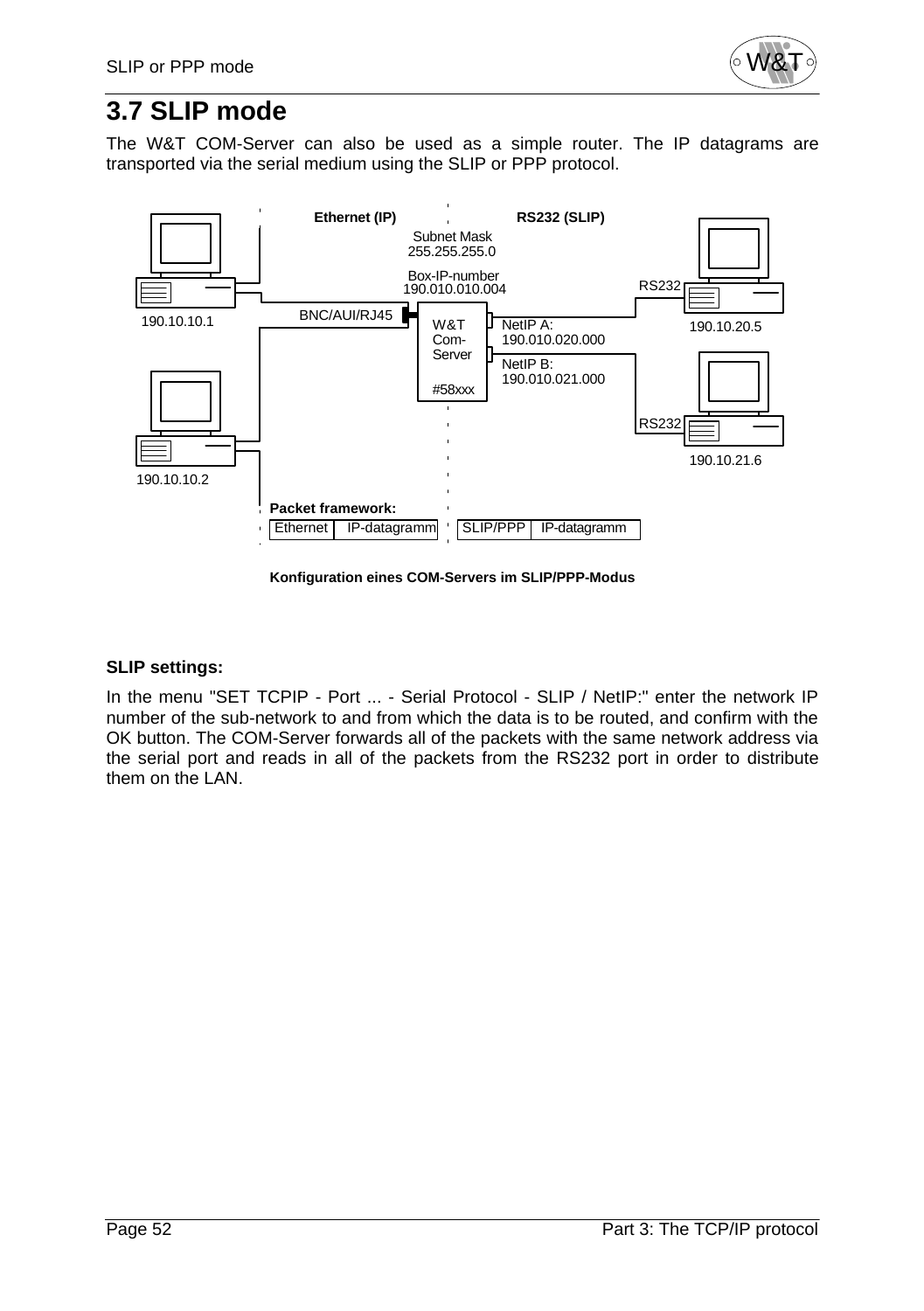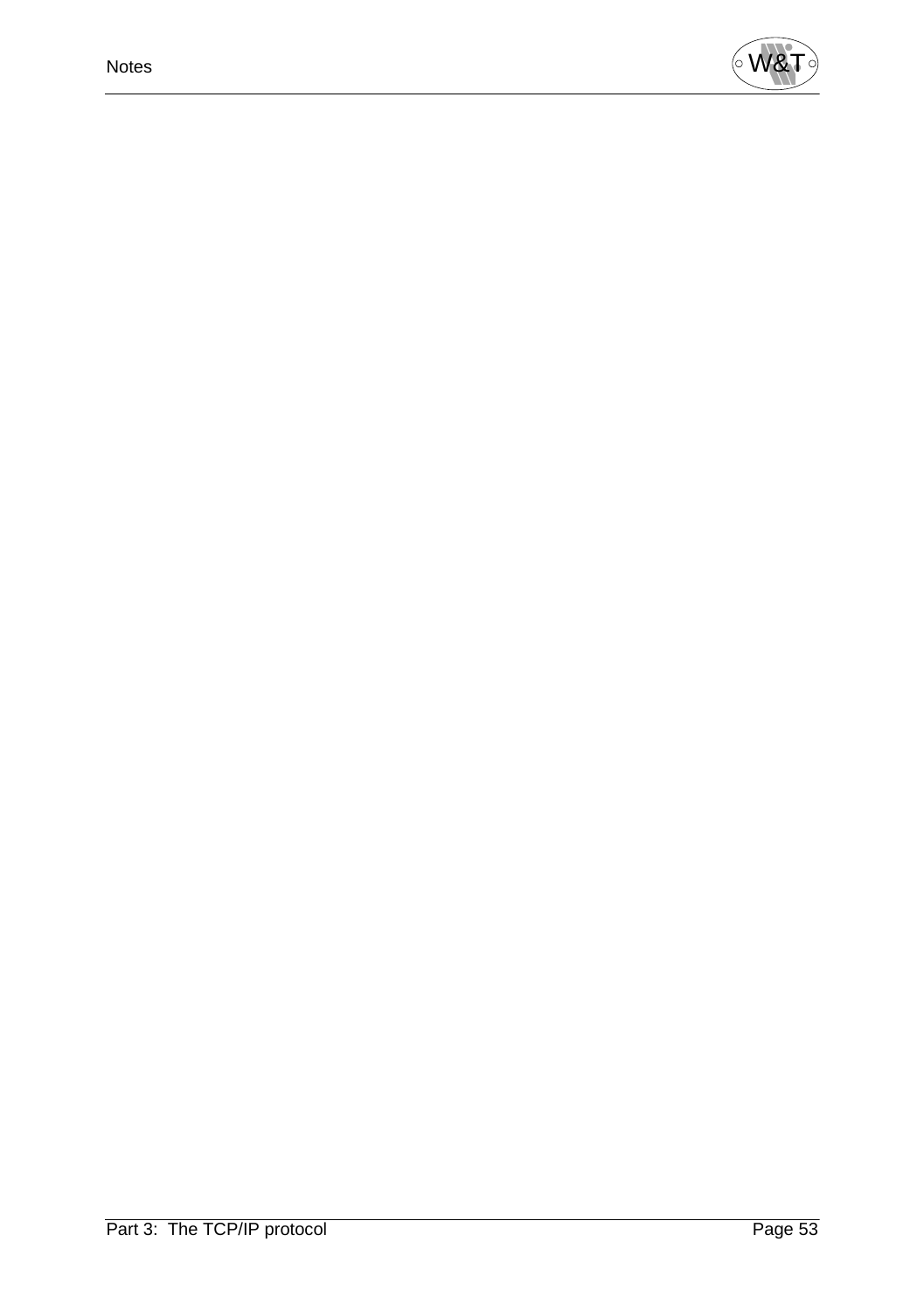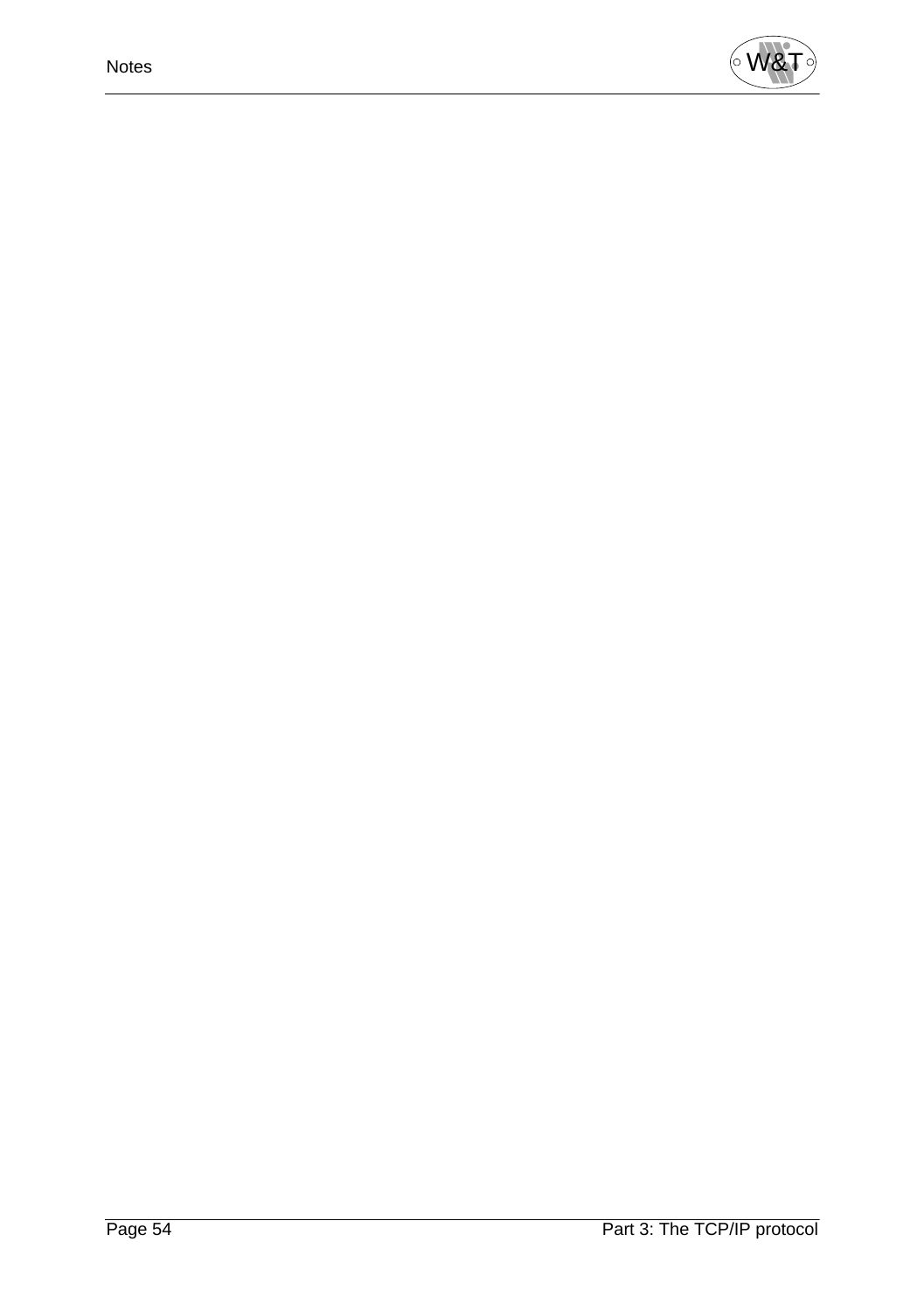

# **Part 4 The IPX protocol**

**Mode: SET IPX Mode: INFO Mode: MONITOR**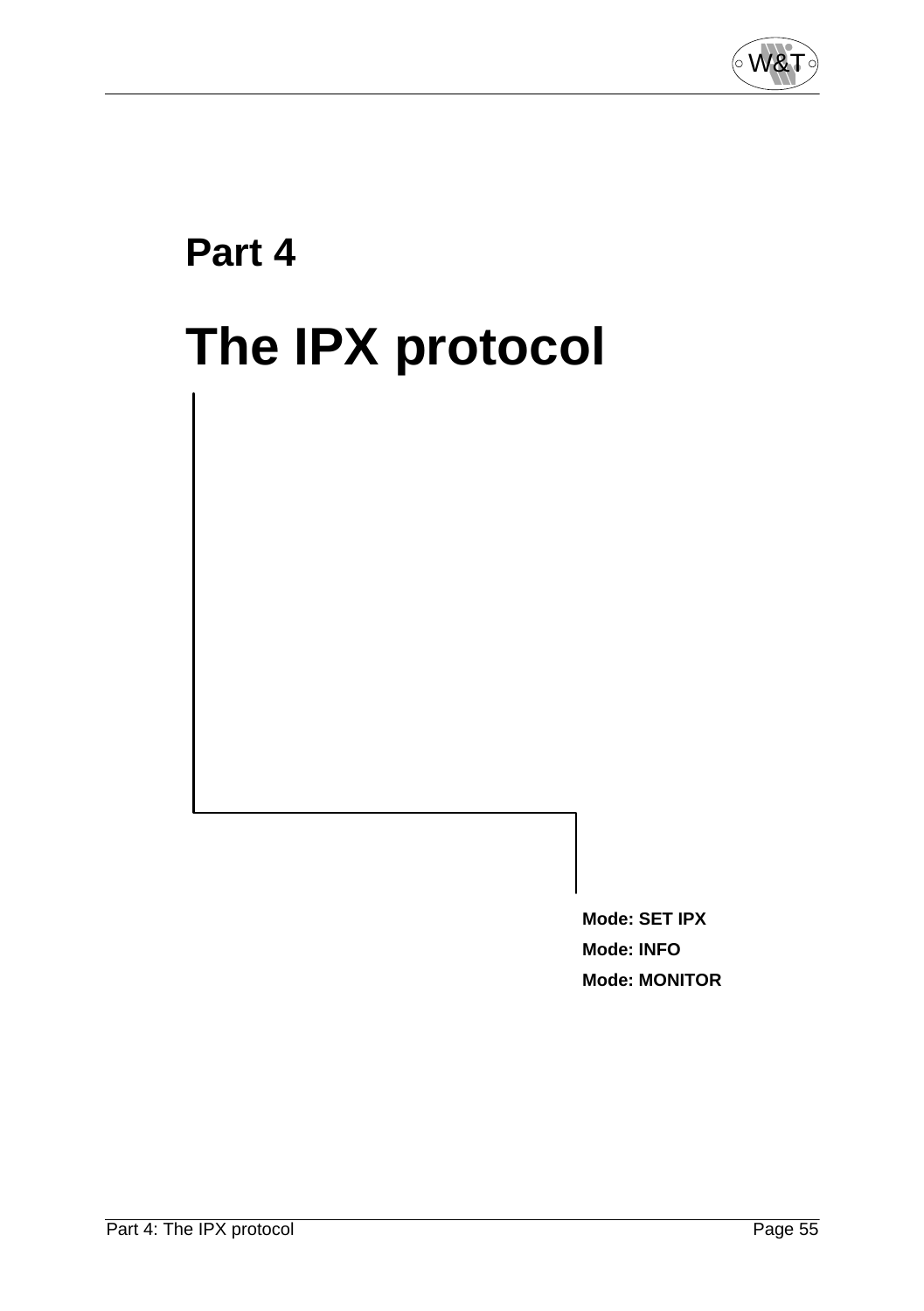

# **4.1 Menu tree for the IPX protocol**

This chapter is only relevant for those who have obtained the Netware Development Kit (Product no. #58113) for the COM-Server. To operate the COM-Server in the IPX Box to Box mode, please read Part 5 (Box to Box TCP/IPX).

Operation and setting the serial parameters were described in Parts 1 and 2; this part explains very briefly how to configure the COM-Server so that you can address it from your PC using your own application software.



#### **Important!**

Whenever you leave the menu branches by way of the OK button, this always leads to a save of the changes that have been made and the attempt to work with them. The  $\leftarrow$ button can be used to return without saving.

The COM-Server can also be configured via the network with the help of the supplied driver. If you have more than one COM-Server connected to your network, configuration via the network is preferable, since the driver lists all of the devices in one file and configures them automatically. Please read the applicable instructions.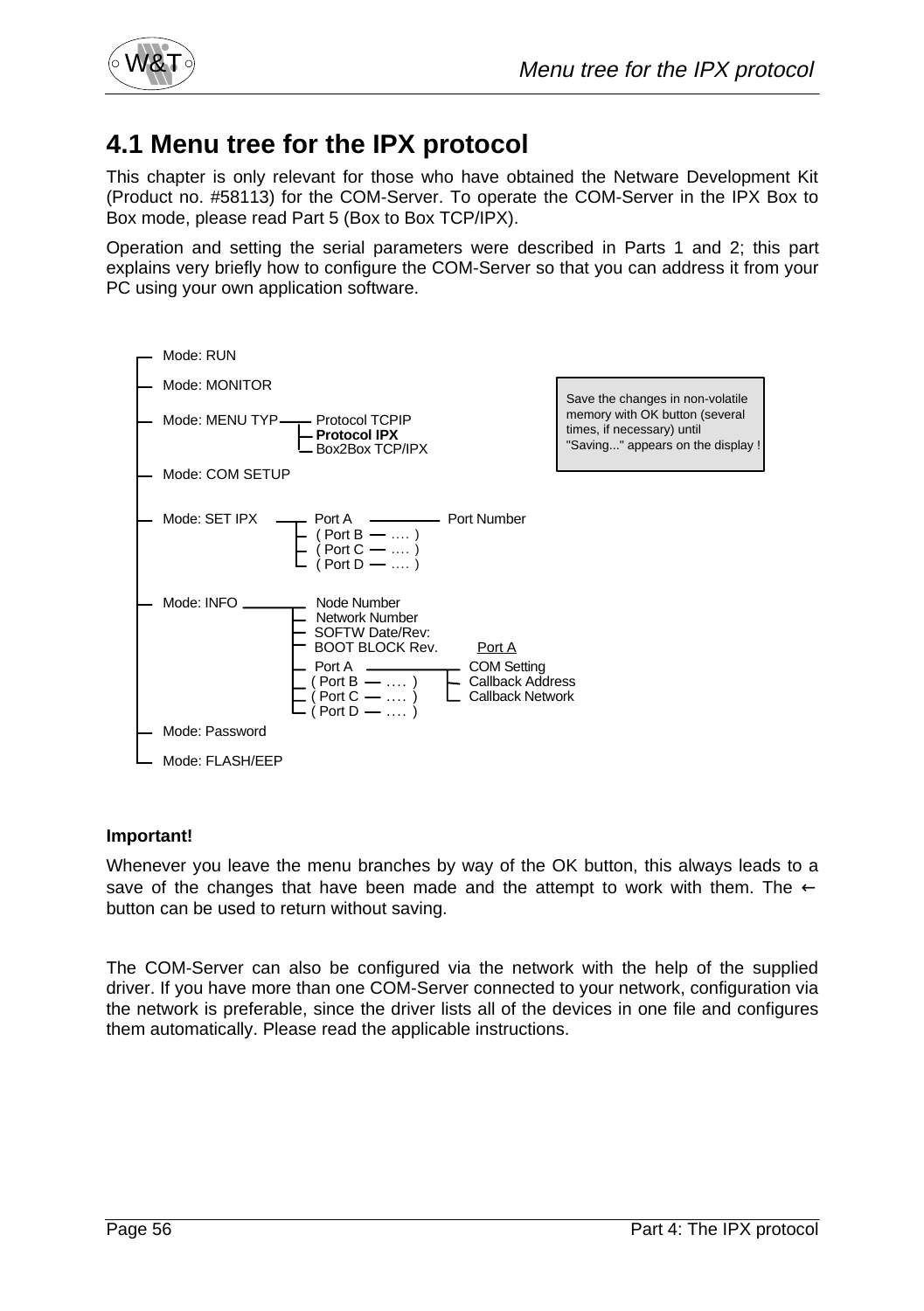

#### **4.1.1 Mode: SET IPX**

Configuration of the COM-Server for the network is accomplished with a single entry for each port present.

#### **Port number**

Assign a port number in decimal format to each port. This port number is used for unambiguous identification of the particular serial terminal device being addressed. At the factory the value 65535 is entered for all ports. This value stands for the initial entry, and must be changed. A change can be made by overwriting the former values, followed by confirmation with the OK button.

#### **Important!**

Please be sure to note that a port number can only occur once on a network. The values 0 and 65535 are not allowed.

The numerical value is input with the cursor keys. The  $\leftarrow/\rightarrow$  keys govern the cursor position within the number, which can then be counted up or down in steps by means of the ↑/↓ keys.

#### **4.1.2 Mode: INFO**

#### **Network number**

Returns the number of the network to which the COM-Server is connected. If there is no Netware server on the network, the entry remains empty.

#### **Callback ethernet adr.**

Designates the ethernet address of a controller PC or the port number of a COM-Server, with which a connection is made automatically as soon as serial data are received (if no other connection exists).

More detailed explanations of this may be found in the chapter on installation of the rerouter via Interrupt 14 (Instructions for "Netware Development Kit").

#### **Callback network no.**

Designates the address of the network where there is a controller PC or a COM-Server with which a connection can be made automatically as soon as serial data are received (if there is no other connection).

More detailed explanations of this may be found in the chapter on installation of the rerouter via Interrupt 14 (Instructions for "Netware Development Kit").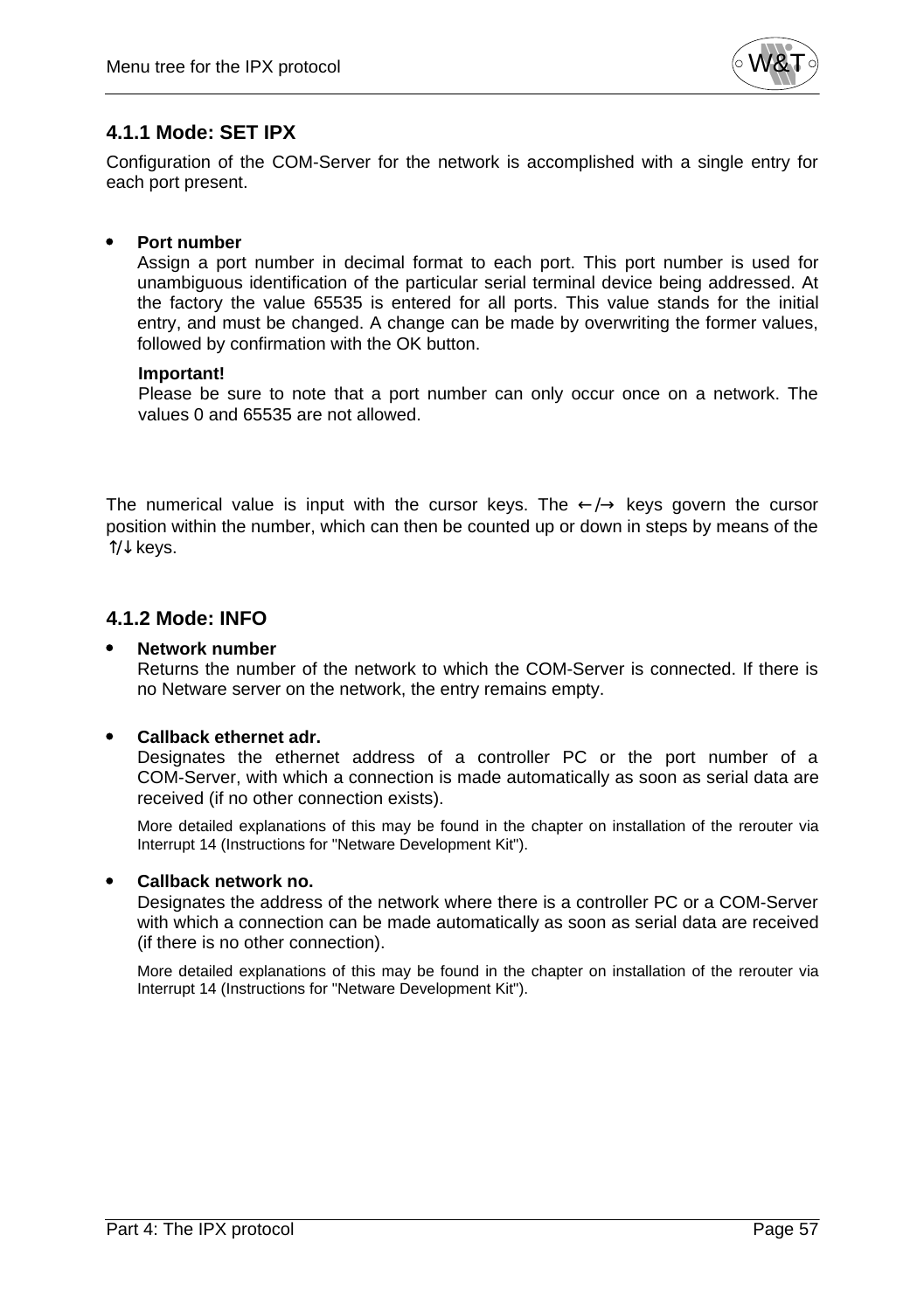

#### **4.1.3 Mode: MONITOR**

This mode permits constant monitoring of the connection status of all COM-Server ports. The data in the display are updated immediately whenever there is a change.

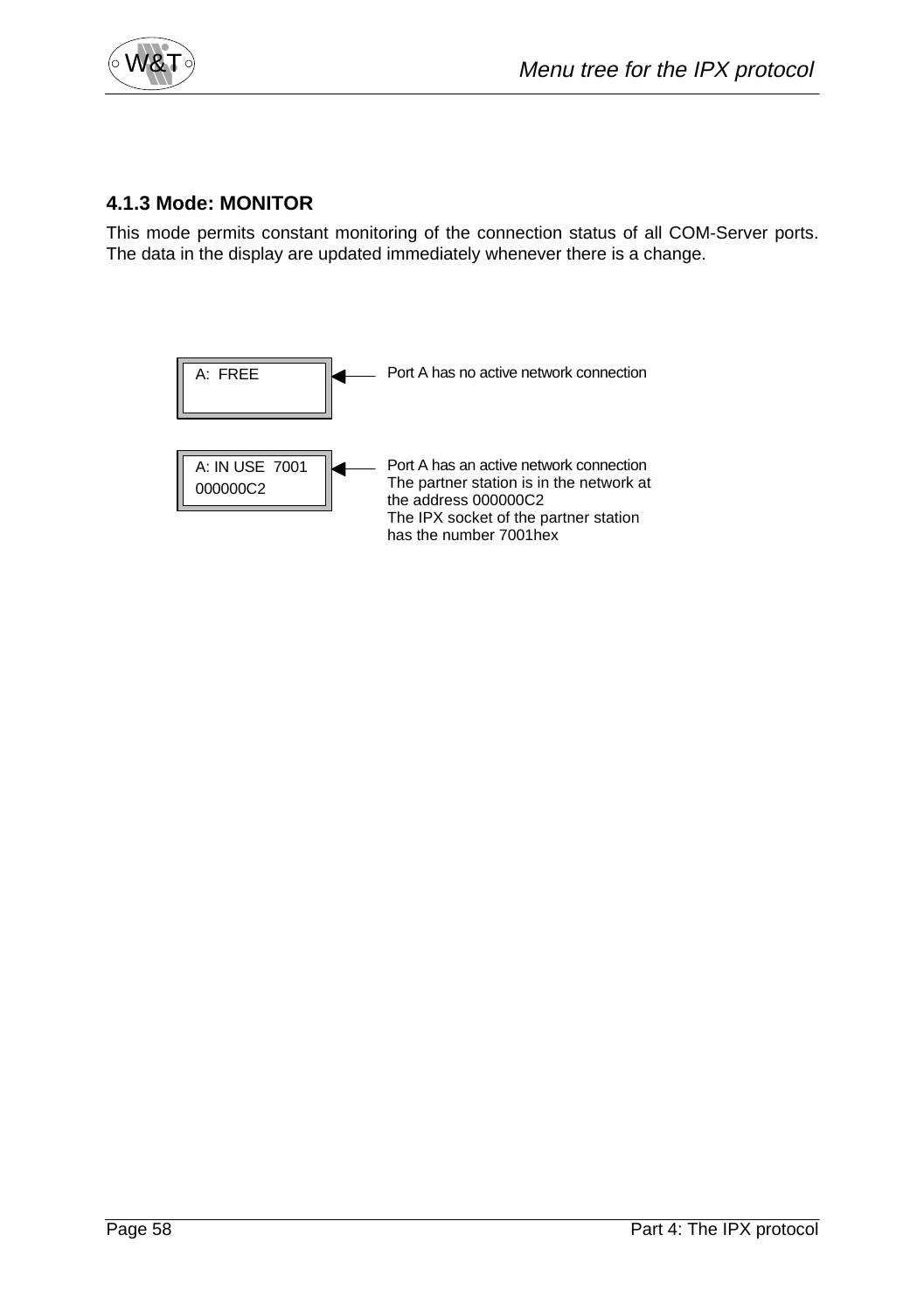

# **Part 5**

# **Box to box TCP / IPX**

**Menu tree for box to box TCP / IPX Box to box operation Box to box IPX Box to box TCP Bus master/slave operation**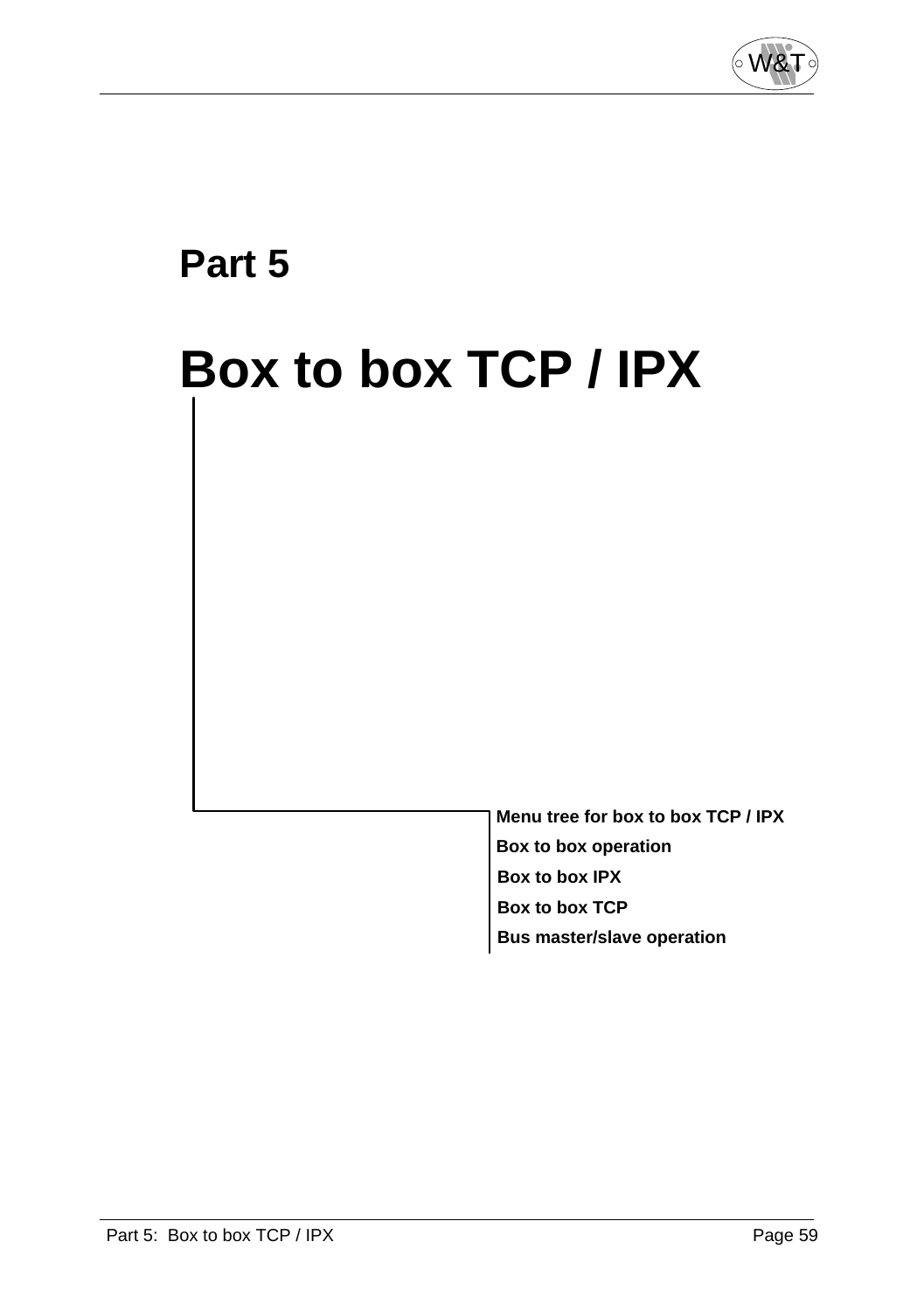

# **5.1 Menu tree for box to box TCP/IPX**

This menu tree can be used to make all of the settings which are needed in order to "connect" multiple COM-Servers with each other. As always, you still have the usual serial connections available, but data transfer is now handled via the network.

#### **Display menu**:

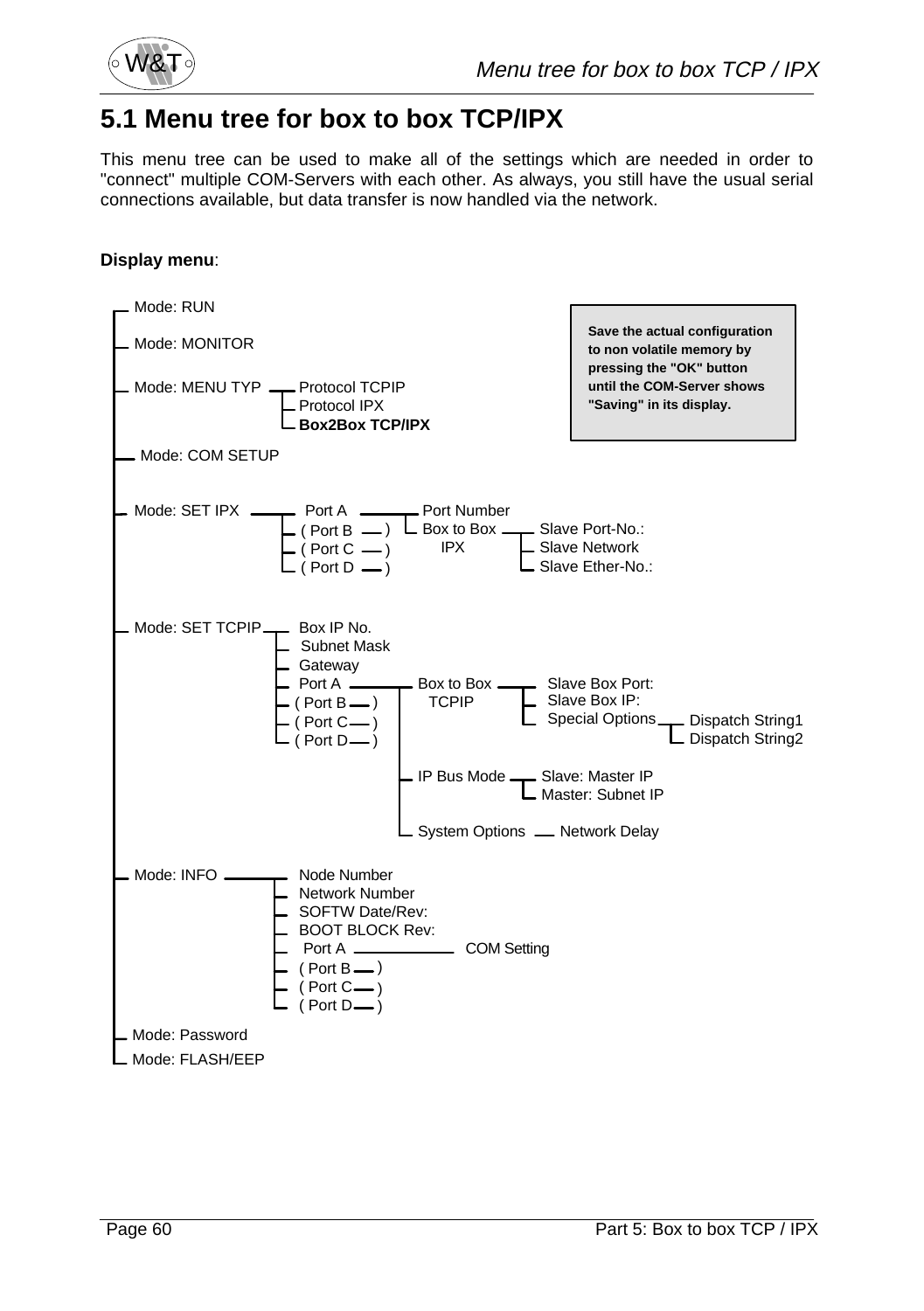

Leaving the menu branch by pressing the OK key always causes the system to save the parameter settings and to attempt to work with them. It is always possible to return without saving by pressing the  $\leftarrow$  key.

If the message "Saving... " appears on the display screen, the new configuration has been received into nonvolatile memory.

#### **Remote configuration with Telnet**

If you wish to connect the COM-Server with the network protocol TCP/IP (box to box TCPIP) or IP (IP bus mode), you can also perform the configuration of the devices very easily over the network, using TELNET. This can be sent from any host which is connected to the network and has the TELNET command.

Simply enter the command

telnet [IP number or host] 1111

Please look up the exact syntax of the commands for your UNIX system or your TCPIP kernel in your user's manual. "1111" is used for the port number.

The following configuration menu appears on the screen. You can select the submenus by entering the corresponding number.

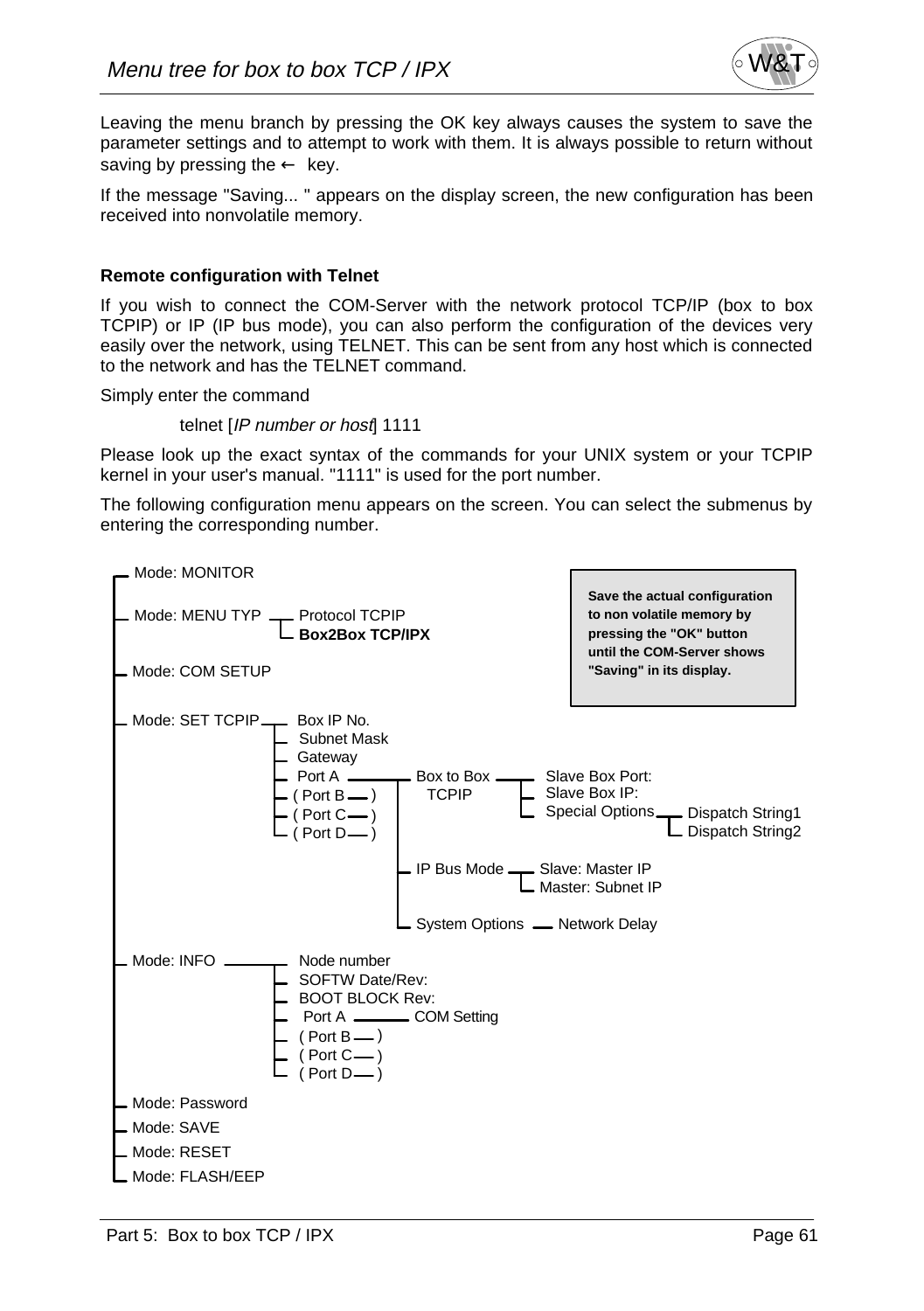

#### **5.1.1 SET IPX mode**

#### **Port number**

Assign a port number in decimal format to each port. This port number is used for positive identification of the serial device which is being addressed. The factory default setting for both ports is 65535. This value stands for the initial entry, and must be changed. Changes can be made by overwriting the former values and confirming with the OK key.

#### **Important!**

Be sure to remember that a particular port number can only be assigned once in each network. The values 0 and 65535 are not allowed.

#### **Box to box ( IPX )**

This submenu is used to configure the master box for the box to box mode. Enter the decimal port number of the desired port of the slave box under the item "Slave Port No.:". After you leave the menu by pressing the OK key, and after each restart, the COM-Server automatically searches the network for the specified port and blocks it from access by other users. In the event of power loss, network interruption etc., after the problem has been corrected the system automatically attempts to re-establish the connection.

The entry "Slave Port No."  $= 0$  terminates the connection, freeing the port for a new connection.

If the other station is on a different network, under "Slave network" enter the network address of the slave box. The value 0 causes the COM-Server to search for the designated partner station only on the local network.

If it is necessary to prevent broadcasts at the lowest level when routing into other networks (when routing over an ISDN line, for example), enter the last two digits of the six-digit Ethernet address for the slave box under "Slave Ether No." (for example: 12 A7).

#### **Important!**

The box to box mode is set exclusively on a COM-Server; that is, for this mode of operation the slave port may only be set on a COM-Server. No changes or entries are needed at the partner station (see also Section 5.2, "Box to box operation").

 $\overline{a}$ 

**5.1.2 SET TCPIP mode**

The basic configuration of the COM-Server for working with the TCPIP protocol was already explained in detail in sections 3.1 and 3.2. If you have not yet configured the COM-Server for your network (IP number, subnet mask, gateway), please read the indicated sections first.

#### **Box to box TCPIP**

Configure the master box for the box to box mode here. In the submenu "Box to box TCPIP" enter the desired port (Port A-D) under the item "Slave Box Port" and the IP number of the slave box under the item "Slave Box IP." If you select the entry "-" under "Slave Box Port," the port is free.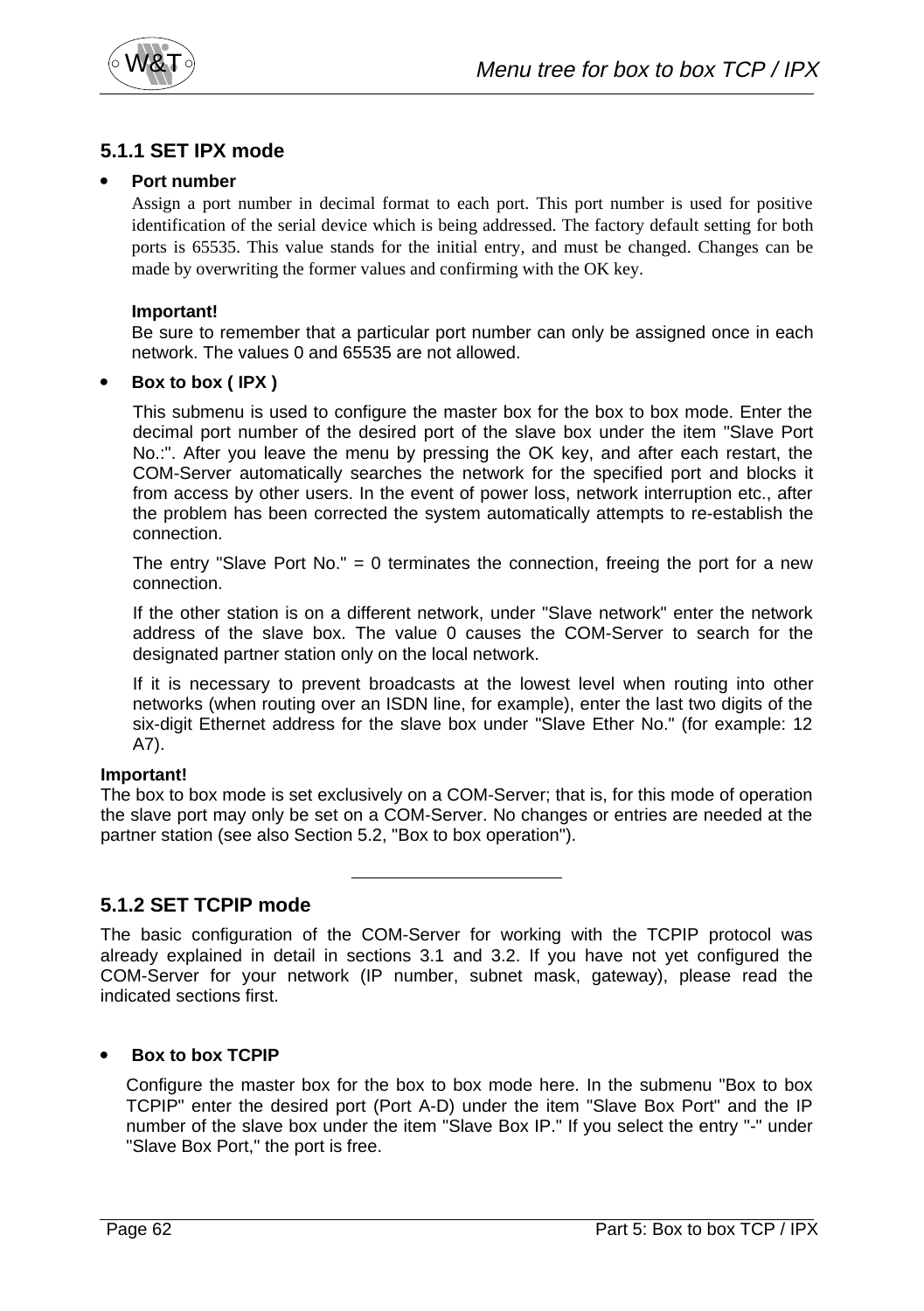$\overline{a}$ 



#### **Important!**

The box to box mode is set exclusively on **one** COM-Server; that is, for this operating mode the "slave box port" may be set only on the master box. No changes or entries are needed on the slave box itself (see also Section 5.2, "Box to box operation").

#### **Bus master/slave mode**

If you have connected several COM-Servers in a network with the intention that they constitute a bus, then configure each port here individually (see Section 5.5).

#### **5.1.3 MONITOR mode**

This mode permits constant monitoring of the connection states of all COM-Server ports. The information on the display screen is updated immediately whenever there is a change. In the status query during remote configuration with TELNET (TCPIP protocol only), updating is accomplished by leaving and again calling the monitor for the port in question.



#### **5.1.4 RESET mode**

(For remote configuration with TELNET only)

Select this menu item to perform a software reset on the COM-Server. First your Telnet session will be closed normally.

#### **5.1.5 SAVE mode**

#### (For remote configuration with TELNET only)

You can use this to make all of the changes which you have made in the box take effect. If a password has been activated, then it is asked for here. If the input is correct, then the message "Saving..." appears on the screen.

If the input is incorrect the values are not saved and you are returned to the main menu; the message "Failed" appears on the screen.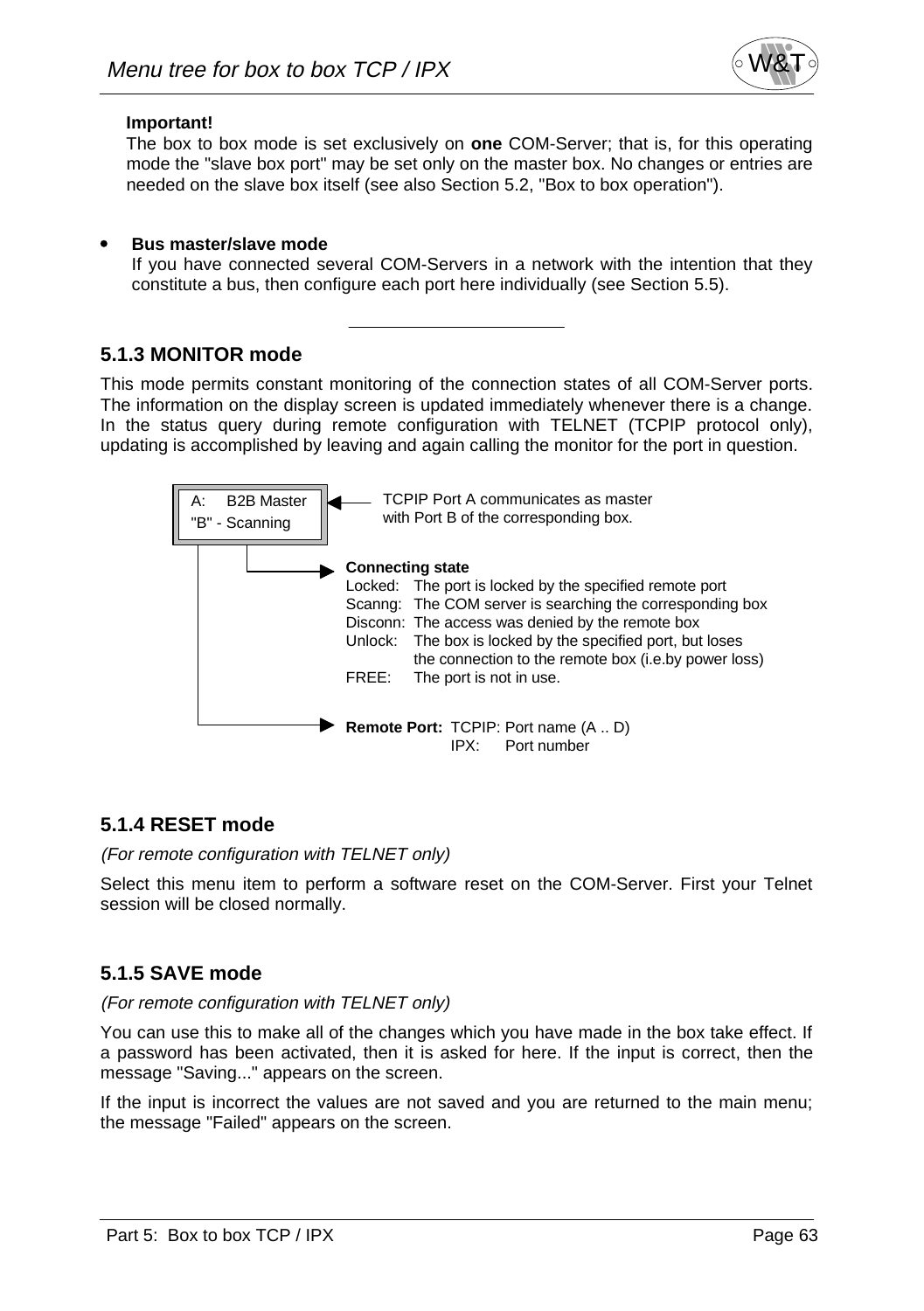

## **5.2 Box to box operation**

The box to box mode allows a firm logical connection of any two COM-Server ports over the network, without an additional controlling computer. In this mode the two connected serial devices are in constant online contact with each other. Any additional data traffic or other network protocols have no effect on the connection.



#### **Typical applications**

- Replaces costly serial star cabling layouts, for example in medium-size computing systems.
- Serial connections over greater distances. A pair of COM-Servers replaces two line drivers, and in addition offers error correction through the Ethernet transmission procedure.
- Long-distance serial connection using already existing Ethernet internetwork connections (routers, bridges etc.).
- Implementation of serial connections at frequently changing locations without the expense of additional cabling. Simply connect to the Ethernet cable.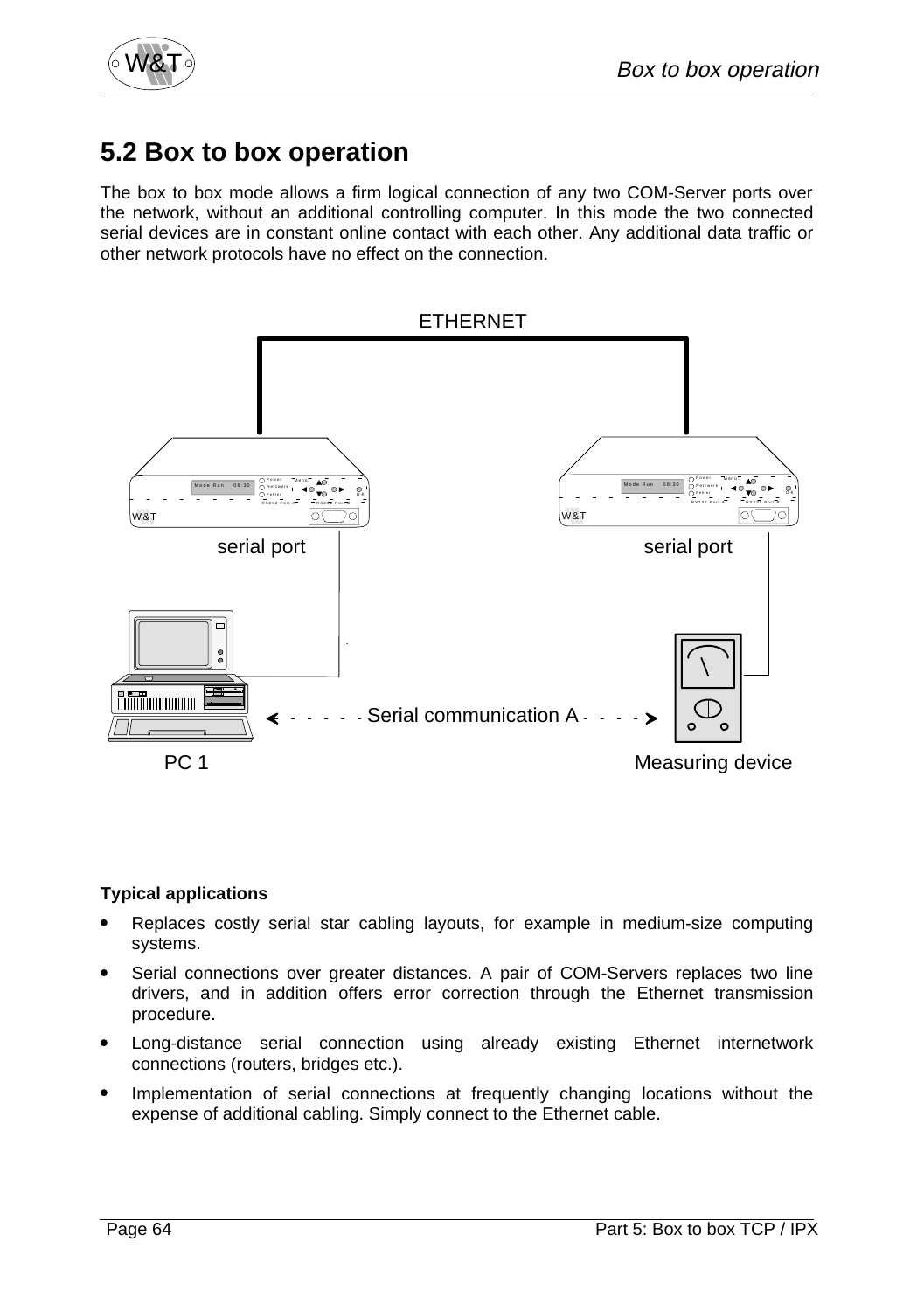

## **5.3 Setting the box to box mode (IPX)**

All of the settings are made locally on one W&T COM-Server. The port at which the box to box mode is initialized functions as the master port. After every reset it will automatically try to find the defined partner station on the network, and when successful will block it from access by other users. This port then functions as the slave port

In the COM-Server menu SET IPX, set the desired port of the other station under the Box to box (IPX) / Slave Port No. for the appropriate port. If you wish to communicate with a measuring device which is connected to COM-Server port no. 11, for example, enter the value "11" under Slave Port No.



**(00000 = no Box-to-Box mode)**

If the other station is not located on the same network, but can only be reached via a router, etc., the COM-Server must in addition be informed of the corresponding network number under Box to Box / Slave Network.

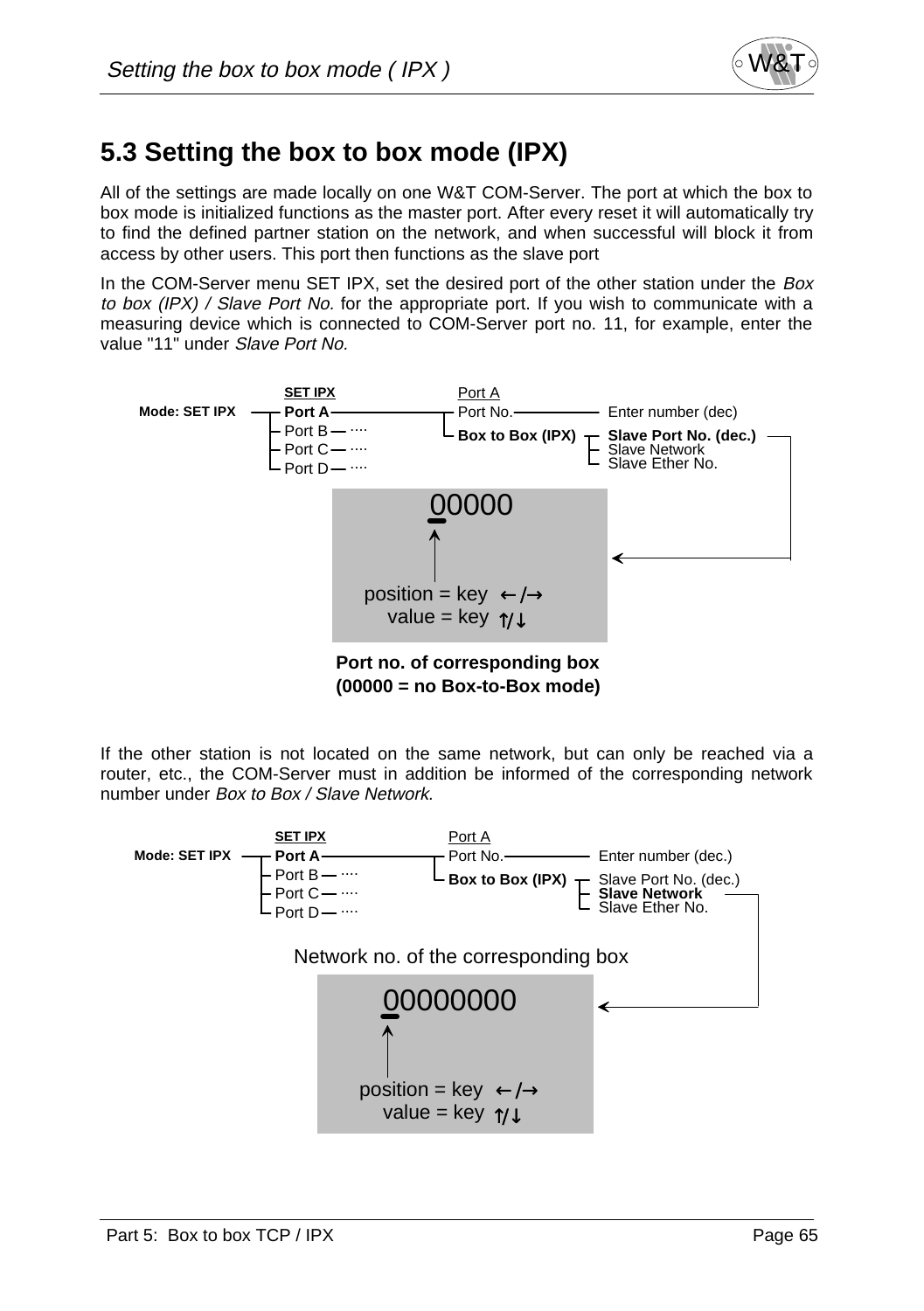

If the connection is routed over an ISDN or modem line, it is necessary in many cases to filter out broadcasts at the lowest level. In order to make this possible, enter the last two digits of the six-place Ethernet address for the slave box under Box to Box / Slave Ether  $N<sub>0</sub>$ 



When you leave the menu by pressing the OK key, the COM-Server saves the changes in its non-volatile memory and attempts to find the specified partner station on the network. There must be no settings made at that other station, since the connection is both established and managed by the master box.

#### **Important!**

The box to box mode is set exclusively on the master port; this means that for this operating mode the slave port may be set on only one of the two COM-Servers. No changes or entries are needed on the slave port. So for an online connection between port number 5 and port number 7, for example, the value 7 needs to be set in the menu item Slave Port No. on port number 5 only.

If the connection between the two ports is set up correctly, then the slave port is also firmly locked, even if the connection should ever be interrupted (by a power failure, for example).

#### **Ending a box to box connection**

Once a connection exists it can only be deleted by entering the value "00000" in the submenu Box to Box  $(IPX)$  - Slave Port No. on the master box. The master port also releases the slave port again. For this to work, it is imperative that the slave box be connected to the network!

If the release of a port should fail to function for any reason, you can delete all of the values which pertain to the box to box mode by means of the appropriate key combinations. For further information see Section 2.3 "Special key functions."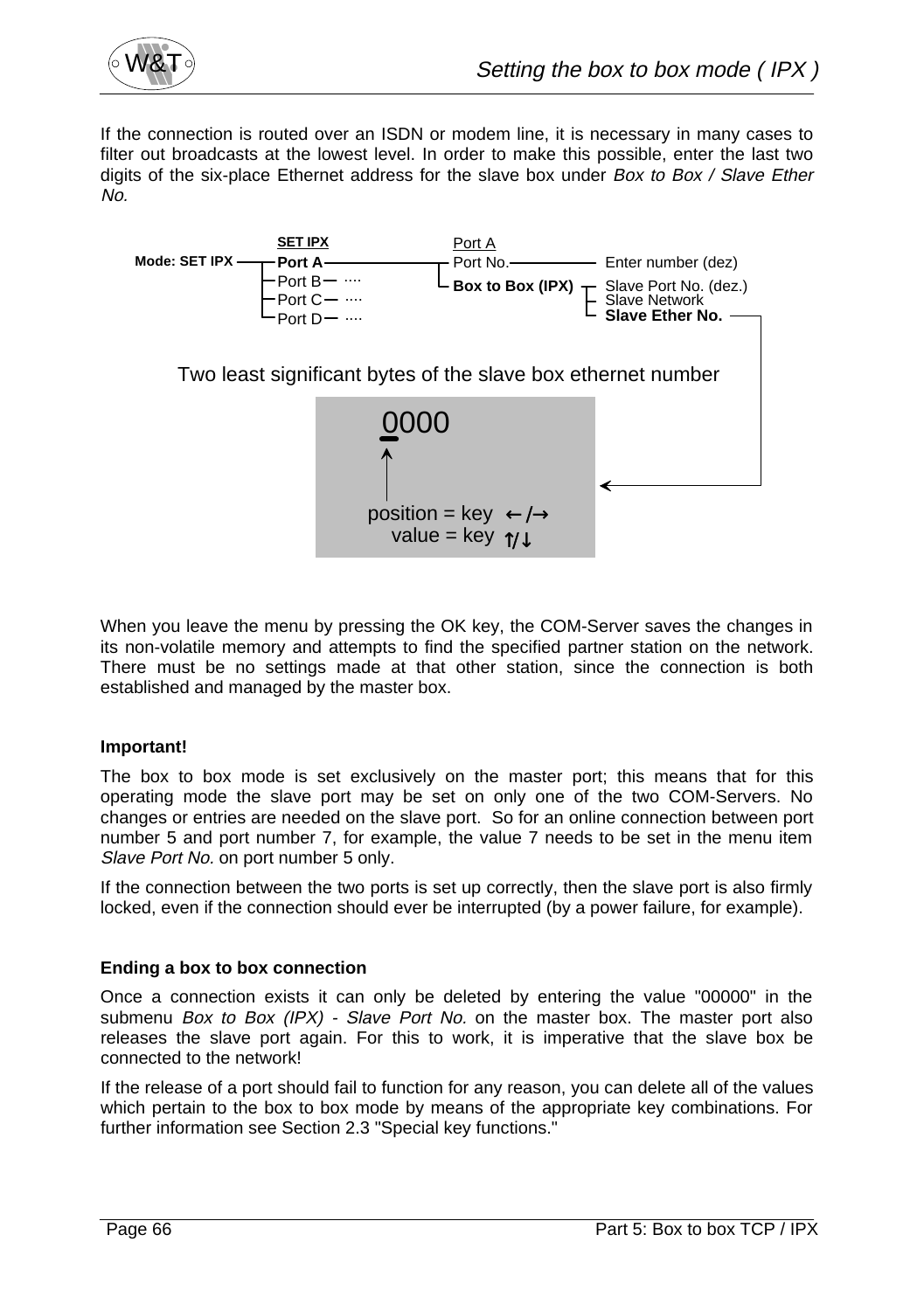

#### **Sample configuration (IPX)**

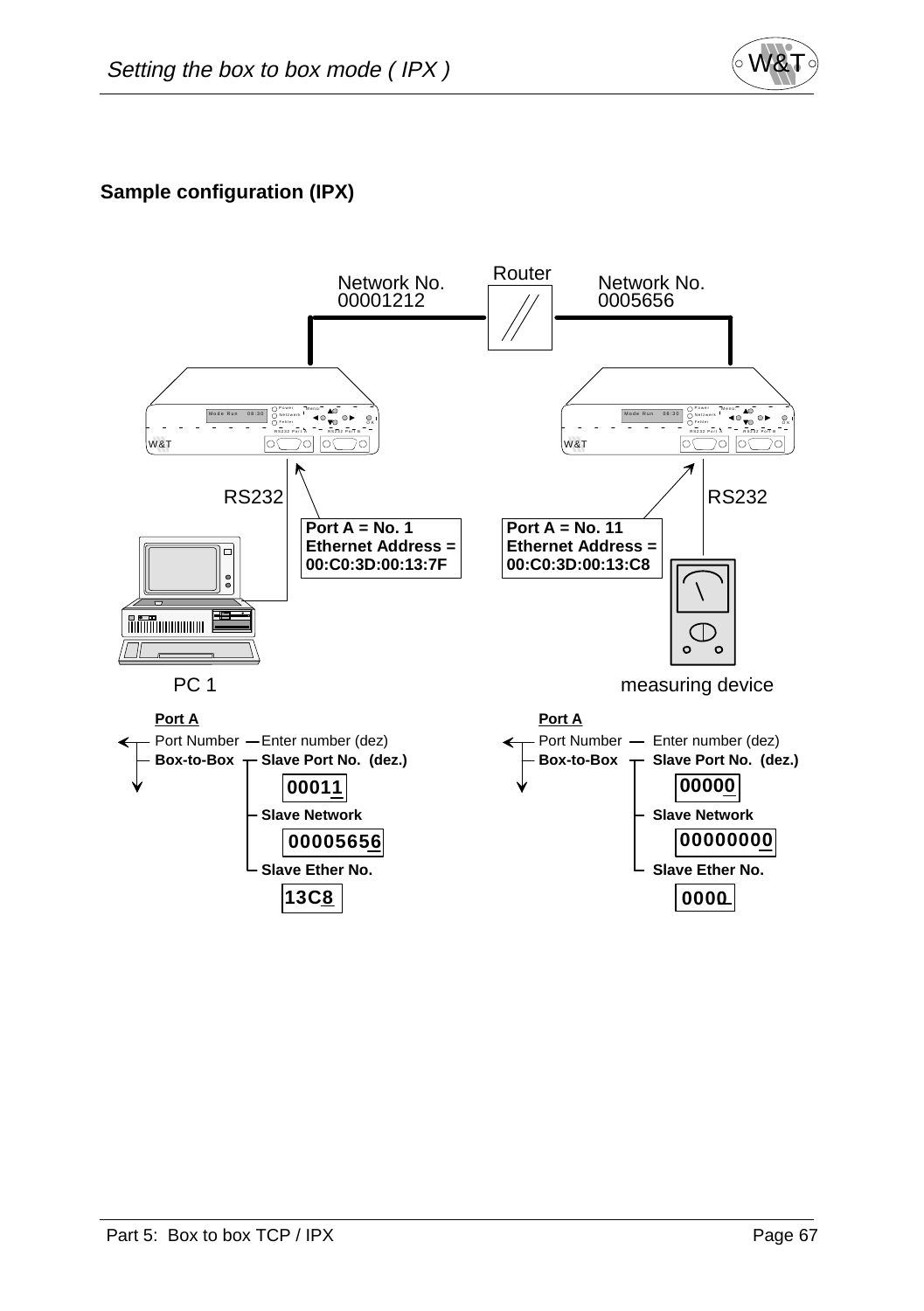

## **5.4 Setting the box to box mode (TCP/IP)**

All settings with the exception of the serial parameters are made locally on **one** W&T COM-Server. The port at which the box to box mode is initialized functions as the "master port." The port of the partner station functions as the so-called "slave port." After every reset the master port will automatically try to locate its defined slave port on the network, and when successful will block it from access by other users.

For box to box applications with temporary connections (via ISDN, for example) or among multiple W&T COM-Servers, please also see Section 3.6.3.

In the COM-Server menu SET TCPIP, set the desired port of the slave box (A to D) under the Box to box (TCPIP) / Slave Box Port for the appropriate port. Under the item Slave Box IP enter the IP number for the slave box.



#### **Important!**

The subnet mask for the network in which the COM-Servers are located must **always** be specified (Mode SET TCPIP - Subnet Mask).

If the master box and the slave box are not on the same network, the appropriate IP number for the gateway must be entered in the menu SET TCPIP Gateway on both COM-Servers.

#### **Deactivating "box to box mode"**

A connection can only be activated if the box to box mode is deleted on the master box. Select the entry " - " in the menu "SET TCPIP PORT... Slave Box Port: " on the master box. The master box terminates the connection immediately, and also releases the slave box for new connections.

If the release of a port should fail to function for any reason, you can delete all of the values which pertain to the box to box mode by means of the appropriate key combinations. For further information see Section 2.3 "Special key functions."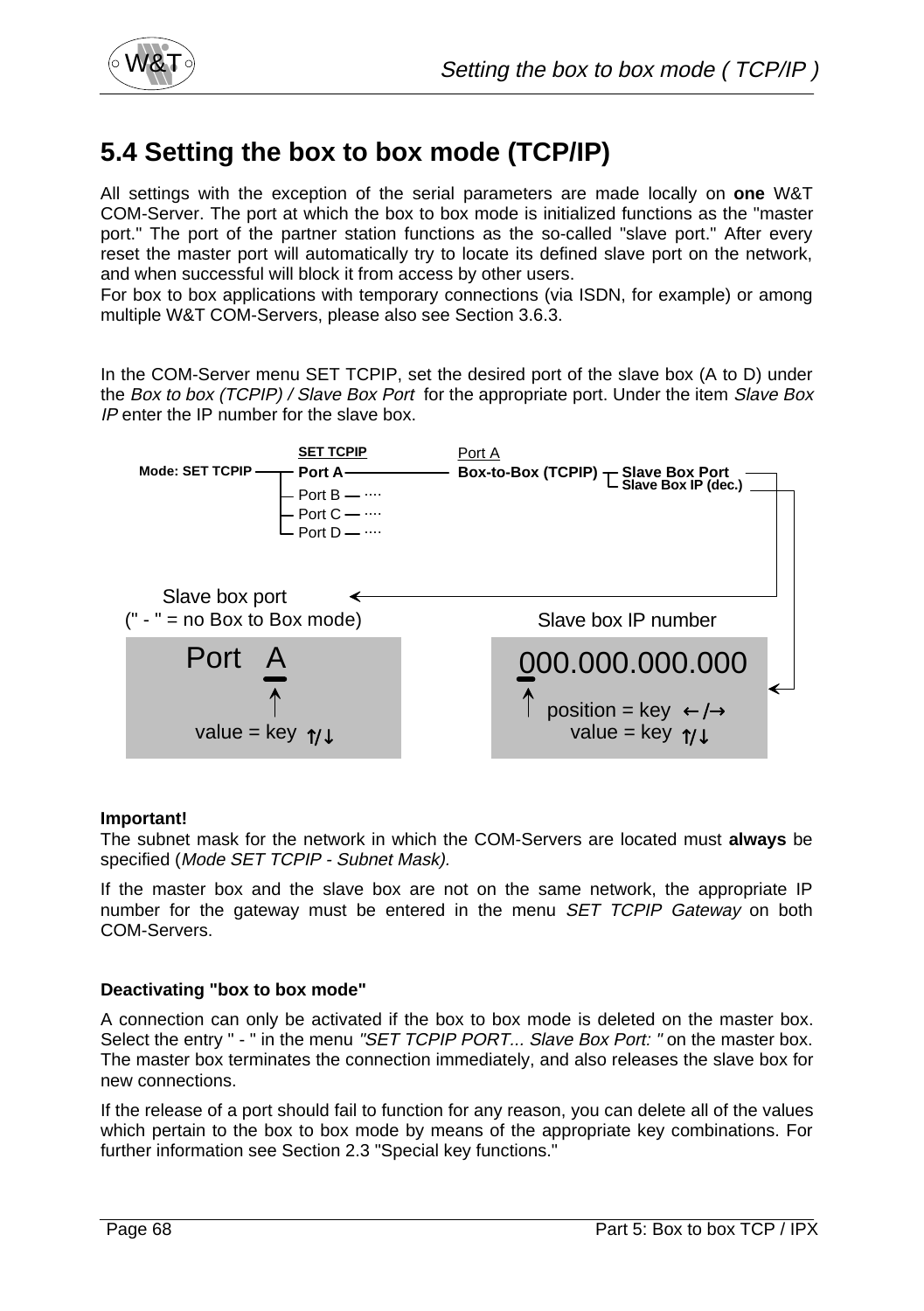

#### **Sample configuration (TCP/IP)**

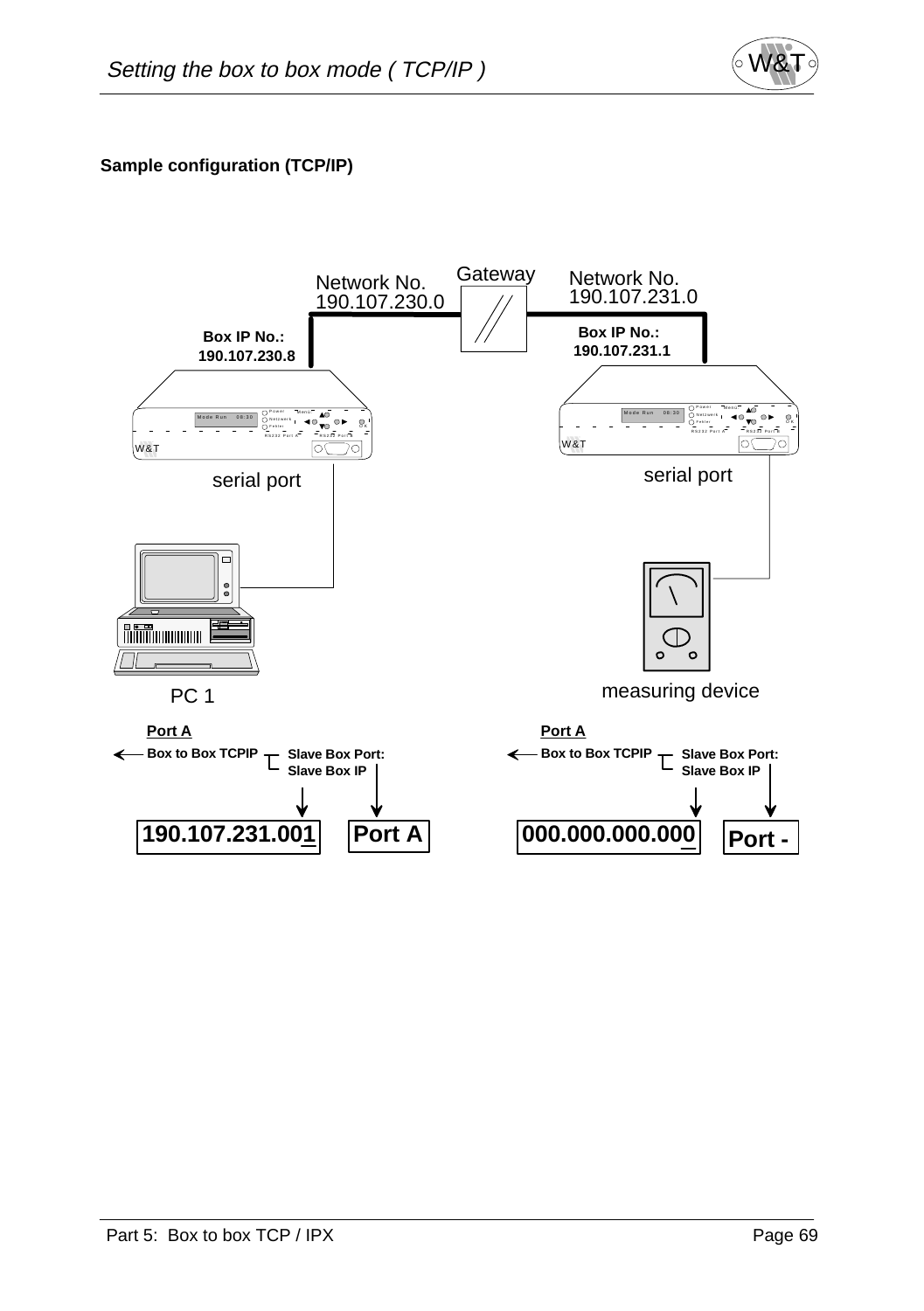

# **5.5 IP bus master/slave operation**

The "IP bus master/slave" mode allows a firm logical connection of any multiple COM-Server ports which you want joined over the network in the form of a bus. In this mode the connected serial devices are in constant online contact with each other. Any additional data traffic or other network protocols have no effect on the connection.



#### **Please note:**

- The serial devices must transmit their data with their own security protocol, since the COM-Servers use "IP" as their network transmission protocol, which means that they provide no assurance of data safety.
- Master and slave devices which are to form a bus must belong to a single subnet. In other words, all of the COM-Servers must have the same subnet mask and network address.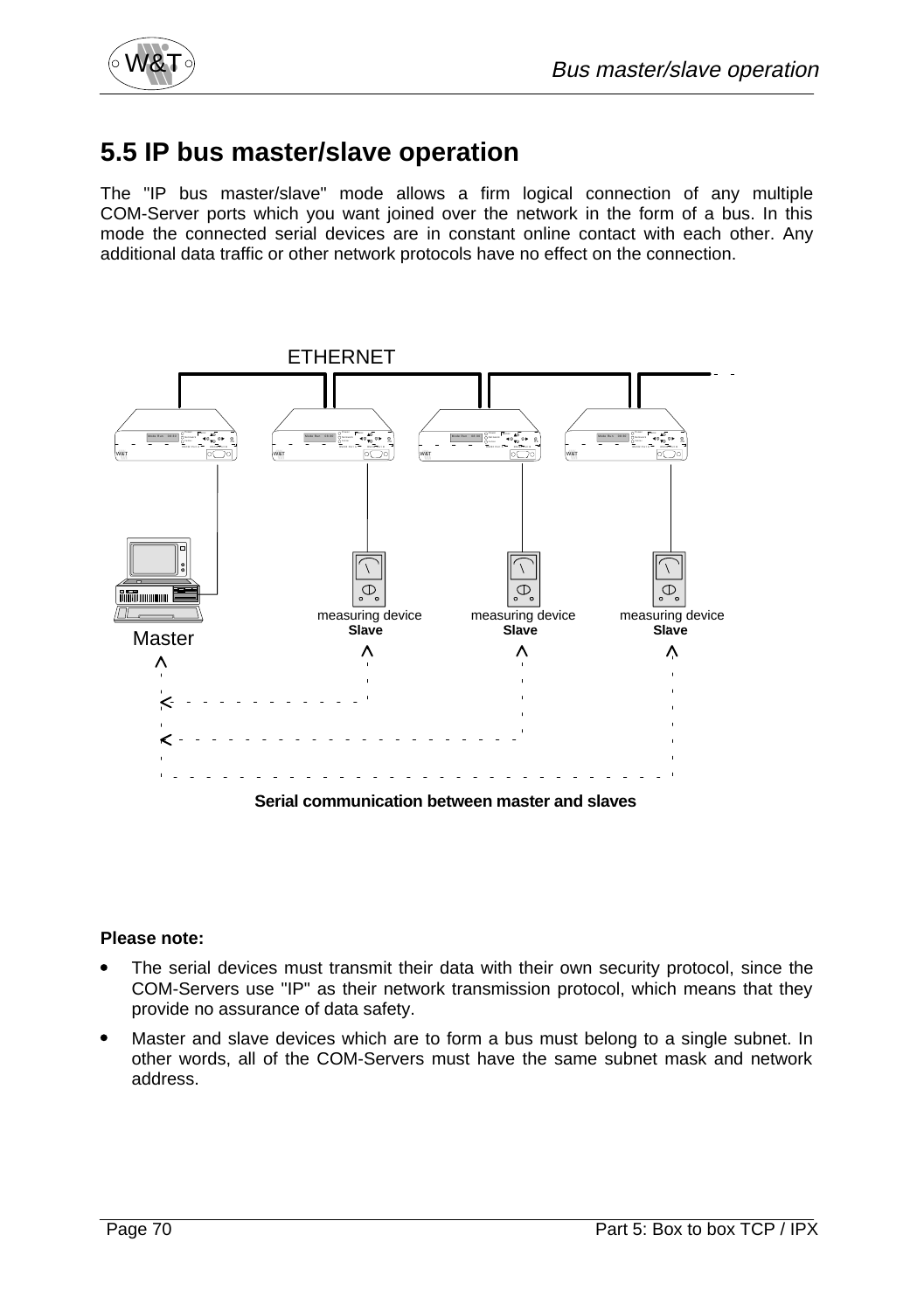

#### **Setting the IP bus master/slave mode**

This mode is activated on every COM-Server port by entering a value other than zero for the corresponding IP address.

#### **Activating the master:**

On the COM-Server port to which the master is connected, set the subnet IP address in the menu SET TCPIP under IP Bus Mode - Master: Subnet IP:. The subnet IP address is that part of the IP address which all of the slaves and the master share in common. It is sufficient to enter a value other than zero and confirm with OK. The COM-Server determines the subnet IP address itself from its own IP number and the subnet mask and enters it. This activates the master.

#### **IMPORTANT!**

Only **one** port of the COM-Server can be activated as IP bus master. It is not possible to connect a slave to another port of the device at the same time.



#### **Activating the slaves:**

On all of the COM-Servers, on all ports to which slaves are connected, set the complete IP address of the COM-Server to which the master is connected in the menu SET TCPIP under Bus Slave Mode - Bus Master IP:. This activates the slave.

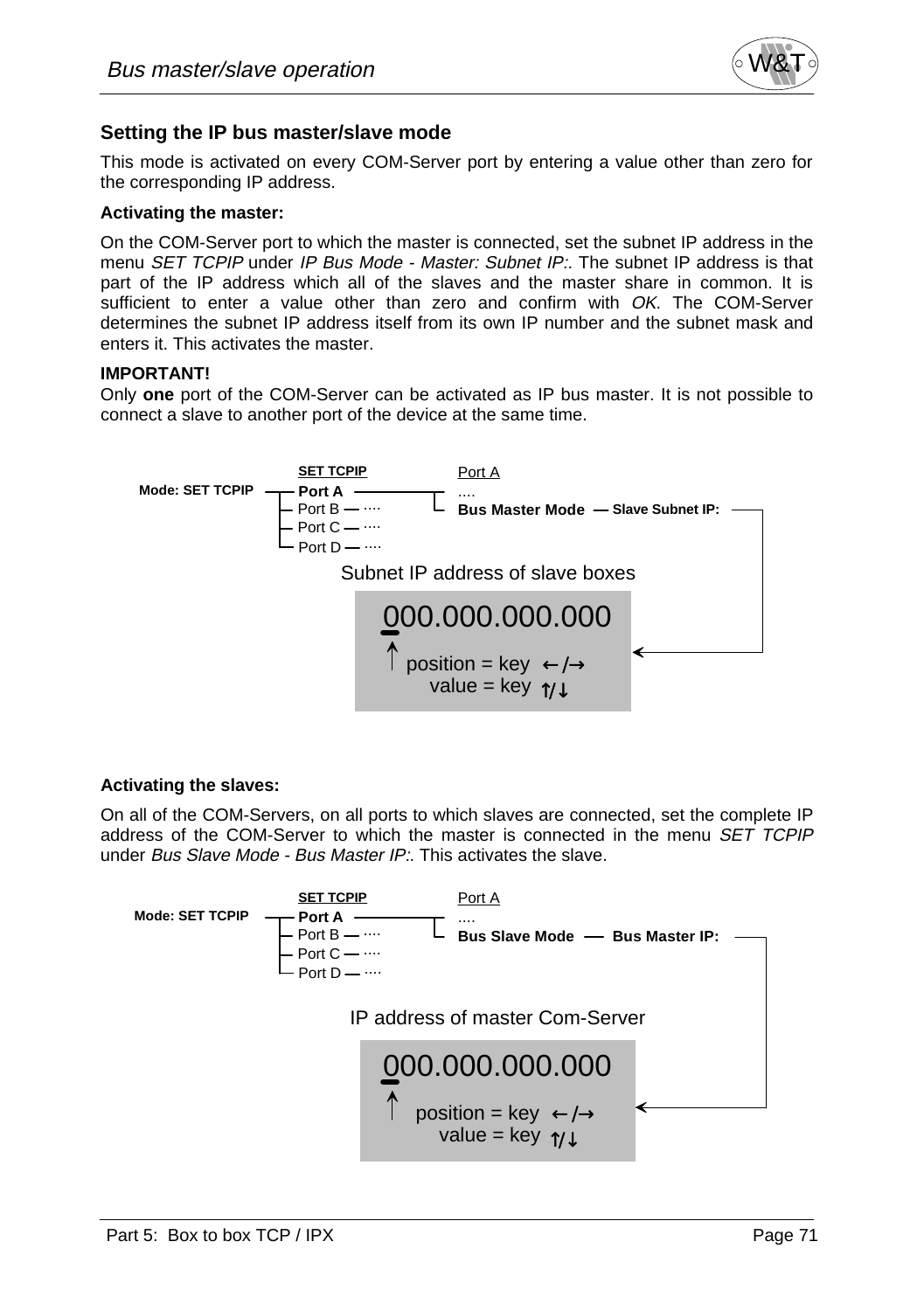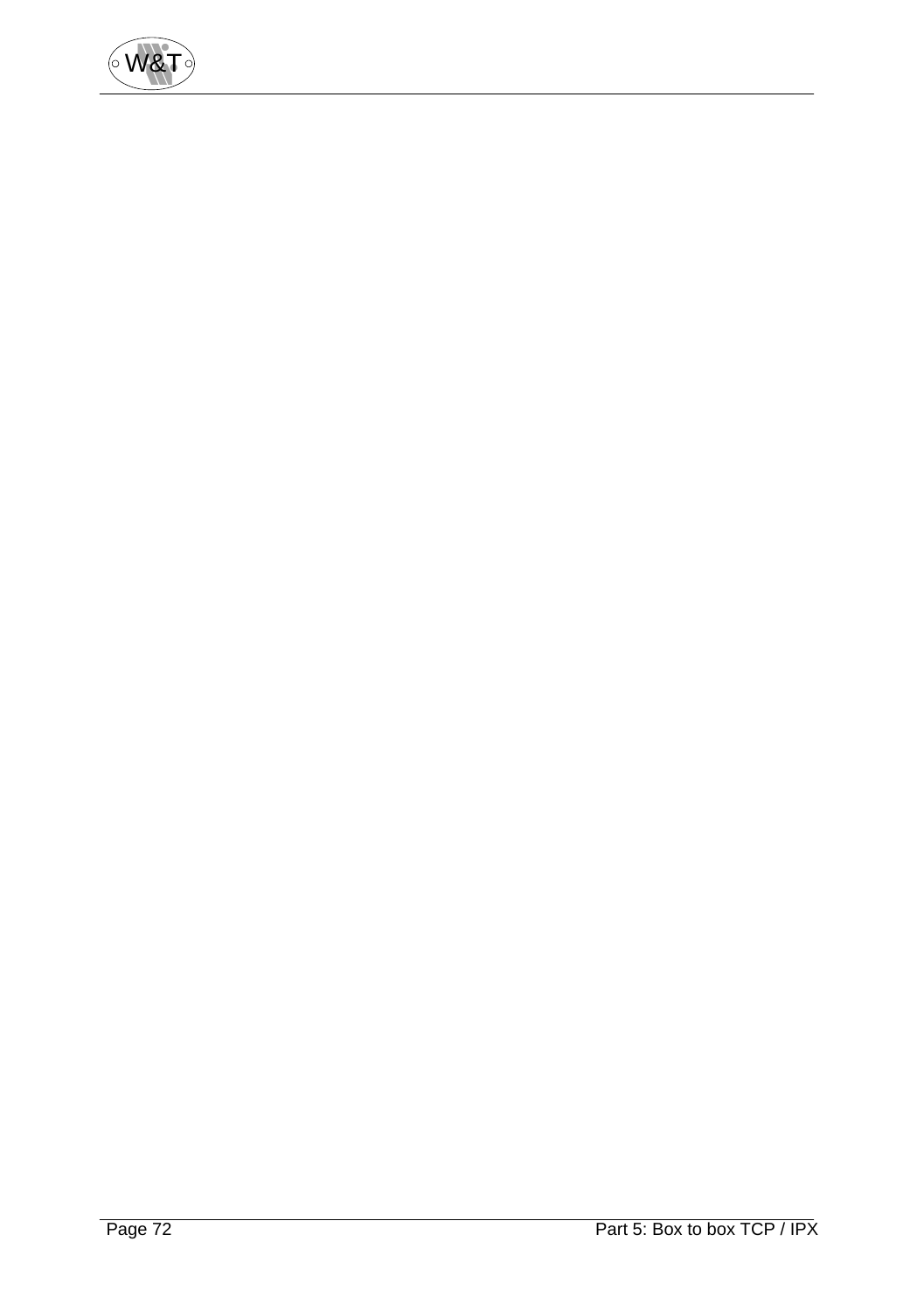

# **Part 6**

# **Expanded TCP/IP socket functions**

**Port control Sockets Reset Com port status Reset Com-Server EEPROM upload /download Socket programming**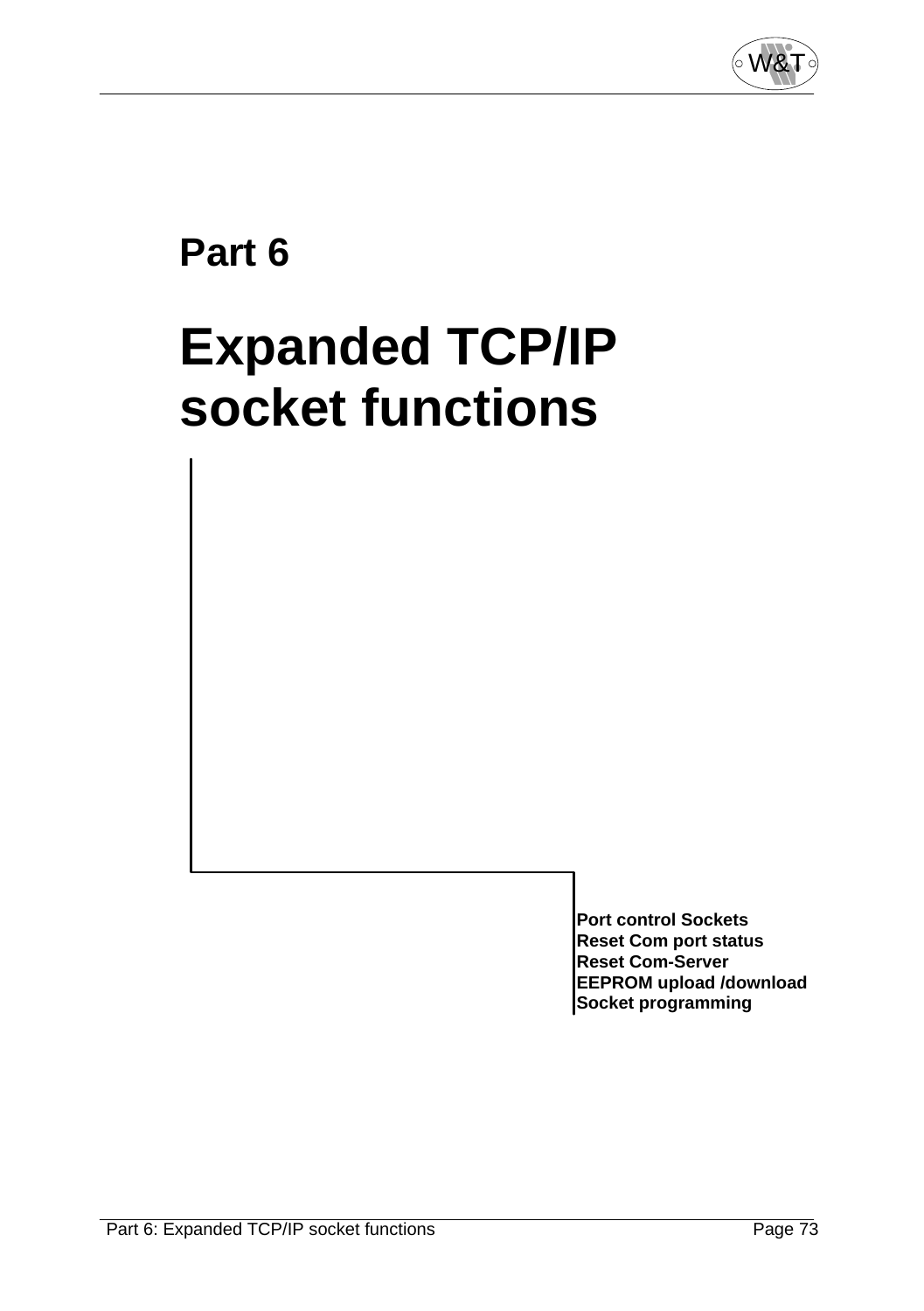

## **6.1 The COM-Server's control and service ports**

The earlier chapters explained all of the standard applications which have been implemented in the COM-Server. These applications cover a large proportion of the application options for the COM-Server. Realizing complex problems, however, often requires customized adaptation of the software.

For users who make use of the possibilities of socket programming, the COM-Server offers additional functions which can be activated simultaneous with data transfer in the form of server processes.

## **6.2 Port control socket**

It is well known that the sockets for transfer of data (8000, 8100, 8200, 8300) to the serial ports of the COM-Server do not influence the serial port itself. However, some applications make it necessary for the status and configuration of the port to be known at all times.

Parallel to the "data" connection, a control connection can also be opened at an additional socket. Through this connection the current status of the port (handshake lines and error conditions) can be read out and commands made. Only the "useful data" are transported via the data connection.

The following socket numbers have been reserved for these control connections:

Port control socket, port A: 9094 Port control socket, port B: 9194 Port control socket, port C: 9294 Port control socket, port D: 9394

The control connection can be opened when the respective port is addressed as a server on the sockets 8000, 8100, 8200 or 8300, or has been configured as a socket client.

The data and control sockets are independent of each other. They can be opened and closed individually as often as necessary.

#### **6.2.1 The port control structure**

For the exchange of information and commands, a defined structure is transmitted on this socket.

To request an informational structure, it is sufficient to send any character to the control port. If a command is to be given, the complete structure (30 bytes) is expected in a packet. If unaddressable data (e.g. only half of a structure) are received at the control port, an informational structure is also sent in response.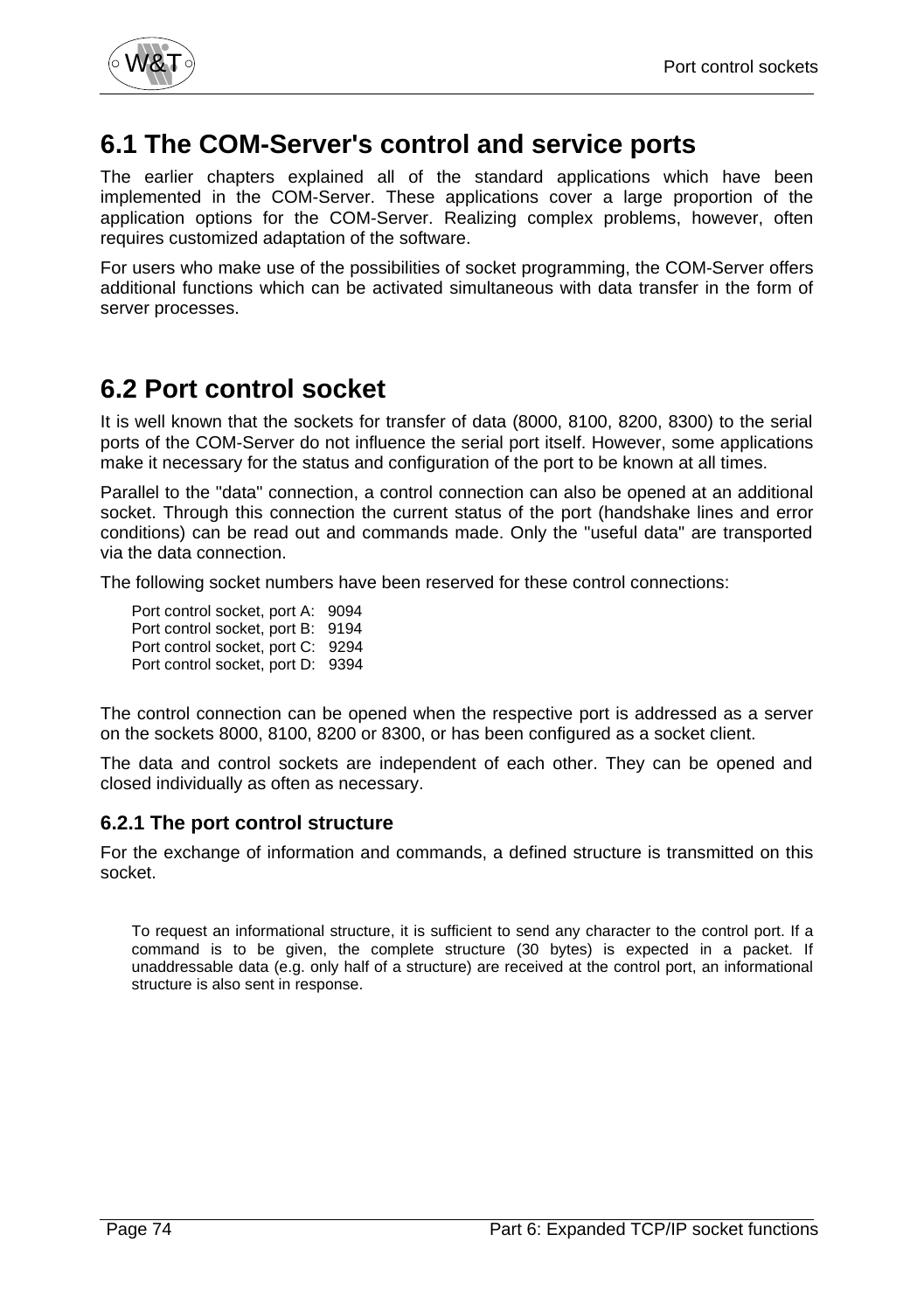

The structure has a fixed length of 30 bytes, and is made up of the following individual structures.

```
#pragma pack(1)
typedef struct _rem_box_cntrl
   {
      char zero 1;
      COM_ERROR ce;
      COM STAT cs;
      BOX_CNTRL bc:
      char \overline{zero} zero 2} REM_BOX_CNTRL;
#pragma pack()
```
#### **zero\_1 / zero\_2:**

The two characters zero 1 and zero 2 are the starting and ending characters of the structure, and must always be zero.

#### **The structure COM\_ERROR**:

The structure COM\_ERROR has the length of an integer and contains all of the error states of the port.

```
typedef struct _com_error
     {
     union
          {
         int error_flags;
         struct _err_flags
               {
              int f data : 1; //Set when data available
              int f_net : 2; // 1 when Netware error occurs
                                             // 2 unresolved command
                                             // 3 reset Box after overrun or timeout
              int f_com : 1; //Set when COM port error detected<br>int f break : 1: //Reflect the break flag
                              : 1; \frac{1}{2} //Reflect the break flag
              int f_cts_time : 1; //Time out while waiting for CTS
              int f_dsr_time : 1; //Time out while waiting for DSR
              int f_rlsd_time : 1; //Time out while waiting for RLSD (CD)
              int f_overrun : 1; //Overrun error<br>int f_parity : 1: //Parity error
              int f_parity : 1; //Parity error<br>int f frame : 1: //Framing err
                                            //Framing error
              int f_status : 1; //Port LOCK info available (IPX-API only)
              int no_use_1 : 1; //not used
              int no_use_2 : 1; //not used<br>int f rx over : 1; //Ring buff
                                            //Ring buffer overrun after handshake<br>//not used
              int no_use_3 : 1;
              };
         };
```

```
} COM_ERROR;
```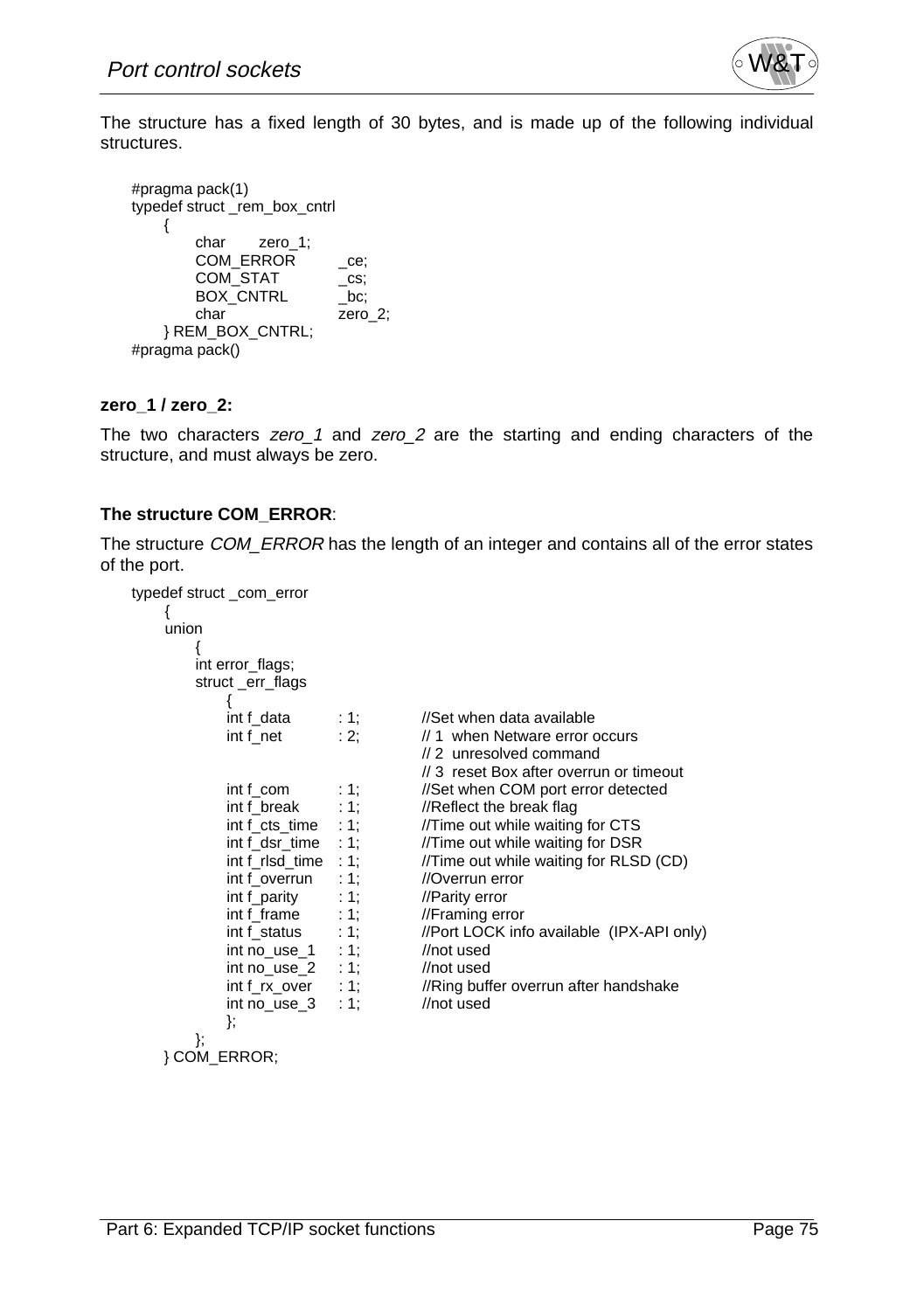

#### **The structure COM\_STAT:**

The structure COM STAT has a length of 3 integers and contains the status of the handshake lines and the content of the send and receive buffer for the serial port. In addition, it offers the possibility of influencing the handshake lines and buffers directly.

```
typedef struct _com_stat //States of com port for read/write
   {
   union
         {
        int com_flags;
        struct com flags
             {
             int dsr_hold : 1; //DSR line - low byte
             int cts hold : 1: //CTS line
             int ri_hold : 1; //RI line | is set with every<br>int rlsd_hold : 1; //RLSD line | is set with every
             int rlsd_hold : 1; //RLSD line int dtr hold : 1: //DTR line
             int \, dr = hol \, dt : 1; //DTR line int rts hold : 1: //RTS line
                            : 1: \sqrt{RTS} line
             int x receive : 1; //XOFF received |
             int x send : 1; //XOFF was sent
             int dummy : 2; //space not used - high byte
             int send_xoff \therefore 1; //Send XOFF asynchron
             int flush rd : 1; //Flush serial input buffer
             int flush_wr : 1; //Flush serial output buffer
             int set_rts_dtr : 1; //Set RTS to rts_hold and |
                                   //DTR to dtr_hold |
             int set\_break : 1; //Independent setting break mode
             int clear break : 1; //Independent clearing break mode
             };
        };
    int cbInQue;<br>
int cbOutQue: //Transmit byte count of COM ring buffer<br>
//Transmit byte count of COM ring buffer
                                  //Transmit byte count of COM ring buffer
    } COM_STAT;
```
#### **Deleting buffers and influencing the handshake:**

1) Copy the complete structure of a received information packet from the COM-Server and fill out the high byte of the COM STAT structure.

2) All commands whose flags have the value 1 are executed. When setting the flag wr\_rts\_dtr, be sure that you also properly set the flags rts\_hold and dtr\_hold in the low byte.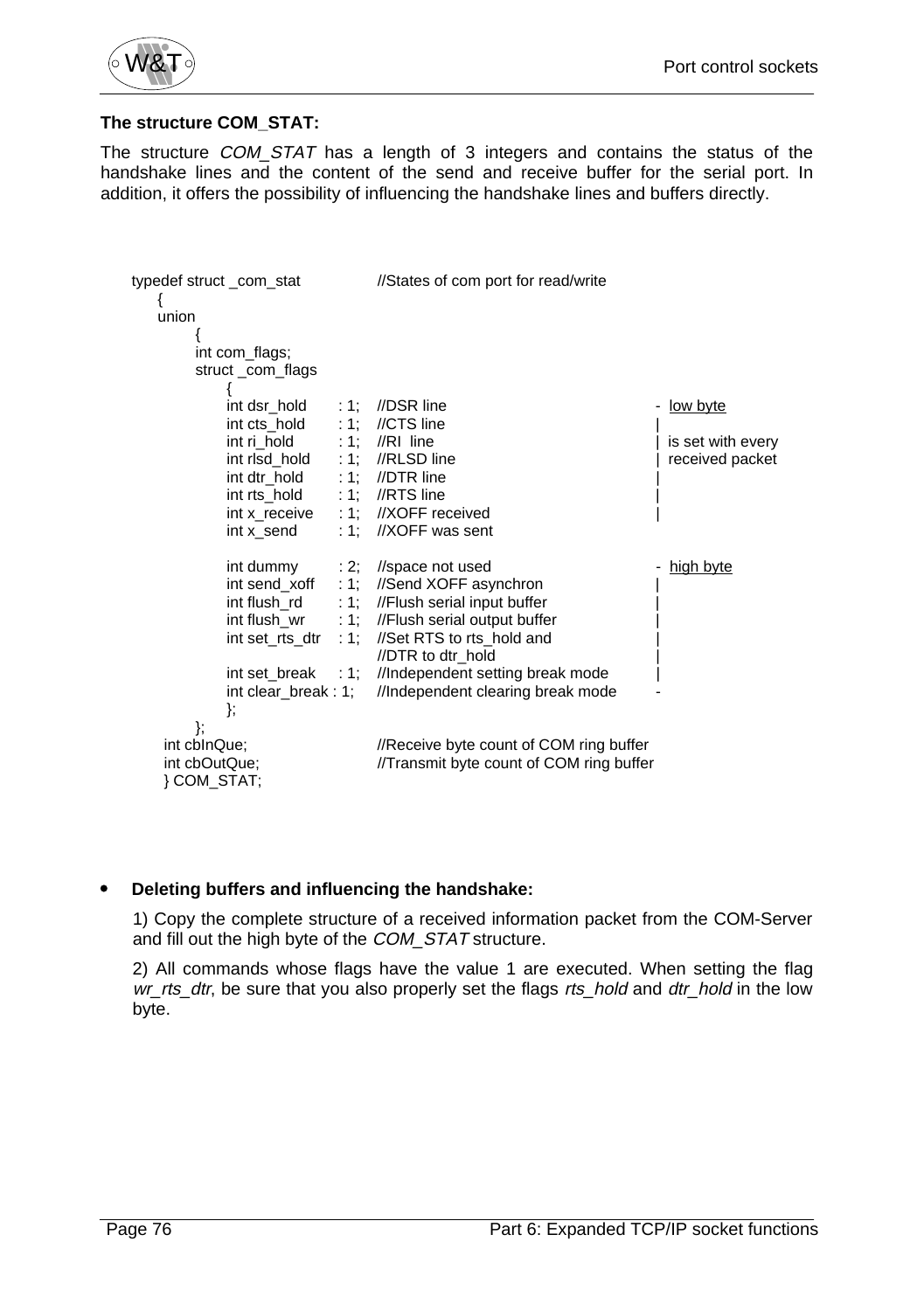

#### **The structure BOX\_CNTRL:**

The structure BOX CNTRL (20 bytes) stores the configuration of the port (baud rate, data bits, parity, stop bits, handshake behavior, timing values...). Here you can influence the parameters and how they are stored.

You can see the baud table that is used in the remote configuration or in the display (menu "COM SETUP - Port... - Baud"). COM-Servers with multiple serial ports always use Table 2.

| typedef struct _box_cntrl                                                                                                                     |                                                                                                                                                                                                                                                                                                                                                             |                                                                                                                                                                                                                                                                                                 |
|-----------------------------------------------------------------------------------------------------------------------------------------------|-------------------------------------------------------------------------------------------------------------------------------------------------------------------------------------------------------------------------------------------------------------------------------------------------------------------------------------------------------------|-------------------------------------------------------------------------------------------------------------------------------------------------------------------------------------------------------------------------------------------------------------------------------------------------|
| struct_baud_fifo                                                                                                                              |                                                                                                                                                                                                                                                                                                                                                             |                                                                                                                                                                                                                                                                                                 |
| ł<br>char baud : $5$ :                                                                                                                        | // Baud rate for channel<br>// Com-Servers (max. 1 port)<br>$\#$ Table 1<br>$110 = 57600$<br>$6 = 2400$<br>$1 = 38400$<br>$7 = 1200$<br>$^{\prime\prime}$<br>600<br>$^{\prime\prime}$<br>$2 = 19200$<br>$8 =$<br>$1/20 = 14400$<br>300<br>$9 =$<br>$3 = 9600$<br>$^{\prime\prime}$<br>$5 = 4800$<br>$^{\prime\prime}$<br>$^{\prime\prime}$<br>$\mathcal{U}$ | Com-Servers with 1-4 ports<br>Table 2<br>$11 = 230,4k$<br>$5 = 4800$<br>$14 = 153,6k$<br>$6 = 2400$<br>$15 = 115,2k$<br>$7 = 1200$<br>$0 = 57600$<br>$8 = 600$<br>$1 = 38400$<br>300<br>$9 =$<br>$2 = 19200$<br>$10 =$<br>150<br>$12 =$<br>75<br>$3 =$<br>9600<br>$4 =$<br>7200<br>$13 =$<br>50 |
|                                                                                                                                               | // (only COM-Server with Baud Table 2)                                                                                                                                                                                                                                                                                                                      |                                                                                                                                                                                                                                                                                                 |
| char fifo_aktiv: $1$ ;                                                                                                                        | // FIFO enable<br>$// 0 = FIFO$ disabled<br>$// 1 = FIFO enabled$                                                                                                                                                                                                                                                                                           |                                                                                                                                                                                                                                                                                                 |
| char fifo<br>: 2:                                                                                                                             | // Send / receive FIFO trigger:<br>$1/0 = 8/8$<br>$1 = 16 / 16$<br>$^{\prime\prime}$<br>$2 = 32 / 56$<br>$^{\prime\prime}$                                                                                                                                                                                                                                  |                                                                                                                                                                                                                                                                                                 |
| };                                                                                                                                            | $3 =$ disable<br>$^{\prime\prime}$<br>$^{\prime\prime}$                                                                                                                                                                                                                                                                                                     |                                                                                                                                                                                                                                                                                                 |
| char bits:                                                                                                                                    | // 00xx.xxxx<br>//<br>$^{\prime\prime}$<br>$00 = 5$ data bits<br>$^{\prime\prime}$<br>$01 = 6$ data bits<br>$\mathcal{U}$<br>$10 = 7$ data bits<br>$^{\prime\prime}$<br>$11 = 8$ data bits<br>$^{\prime\prime}$<br>0<br>$= 1$<br>$^{\prime\prime}$<br>1<br>$\mathcal{U}$<br>1<br>$^{\prime\prime}$<br>0<br>$\mathcal{U}$<br>1<br>$=$ stick parity           | data bits, stop bits, parity<br>$= 1\frac{1}{2}$ , 2 stop bits<br>= parity enable<br>$=$ odd, $1 =$ even parity                                                                                                                                                                                 |
| int RLS_time_out;<br>int CTS_time_out;<br>int DSR time out;<br>char XONChar;<br>char XOFFChar;<br>int XONLim;<br>int XOFFLim;<br>char PEChar; | // Timer before f rlsd time will be set<br>// Timer before f_cts_time will be set<br>// Timer before f dsr time will be set<br>// Char excepted as XON<br>// Char excepted as XOFF<br>// Limit in ring buffer before clearing handshake stop<br>// Limit in ring buffer before setting handshake stop<br>// Replace this char if parity error               |                                                                                                                                                                                                                                                                                                 |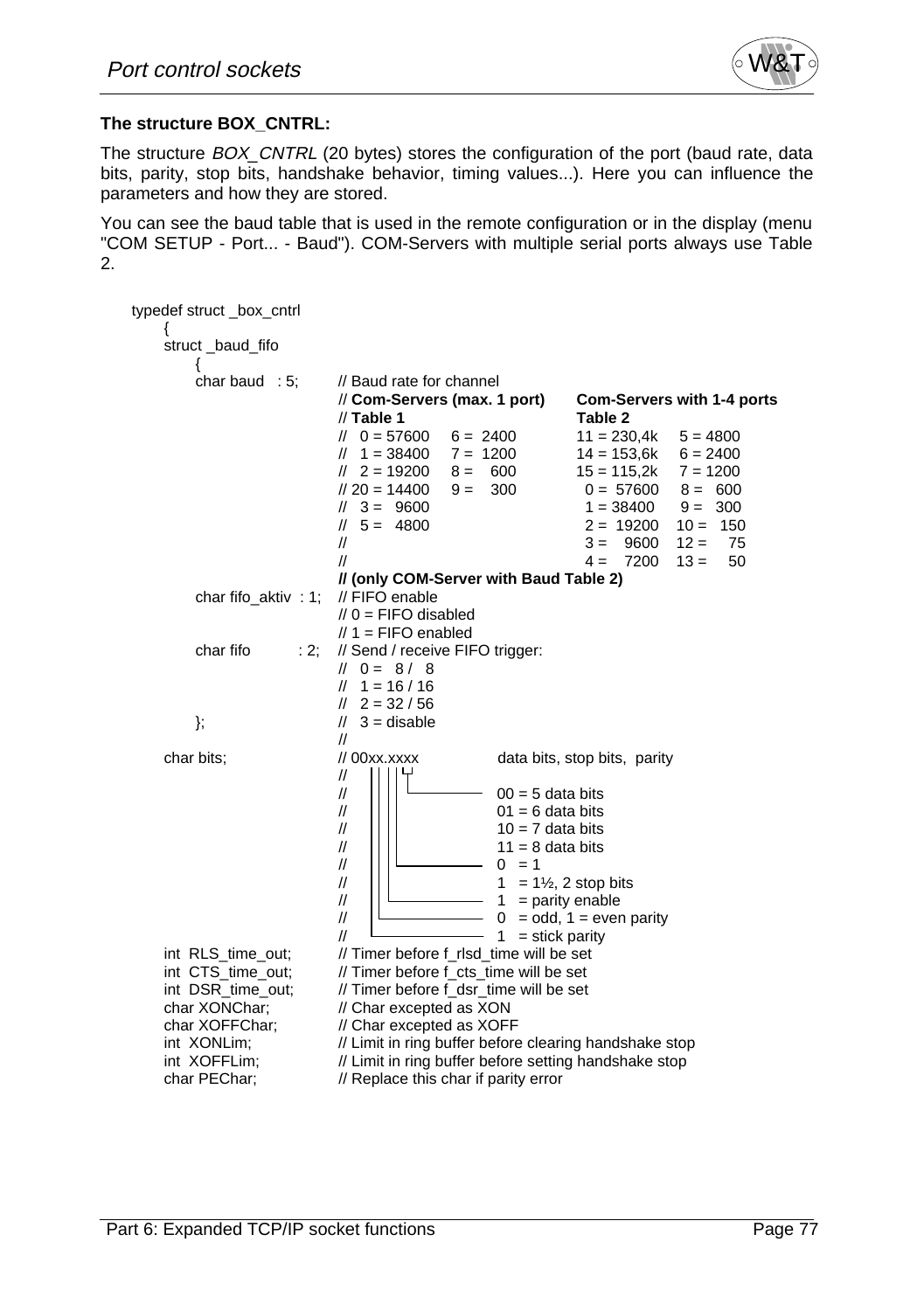```
struct commands
      {
     unsigned char save command : 4: \frac{1}{S} //Save COM configuration
                                                         /10 = no save
                                                         //1 = save without EEPROM update
                                                         //2 = save with EEPROM update
     unsigned char clear_error : 1; \frac{1}{3} //1 = clear error in display / lamps<br>unsigned char free cmd \frac{1}{3} //not used
     unsigned char free_cmd
};<br>!int_UserTime
                            //AUTO_LOCK_OUT time defined by user (IPX-API only)
union
      {
     int f_flags:
     struct f_flags
           {
          int f_rts_disable : 1; //RTS will not change at LOCK/UNLOCK<br>int f_dtr_disable : 1: //DTR_will_not change at LOCK/UNLOCK
          int f_dtr_disable : 1; //DTR will not change at LOCK/UNLOCK
          int f_outx : 1; //Enable software handshake while sending<br>int f_inx : 1: //Enable software handshake while receiving
          int f_inx : 1; //Enable software handshake while receiving<br>int f_outx_cts : 1; //Enable hardware handshake on CTS
                                                         //Enable hardware handshake on CTS
          int f_outx_dsr : 1; //Enable hardware handshake on DSR
          int f_inx_dtr : 1; //Enable hardware handshake on DTR<br>int f_inx_rts : 1: //Enable hardware handshake on RTS
          int f_inx_rts : 1; //Enable hardware handshake on RTS<br>int f_parity : 1; //Enable parity check & error report
                                                         //Enable parity check & error report
          int f pechar : 1; //Enable replacement of received char
          int f_inxfilter : 1: //Enable XON/XOFF filter while receiving
          int f_outxfilter : 1; //Enable XON/XOFF filte while sending<br>int f rts default : 1: //1 = While RTS is not used, RTS is act
          int f_rts_default : 1; \frac{1}{1} = While RTS is not used, RTS is active int f_dtr_default : 1; \frac{1}{1} = While DTR is not used, DTR is active
          int f_dtr_default : 1; \frac{1}{1} //1 = While DTR is not used, DTR is activen in f user time : 1; //Enable user defined time out
                                                         //Enable user defined time out
          int no use 4 : 1; //not used
           };
      };
\overrightarrow{BON} CNTRL;
```
#### **Configuring the serial port:**

W&T

1) Copy the complete structure of a received information packet from the COM-Server and fill out the structure BOX\_CNTRL. In this way you only need to change the values which you want to change.

2) To be able to work with the configuration, you have to set the save\_command value in the structure. The value 2 causes the COM-Server to save the current configuration in non-volatile memory and to use it again even after a restart. A 1 does not overwrite the non-volatile memory; that is, after a restart the system again uses the old configuration.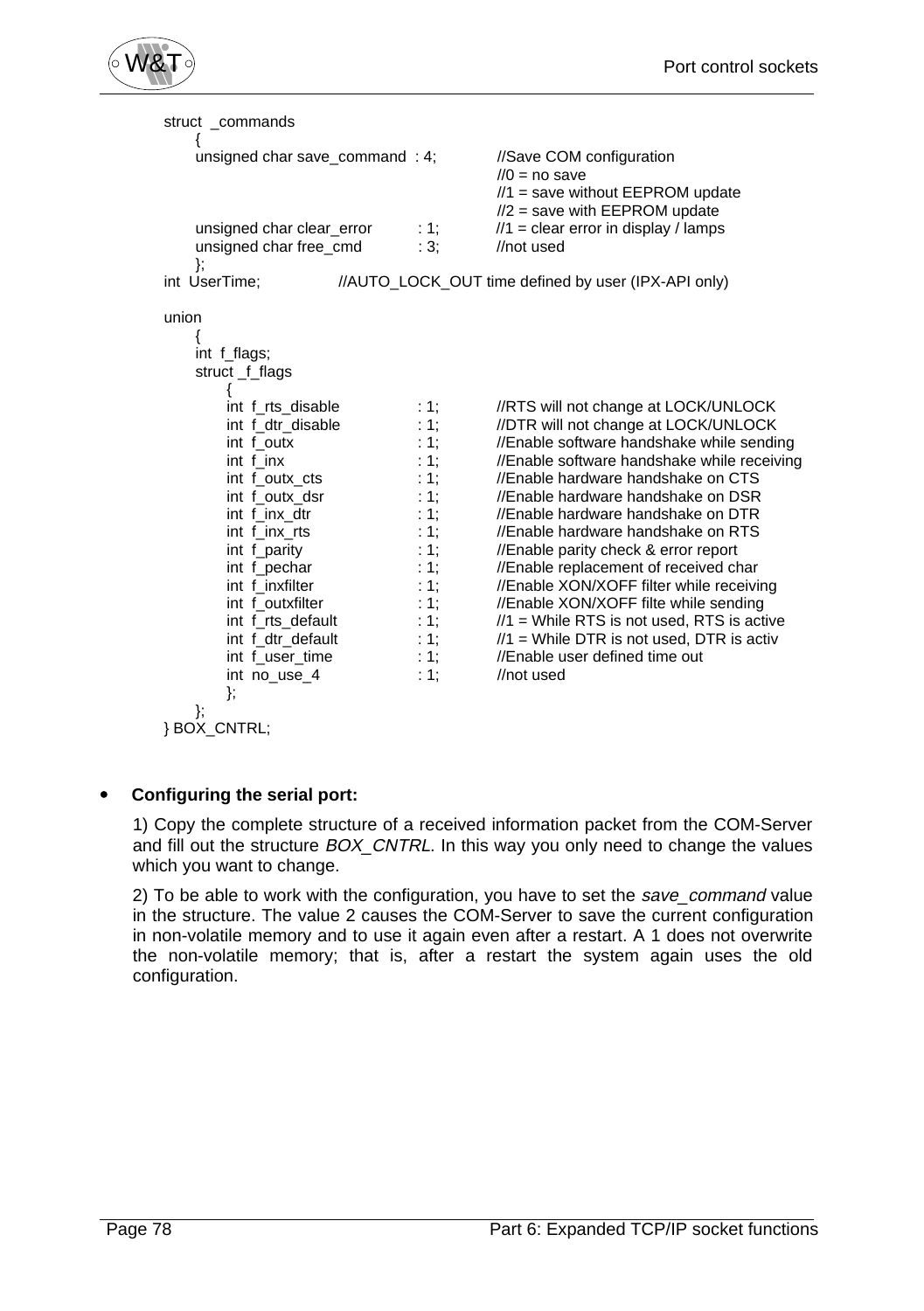

# **6.3 Reset COM port status via socket**

For special applications this socket offers the possibility of performing a "forced" reset of the COM ports; that is, the parameters of the current connection are erased. The current connection partner (host) is informed of this by a "TCP/IP RST".

The socket numbers for the individual COM-Server ports are:

9084 for port A 9184 for port B 9284 for port C 9384 for port D

#### **Example:**

The host with the IP number 190.107.231.100 has a connection with the COM-Server with the IP number 190.107.231.8 on the data socket 8000 (port A). The host fails or is cut off by a cabling failure. The COM-Server port A remains blocked as long as the host is not responding.

In order to reset this port for a new connection, an OPEN must be performed on the socket 9084 (port A) of the COM-Server. The COM-Server will respond to the OPEN and immediately initiate a CLOSE. At the same time it sends a RESET signal to the host 190.107.231.100 and clears its parameters.

The next OPEN on the socket 8000 is now returned by the COM-Server.

#### **IMPORTANT:**

Following this FLUSH parts of the content of the buffer can be lost. This socket can be opened by any station, and should therefore only be used as a last resort! No data are to be transported over this connection! The socket is opened by a host and is closed again immediately by the COM-Server.

## **6.4 Software reset of the COM-Server via socket**

The **Socket 8888** was set up for the eventuality that the COM-Server should ever need to be completely reset. If a connection is ever opened on this socket, the COM-Server closes it again immediately and then performs a software reset.

#### **IMPORTANT:**

After this reset all buffer contents and any active connections are deleted - the COM-Server is in its basic state! This reset can be initiated from any station and should therefore only be used as a last resort!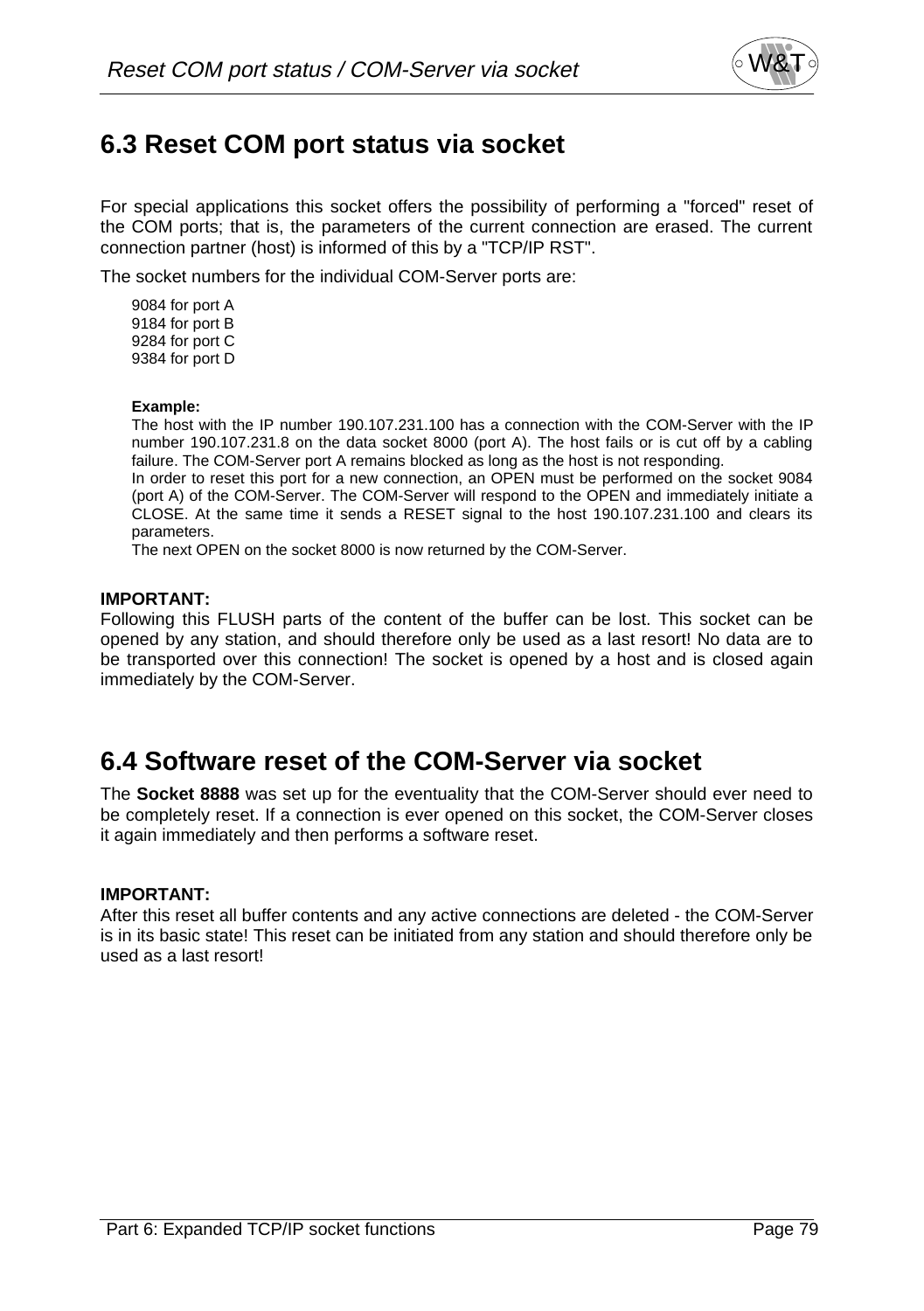

### **6.5 EEPROM upload/download via socket**

This function offers the possibility of saving the contents of the COM-Server EEPROM to your computer in file form, and also of copying this file back to the EEPROM.

The COM-Server automatically opens an FTP connection to your computer and creates a file consisting of the content of its EEPROM. In order to be able to do this it needs login parameters for an FTP connection.

You convey the login string via the **socket 8001**. Open the socket, transmit the login string, and close the socket again. The COM-Server then performs the file transfer automatically.

#### **6.5.1 Format of the login string:**

#### **Reading the EEPROM**

user \n password \n TYPE I \n STOR /path/filename000 \n or user \n password \n TYPE I \n STOR /path/filename??? \n

#### **Writing to the EEPROM**

user \n password \n TYPE I \n RETR /path/filename000 \n or user \n password \n TYPE I \n RETR /path/filename??? \n

| Parameters:        |                                                                      |
|--------------------|----------------------------------------------------------------------|
| user, password:    | user login and password                                              |
| TYPE I:            | must be specified for binary file format                             |
| /path/filename000: | The COM-Server overwrites the three zeros at the end of the          |
|                    | filename with the fourth byte of its IP address, so that each device |
|                    | accesses its own file and yet you can send the same string to all of |
|                    | the boxes.                                                           |
| /path/filename???: | If the last three characters do not produce the value zero, the      |
|                    | COM-Server reads or writes this special file, so that you can        |
|                    | configure all devices with the same file.                            |
| ۱n                 | Separator character: linefeed (0x0a)                                 |

#### **6.5.2 Usage**

If you want to configure a number of COM-Servers in the network, all of which are to work with the same settings, you assign an IP address to each device. Then you configure one device completely, read out the EEPROM, and load this file into all of the other devices. This spares you the tedious work of configuring each device separately.

#### **Example:**

| Login string to be read out: | "wt \n eeprom \n TYPE I \n STOR /usr/wt/wt999 \n |
|------------------------------|--------------------------------------------------|
| Login string to be read out: | "wt \n eeprom \n TYPE I \n RETR /usr/wt/wt999 \n |

#### **IMPORTANT:**

When the EEPROM has been rewritten, the COM-Server performs a reset to make the changes take effect. With the exception of the IP address, all of the values in the EEPROM are overwritten. After this reset the contents of all buffers and any active connections are deleted - the COM-Server is in its basic state!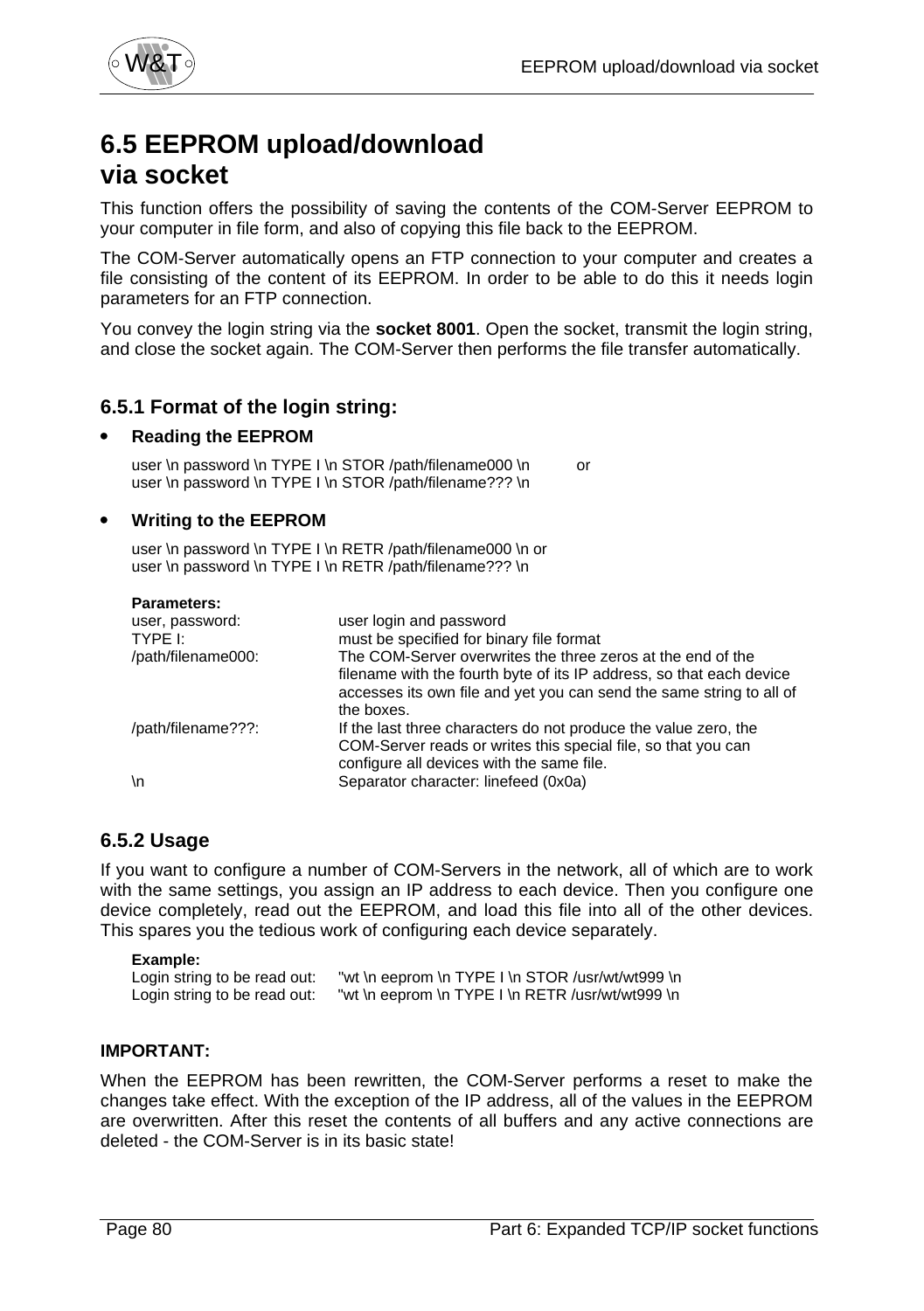

# **APPENDIX**

**Overview of TCP port numbers Technical data**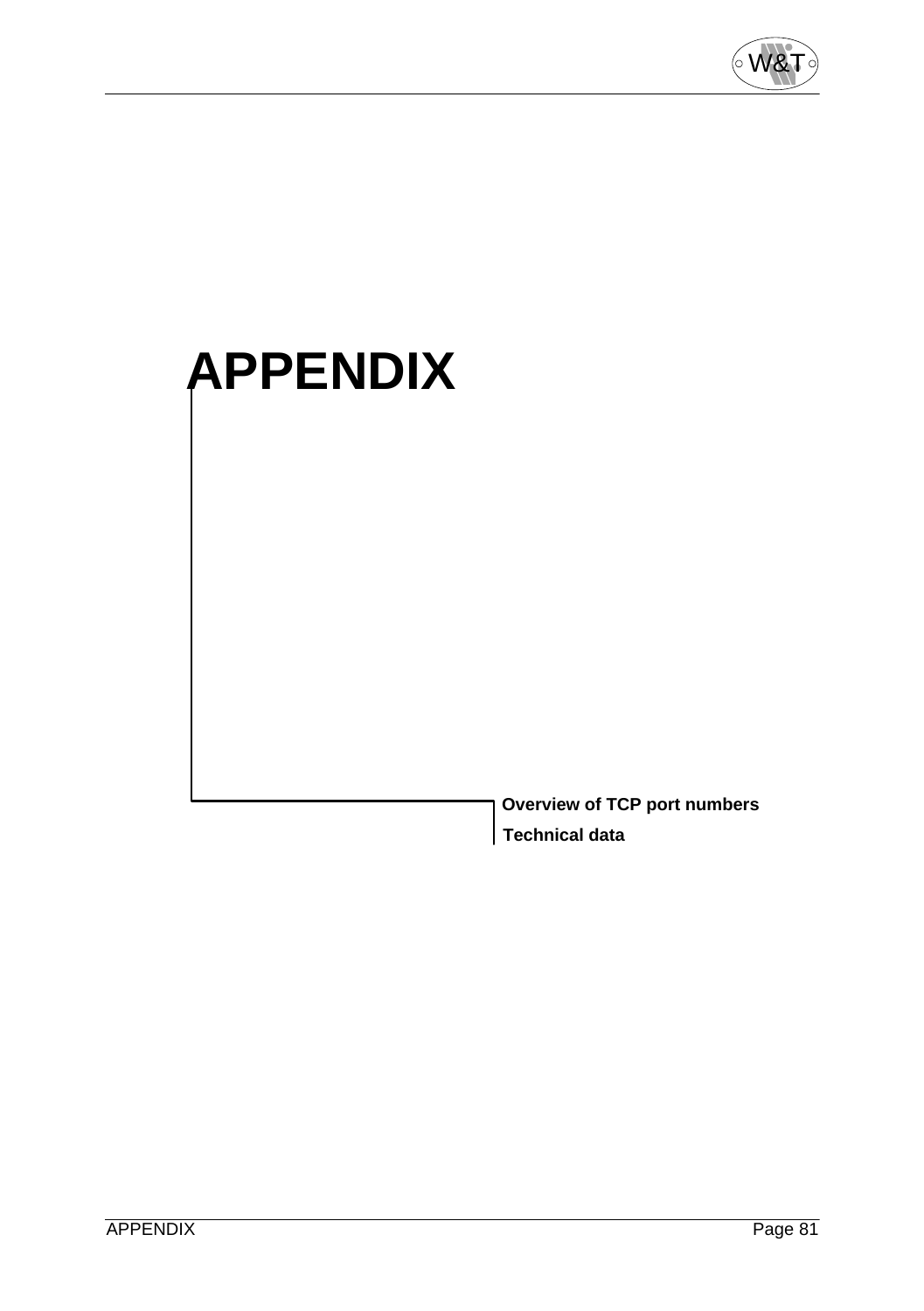

# **APPENDIX A Overview of the port and socket numbers used in the COM-Server**

| Port number/<br>socket number | Usage                                        |
|-------------------------------|----------------------------------------------|
| 6000,6100, 6200, 6300         | TELNET server, port A - D                    |
| 7000, 7100, 7200, 7300        | FTP server, port A - D                       |
| 8000, 8100, 8200, 8300        | Data sockets (client and server), port A - D |
| 1111                          | Remote configuration with TELNET             |
| 9094, 9194, 9294, 9394        | Port control sockets, port A - D             |
| 9084. 9184. 9284. 9384        | Reset port status via socket, port A - D     |
| 8888                          | Reset COM-Server                             |
| 8001                          | EEPROM upload and download via socket        |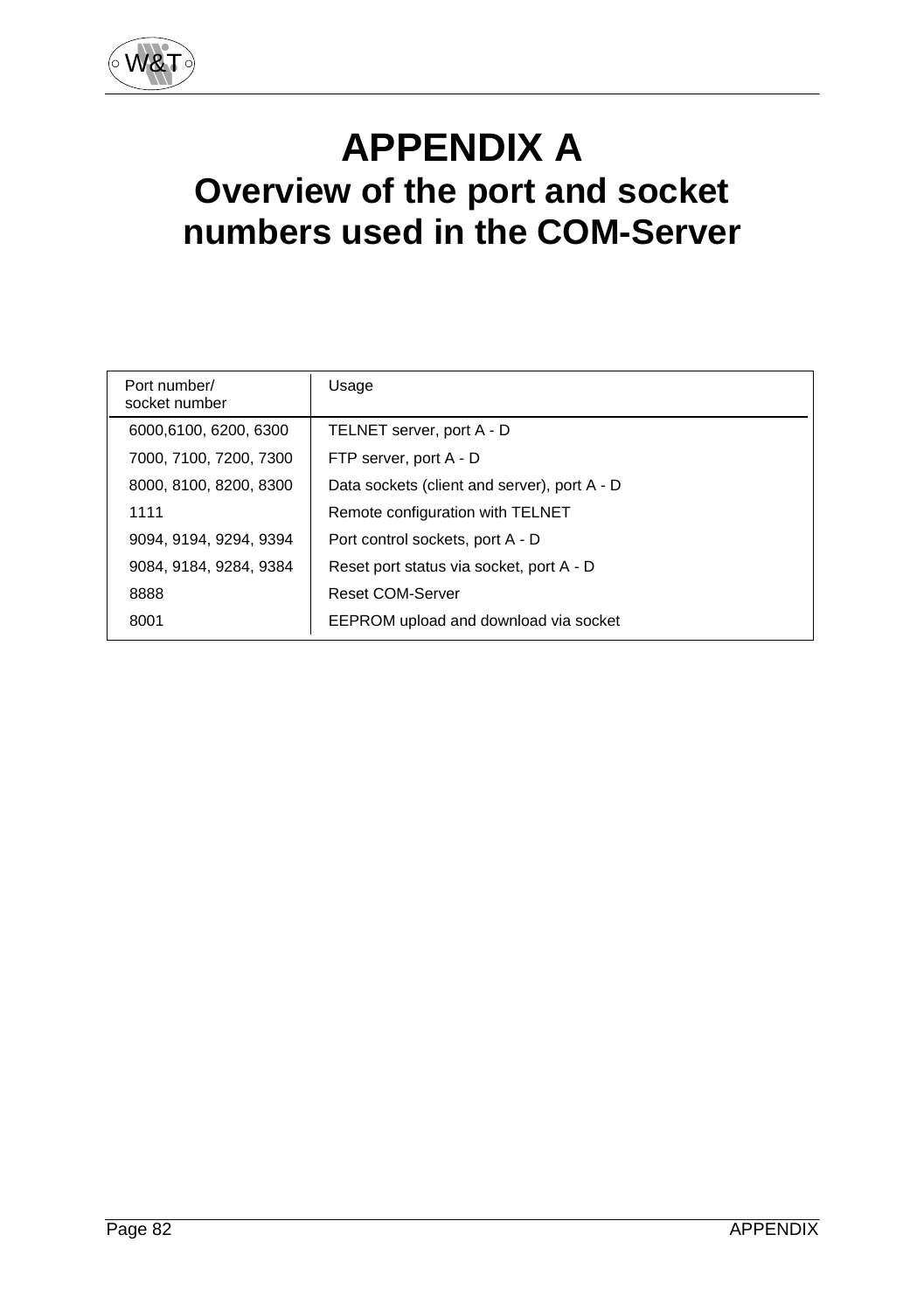

# **APPENDIX B Technical data**

| Power supply:                                         | Internal adapter:<br>Plug-in adapter:                                                                                                           | 110V - 230V, 47 Hz - 63 Hz<br>power cord<br>230V, 60 mA<br>Connection for COM-Server:<br>DC power jack<br>inside $\varnothing$ 2.0 mm<br>outside $\varnothing$ 6.3 mm<br>Plug-in adapter connection:<br>DC power plug<br>inside $\varnothing$ 2.1mm<br>outside $\varnothing$ 5.5 mm<br>inside: GND, outside: +5V |  |  |
|-------------------------------------------------------|-------------------------------------------------------------------------------------------------------------------------------------------------|------------------------------------------------------------------------------------------------------------------------------------------------------------------------------------------------------------------------------------------------------------------------------------------------------------------|--|--|
| <b>Power consumption:</b>                             |                                                                                                                                                 | approx. 15 VA                                                                                                                                                                                                                                                                                                    |  |  |
| <b>Current draw of COM-Server:</b>                    |                                                                                                                                                 | max. 600 mA                                                                                                                                                                                                                                                                                                      |  |  |
| Permissible ambient<br>temperature:                   |                                                                                                                                                 | $0^\circ$ - 40 $^\circ$ Celsius                                                                                                                                                                                                                                                                                  |  |  |
| Permissible relative humidity<br>(non-condensing):    |                                                                                                                                                 | 0% - 95%                                                                                                                                                                                                                                                                                                         |  |  |
| Dimensions, mm (W x D x H):                           | <b>COM-Server with</b><br>display:<br><b>COM-Server Compact:</b><br>COM-Server 19" OEM:<br><b>COM-Server OEM short:</b><br>COM-Server OEM long: | 213 x 168 x 40<br>115 x 110 x 34<br>130 x 40 x 170<br>100 x 100 x 25 (equipped height)<br>160 x 100 x 25 (equipped height)                                                                                                                                                                                       |  |  |
| Weight:                                               | COM-Server with<br>display:<br><b>COM-Server Compact:</b><br>COM-Server 19" OEM:<br>COM-Server OEM short:<br>COM-Server OEM long:               | approx. 1000 g<br>approx. 250 g<br>approx. 200 g<br>approx. 130 g<br>approx. 150 g                                                                                                                                                                                                                               |  |  |
| <b>Electrical isolation:</b>                          |                                                                                                                                                 | Ethernet: 500 Vrms                                                                                                                                                                                                                                                                                               |  |  |
| Ports                                                 | RS232 (other modules<br>optional):<br>Ethernet:                                                                                                 | $1-4 \times DB9$<br>BNC 10BaseT,<br>RJ45, male 10Base2 (optional)                                                                                                                                                                                                                                                |  |  |
| Display:                                              |                                                                                                                                                 | LCD, 2x16 characters                                                                                                                                                                                                                                                                                             |  |  |
| Subject to corrections and modifications<br>W&T 12/96 |                                                                                                                                                 |                                                                                                                                                                                                                                                                                                                  |  |  |